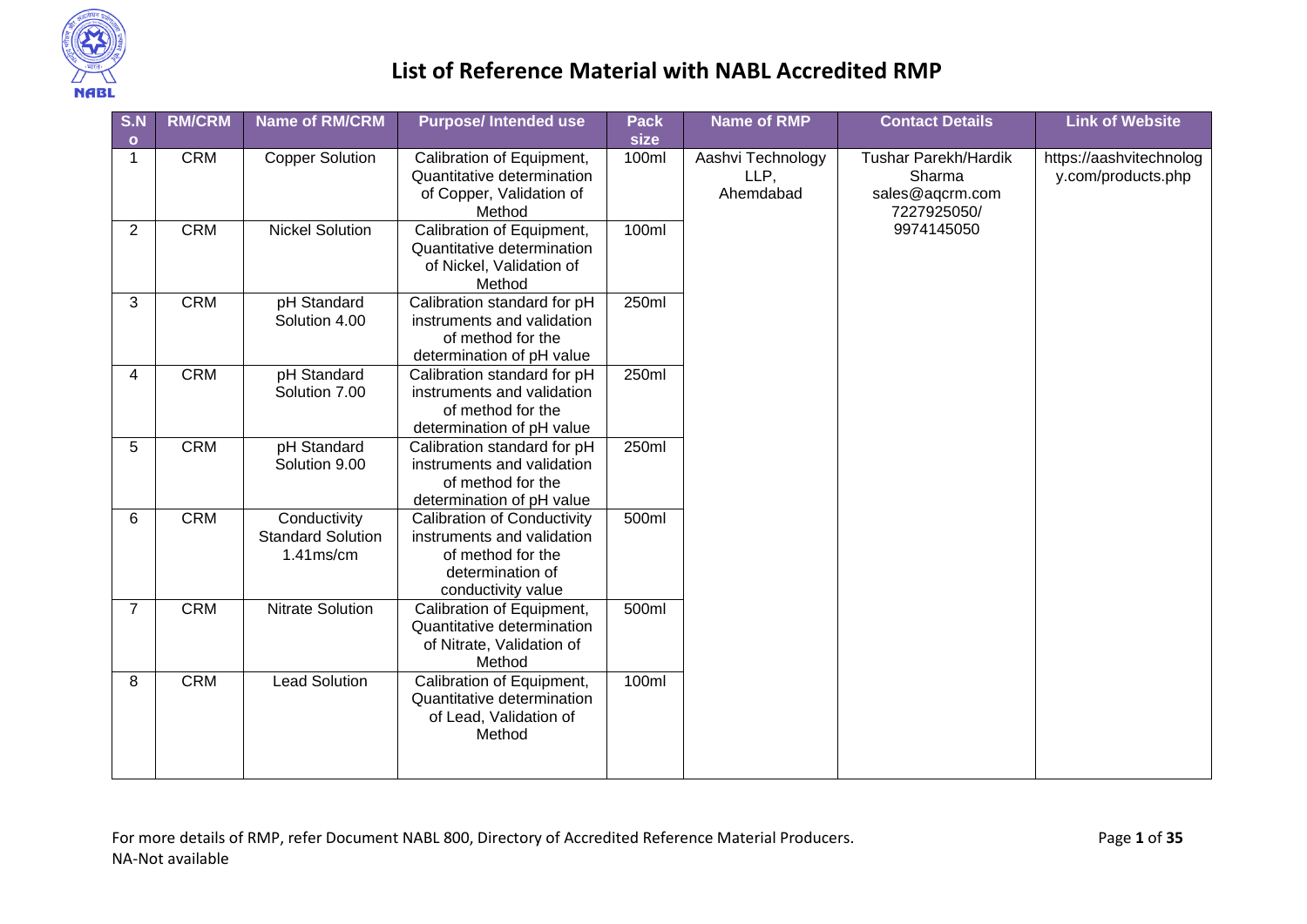

| S.N<br>$\circ$  | <b>RM/CRM</b> | <b>Name of RM/CRM</b>                  | <b>Purpose/Intended use</b>                                                                                                                     | <b>Pack</b><br>size | <b>Name of RMP</b>                     | <b>Contact Details</b>                                                  | <b>Link of Website</b>                        |
|-----------------|---------------|----------------------------------------|-------------------------------------------------------------------------------------------------------------------------------------------------|---------------------|----------------------------------------|-------------------------------------------------------------------------|-----------------------------------------------|
| 9               | <b>CRM</b>    | <b>Arsenic Solution</b>                | Calibration of Equipment,<br>Quantitative determination<br>of Arsenic, Validation of<br>Method                                                  | 100ml               | Aashvi Technology<br>LLP,<br>Ahemdabad | <b>Tushar Parekh/Hardik</b><br>Sharma<br>sales@aqcrm.com<br>7227925050/ | https://aashvitechnolog<br>y.com/products.php |
| 10              | <b>CRM</b>    | <b>Mercury Solution</b>                | Calibration of Equipment,<br>Quantitative determination<br>of Mercury, Validation of<br>Method                                                  | 100ml               |                                        | 9974145050                                                              |                                               |
| 11              | <b>CRM</b>    | <b>Cadmium Solution</b>                | Calibration of Equipment,<br>Quantitative determination<br>of Cadmium, Validation of<br>Method                                                  | 100ml               |                                        |                                                                         |                                               |
| $\overline{12}$ | <b>CRM</b>    | <b>Silver Solution</b>                 | Calibration of Equipment,<br>Quantitative determination<br>of Silver, Validation of<br>Method                                                   | 100ml               |                                        |                                                                         |                                               |
| 13              | <b>CRM</b>    | <b>Zinc Solution</b>                   | Calibration of Equipment,<br>Quantitative determination<br>of Zinc, Validation of<br>Method                                                     | 100ml               |                                        |                                                                         |                                               |
| 14              | <b>CRM</b>    | Potassium<br><b>Hydrogen Phthalate</b> | Titrimetric standard for the<br>standardization of<br>volumetric standard<br>solution and validation of<br>Method                               | 45 <sub>q</sub>     |                                        |                                                                         |                                               |
| 15              | <b>CRM</b>    | Potassium<br>dichromate                | Titrimetric standard for the<br>standardization of<br>volumetric standard<br>solution, Calibration of<br>equipments and validation<br>of method | 45g                 |                                        |                                                                         |                                               |
| 16              | <b>CRM</b>    | Sodium chloride                        | Titrimetric standard for the<br>standardization of<br>volumetric standard<br>solution and validation of<br>method                               | 45g                 |                                        |                                                                         |                                               |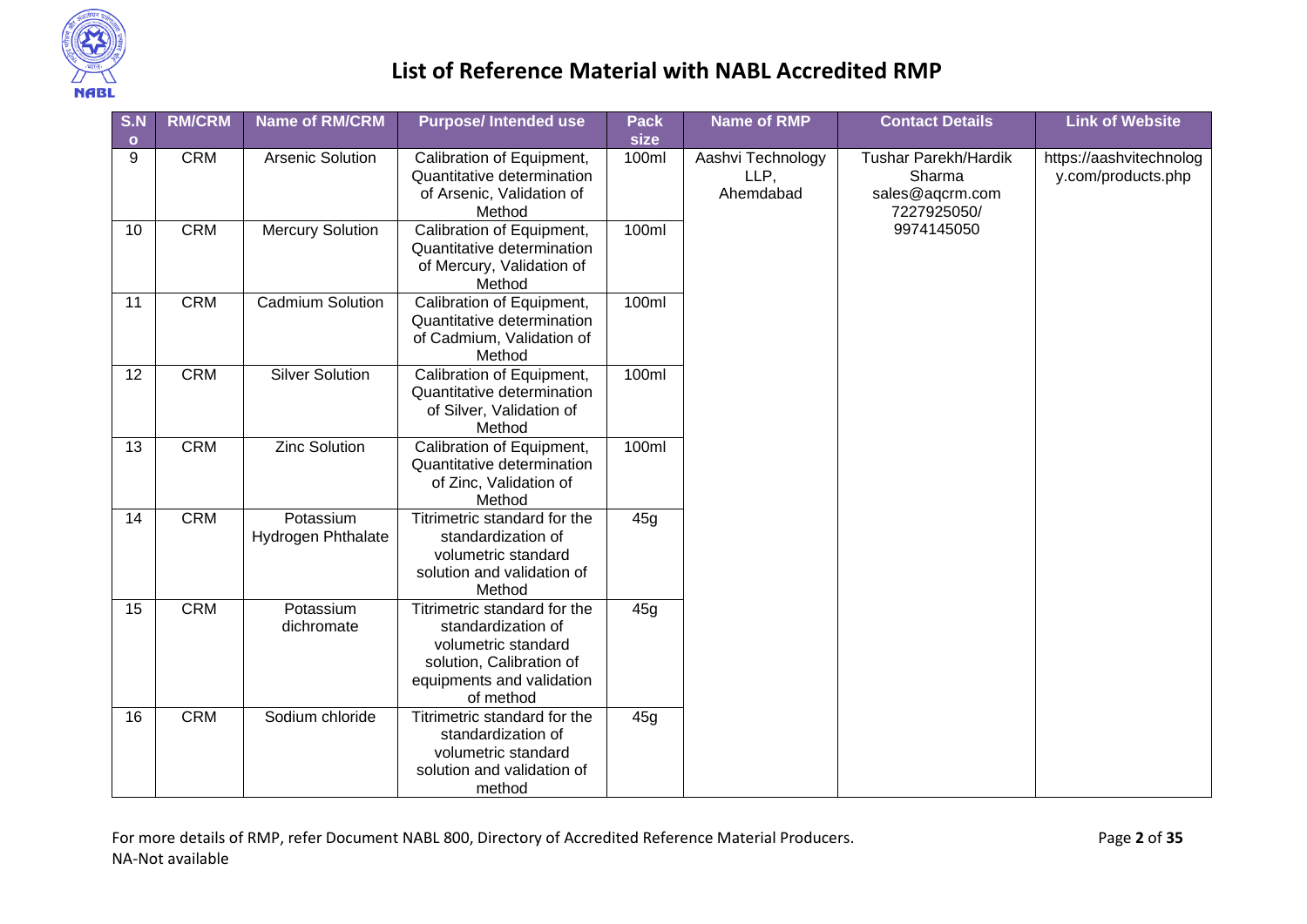

| S.N             | <b>RM/CRM</b> | <b>Name of RM/CRM</b>       | <b>Purpose/Intended use</b>                                                                                       | <b>Pack</b>     | <b>Name of RMP</b>                     | <b>Contact Details</b>                                                         | <b>Link of Website</b>                        |
|-----------------|---------------|-----------------------------|-------------------------------------------------------------------------------------------------------------------|-----------------|----------------------------------------|--------------------------------------------------------------------------------|-----------------------------------------------|
| $\bullet$<br>17 | <b>CRM</b>    | Iron Solution               | Calibration of Equipment,<br>Quantitative determination<br>of Iron, Validation of<br>Method                       | size<br>100ml   | Aashvi Technology<br>LLP,<br>Ahemdabad | Tushar Parekh/Hardik<br>Sharma<br>sales@aqcrm.com<br>7227925050/<br>9974145050 | https://aashvitechnolog<br>y.com/products.php |
| 18              | <b>CRM</b>    | <b>Potassium Solution</b>   | Calibration of Equipment,<br>Quantitative determination<br>of Potassium, Validation of<br>Method                  | 100ml           |                                        |                                                                                |                                               |
| 19              | <b>CRM</b>    | <b>Total Dissolve Solid</b> | Gravimetric standard for<br>the validation of standard<br>method and calibration of<br>instruments                | 250ml           |                                        |                                                                                |                                               |
| 20              | <b>CRM</b>    | pH Standard<br>Solution 9.2 | Calibration standard for pH<br>instruments and validation<br>of method for the<br>determination of pH value       | 250ml           |                                        |                                                                                |                                               |
| 21              | <b>CRM</b>    | Sodium Carbonate            | Titrimetric standard for the<br>standardization of<br>volumetric standard<br>solution and validation of<br>method | 45g             |                                        |                                                                                |                                               |
| 22              | <b>CRM</b>    | Calcium Carbonate           | Titrimetric standard for the<br>standardization of<br>volumetric standard<br>solution and validation of<br>method | 20 <sub>g</sub> |                                        |                                                                                |                                               |
| 23              | <b>CRM</b>    | <b>Chromium Solution</b>    | Calibration of Equipment,<br>Quantitative determination<br>of Chromium, Validation of<br>Method                   | 100ml           |                                        |                                                                                |                                               |
| 24              | <b>CRM</b>    | <b>Aluminium Solution</b>   | Calibration of Equipment,<br>Quantitative determination<br>of Aluminium, Validation of<br>Method                  | 100ml           |                                        |                                                                                |                                               |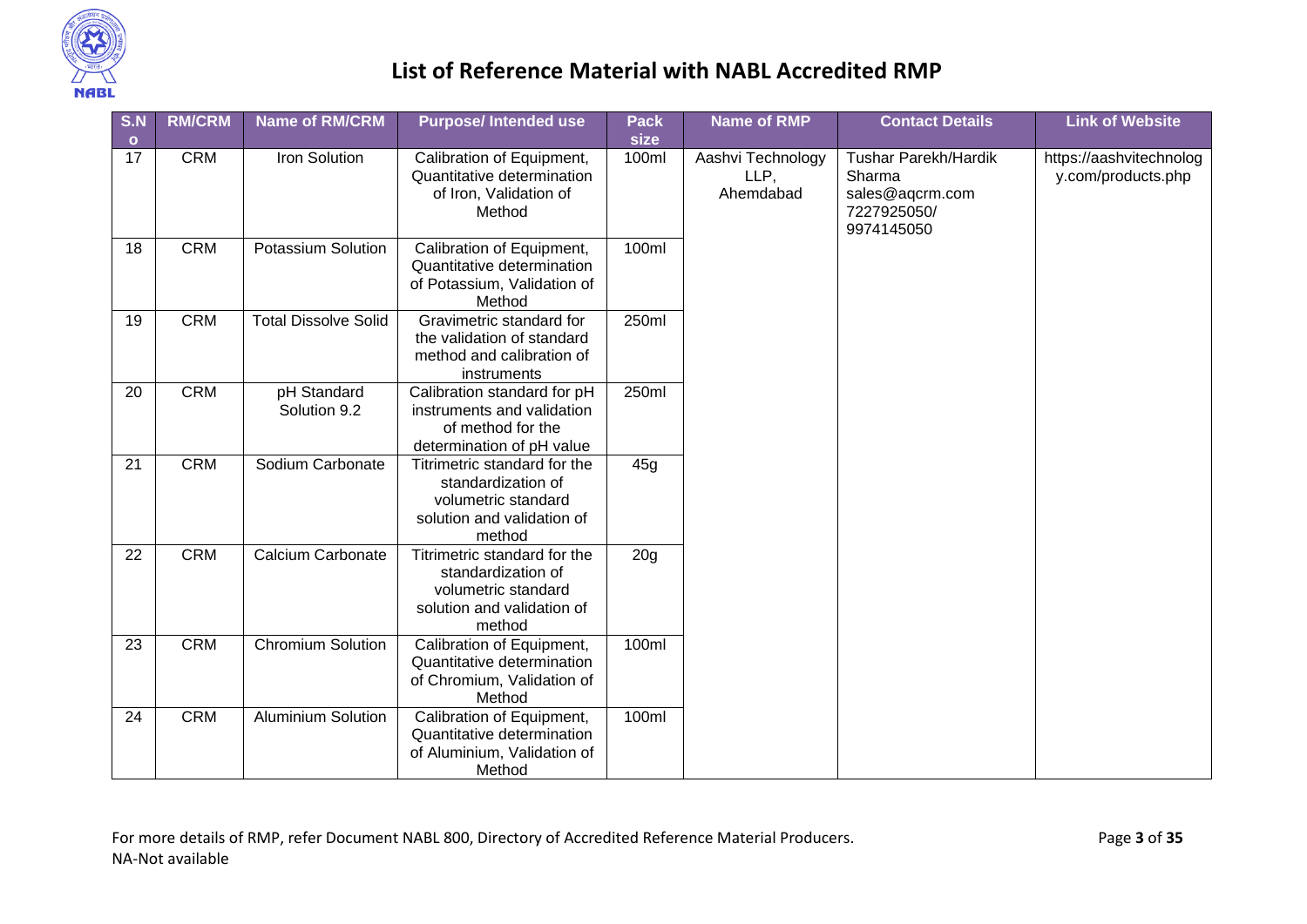

| S.N             | <b>RM/CRM</b> | <b>Name of RM/CRM</b>    | <b>Purpose/Intended use</b>                                                                     | <b>Pack</b> | <b>Name of RMP</b> | <b>Contact Details</b>                         | <b>Link of Website</b>              |                                               |
|-----------------|---------------|--------------------------|-------------------------------------------------------------------------------------------------|-------------|--------------------|------------------------------------------------|-------------------------------------|-----------------------------------------------|
| $\mathbf{o}$    |               |                          |                                                                                                 | size        |                    |                                                |                                     |                                               |
| 25              | <b>CRM</b>    | Sodium Solution          | Calibration of Equipment,<br>Quantitative determination<br>of Sodium, Validation of<br>Method   | 100ml       | LLP,<br>Ahemdabad  | Aashvi Technology<br>Sharma<br>sales@aqcrm.com | Tushar Parekh/Hardik<br>7227925050/ | https://aashvitechnolog<br>y.com/products.php |
| 26              | <b>CRM</b>    | <b>Sulphate Solution</b> | Calibration of Equipment,<br>Quantitative determination<br>of Sulphate, Validation of<br>Method | 500ml       |                    | 9974145050                                     |                                     |                                               |
| 27              | <b>CRM</b>    | <b>Calcium Solution</b>  | Calibration of Equipment,<br>Quantitative determination<br>of Calcium, Validation of<br>Method  | 100ml       |                    |                                                |                                     |                                               |
| 28              | <b>RM</b>     | Groundnut Oil            | To detect adulteration of<br>Groundnut oil in other<br>edible Oils.                             | 15g         |                    |                                                |                                     |                                               |
| 29              | <b>RM</b>     | Sesame Oil               | To detect adulteration of<br>Sesame Oil in other edible<br>Oils.                                | 15g         |                    |                                                |                                     |                                               |
| 30              | <b>RM</b>     | <b>Linseed Oil</b>       | To detect adulteration of<br>Linseed Oil in other edible<br>Oils.                               | 15g         |                    |                                                |                                     |                                               |
| 31              | <b>RM</b>     | Karanja Oil              | To detect adulteration of<br>Karanja Oil in other edible<br>Oils.                               | 15g         |                    |                                                |                                     |                                               |
| $\overline{32}$ | RM            | Neem Oil                 | To detect adulteration of<br>Neem Oil in other edible<br>Oils.                                  | 15g         |                    |                                                |                                     |                                               |
| 33              | <b>RM</b>     | Castor Oil               | To detect adulteration of<br>Castor Oil in other edible<br>Oils.                                | 15g         |                    |                                                |                                     |                                               |
| 34              | <b>RM</b>     | <b>Cottonseed Oil</b>    | To detect adulteration of<br>Cottonseed Oil in other<br>edible Oils.                            | 15g         |                    |                                                |                                     |                                               |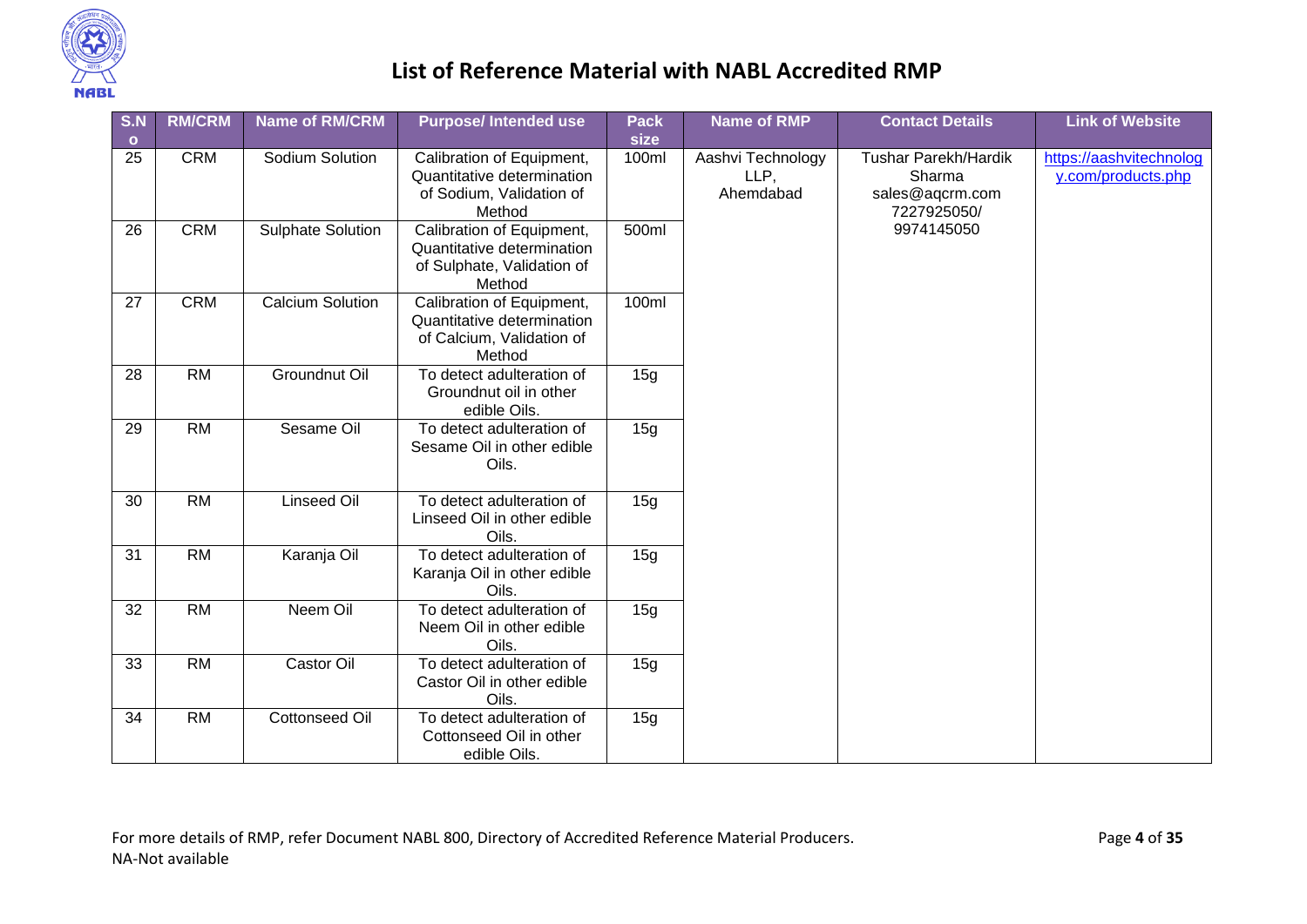

| S.N     | <b>RM/CRM</b> | <b>Name of RM/CRM</b>                           | <b>Purpose/Intended use</b>                                                                                                                                                                                  | <b>Pack</b>     | <b>Name of RMP</b>                            | <b>Contact Details</b>                                         | <b>Link of Website</b>                        |
|---------|---------------|-------------------------------------------------|--------------------------------------------------------------------------------------------------------------------------------------------------------------------------------------------------------------|-----------------|-----------------------------------------------|----------------------------------------------------------------|-----------------------------------------------|
| $\circ$ |               |                                                 |                                                                                                                                                                                                              | size            |                                               |                                                                |                                               |
| 35      | <b>RM</b>     | <b>Mineral Oil</b>                              | To detect adulteration of<br>Mineral Oil in other edible<br>Oils.                                                                                                                                            | 15g             | Aashvi Technology<br>LLP,<br>Ahemdabad        | Tushar Parekh/Hardik<br>Sharma<br>sales@aqcrm.com              | https://aashvitechnolog<br>y.com/products.php |
| 36      | RM            | Argemone Oil                                    | To detect adulteration of<br>Argemone Oil in other<br>edible Oils.                                                                                                                                           | 5g              |                                               | 7227925050/<br>9974145050                                      |                                               |
| 37      | <b>RM</b>     | <b>Turmeric Powder</b><br>with Lead<br>Chromate | To detect adulteration of<br>Lead Chromate in Turmeric<br>Powder                                                                                                                                             | 40 <sub>g</sub> |                                               |                                                                |                                               |
| 38      | RM            | Iron Ore                                        | It is intended to use as a<br>primary calibration standard<br>for calibration of<br>instruments and also<br>validation of method for<br>characterization of the<br>measured for analysis of<br>Iron Ore      | 100gms          | <b>Sums Techno Labs</b><br>Pvt. Ltd., Bellary | Akhileswar Reddy K<br>+91 8884494257<br>technolabs@sums.org.in | www.sums.org.in                               |
| 39      | <b>RM</b>     | Manganese Ore                                   | It is intended to use as a<br>primary calibration standard<br>for calibration of<br>instruments and also<br>validation of method for<br>characterization of the<br>measured for analysis of<br>Manganese Ore | 100gms          |                                               |                                                                |                                               |
| 40      | <b>RM</b>     | Limestone                                       | It is intended to use as a<br>primary calibration standard<br>for calibration of<br>instruments and also<br>validation of method for<br>characterization of the<br>measured for analysis of<br>Limestone     | 100gms          |                                               |                                                                |                                               |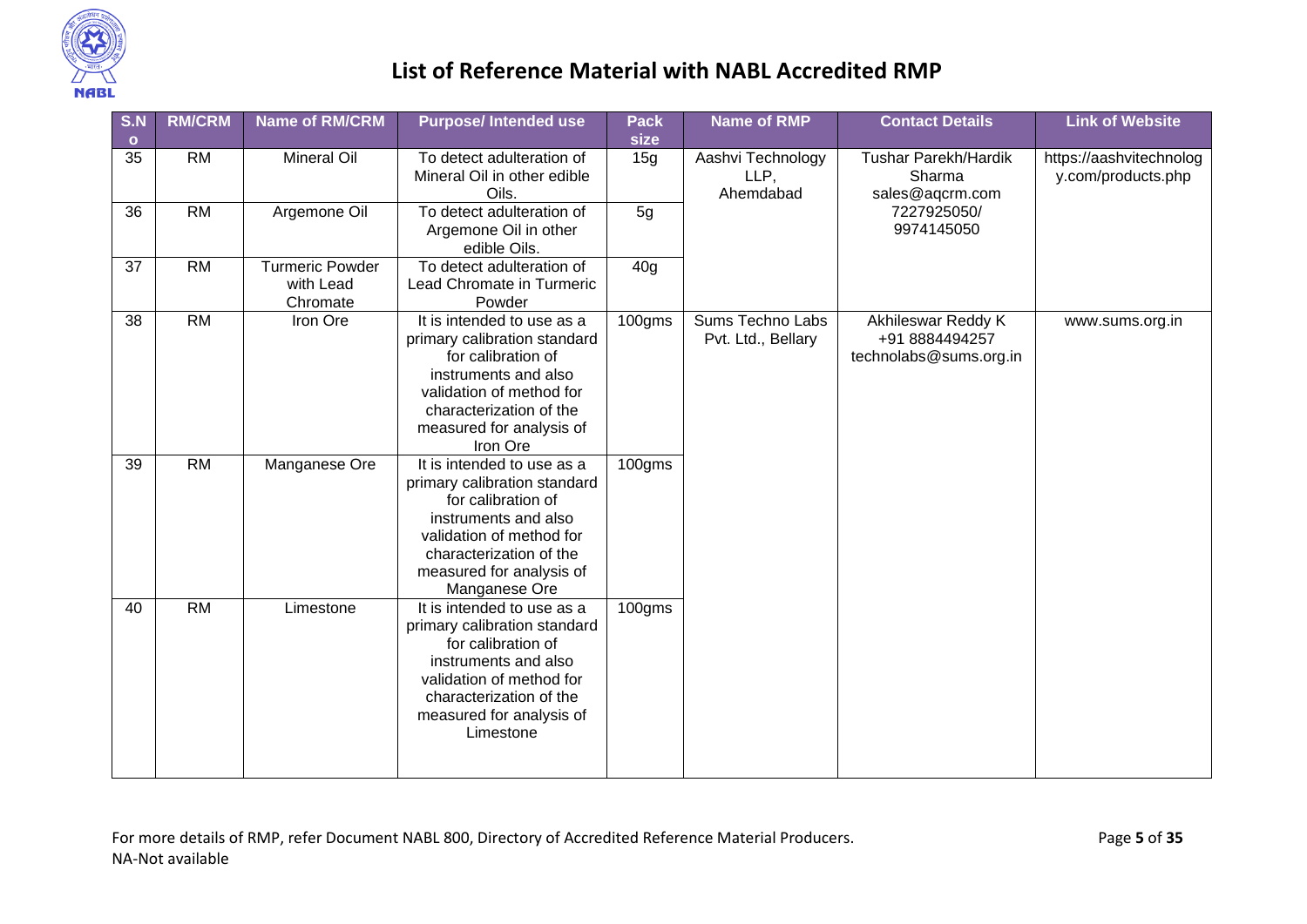

| S.N                | <b>RM/CRM</b>   | <b>Name of RM/CRM</b>        | <b>Purpose/Intended use</b>                                                                                                                                                                    | <b>Pack</b>     | <b>Name of RMP</b>                     | <b>Contact Details</b>                                         | <b>Link of Website</b>      |
|--------------------|-----------------|------------------------------|------------------------------------------------------------------------------------------------------------------------------------------------------------------------------------------------|-----------------|----------------------------------------|----------------------------------------------------------------|-----------------------------|
| $\mathbf{o}$<br>41 | <b>CRM</b>      | Quartzite                    | It is intended to use as a<br>primary calibration standard<br>for calibration of                                                                                                               | size<br>100gms  | Sums Techno Labs<br>Pvt. Ltd., Bellary | Akhileswar Reddy K<br>+91 8884494257<br>technolabs@sums.org.in | www.sums.org.in             |
|                    |                 |                              | instruments and validation<br>of method for<br>characterization of the<br>measured for analysis of<br>Quartzite                                                                                |                 |                                        |                                                                |                             |
| 42                 | <b>CRM</b>      | Coal                         | It is intended to use as a<br>primary calibration standard<br>for calibration of<br>instruments and validation<br>of method for<br>characterization of the<br>measured for analysis of<br>Coal | 50gms           |                                        |                                                                |                             |
| 43                 | $\overline{RM}$ | Aciclovir I. P               | As Reference material for<br>Assay/RS                                                                                                                                                          | 1gm             | Pharmaffiliates<br>Analytics and       | Sameer Gautam<br>, contact@pharmaffiliates.                    | www.pharmaffiliates.c<br>om |
| 44                 | RM              | Ambroxol HCI<br>I.P.         | As Reference material for<br>Assay/RS                                                                                                                                                          | 1 <sub>gm</sub> | Synthetics Pvt. Ltd.,<br>Panchkula     | com 9216682054                                                 |                             |
| 45                 | <b>RM</b>       | Paracetamol I.P.             | As Reference material for<br>Assay/RS                                                                                                                                                          | 1gm             |                                        |                                                                |                             |
| 46                 | <b>RM</b>       | Atenolol I.P.                | As Reference material for<br>Assay/RS                                                                                                                                                          | 1 <sub>gm</sub> |                                        |                                                                |                             |
| 47                 | $\overline{RM}$ | Guaiphenesin I.P.            | As Reference material for<br>Assay/RS                                                                                                                                                          | 1 <sub>gm</sub> |                                        |                                                                |                             |
| 48                 | <b>RM</b>       | Trimethoprim I.P.            | As Reference material for<br>Assay/RS                                                                                                                                                          | 1gm             |                                        |                                                                |                             |
| 49                 | <b>RM</b>       | Atorvastatin<br>Calcium I.P. | As Reference material for<br>Assay/RS                                                                                                                                                          | 1 <sub>gm</sub> |                                        |                                                                |                             |
| 50                 | RM              | Salicylic acid I. P.         | As Reference material for<br>Assay/RS                                                                                                                                                          | 1 <sub>gm</sub> |                                        |                                                                |                             |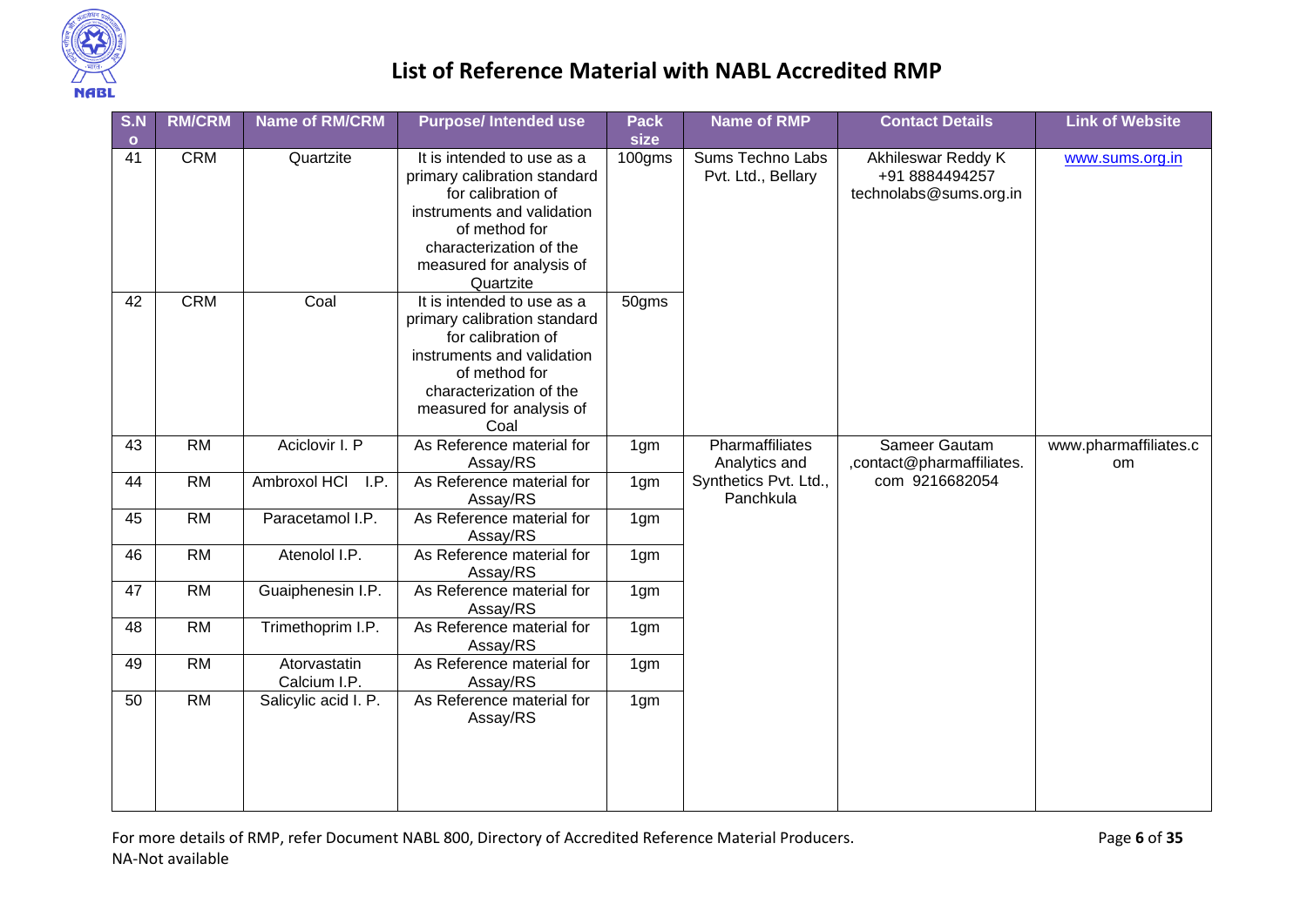

| S.N<br>$\bullet$ | <b>RM/CRM</b> | <b>Name of RM/CRM</b>             | <b>Purpose/Intended use</b>                                                                                                                                                                                                                                                                                                                                                                                                                                                                                                                                                                                                   | <b>Pack</b><br>size | <b>Name of RMP</b>                                                        | <b>Contact Details</b>                                                                                                                    | <b>Link of Website</b>                     |
|------------------|---------------|-----------------------------------|-------------------------------------------------------------------------------------------------------------------------------------------------------------------------------------------------------------------------------------------------------------------------------------------------------------------------------------------------------------------------------------------------------------------------------------------------------------------------------------------------------------------------------------------------------------------------------------------------------------------------------|---------------------|---------------------------------------------------------------------------|-------------------------------------------------------------------------------------------------------------------------------------------|--------------------------------------------|
| 51               | <b>CRM</b>    | Quartz                            | Standard in evaluation of<br>analytical methods for AI,<br>Ca, Fe, K, Mg, Na, Ti<br>content in quartz matrix                                                                                                                                                                                                                                                                                                                                                                                                                                                                                                                  | 25 gm               | National Centre for<br>Compositional<br>Characterization of<br>Materials, | Dr. K. Dash<br>kdash@barc.gov.in                                                                                                          | cccm.gov.in                                |
| 52               | <b>CRM</b>    | Noodles powder                    | Standard in evaluation of<br>analytical methods for Lead<br>content in noodle matrix                                                                                                                                                                                                                                                                                                                                                                                                                                                                                                                                          | 20 gm               | Hyderabad                                                                 |                                                                                                                                           |                                            |
| 53               | <b>CRM</b>    | Melt Flow Rate<br>(Polypropelene) | • To demonstrate control of<br>a measurement process<br>within a laboratory over a<br>period of time.<br>• To check instrument<br>performance<br>• Repeatability and<br>reproducibility studies -<br>repeated use over an<br>extended period of time,<br>instruments, operators,<br>etc., to estimate long term<br>reproducibility or<br>robustness of a<br>measurement process or<br>laboratory.<br>• To confirm the degree of<br>equivalence of<br>measurement results from<br>two or more laboratories<br>(e.g. Provider and user),<br>where the materials are<br>inherently stable.<br>• To check operator<br>variability | 100<br>grams        | Fine Finish<br>Organics Pvt. Ltd.,<br>RMP Division,<br>Navi Mumbai        | Karishma Prabhu<br>karishma.prabhu@finefini<br>sh.net 9821933534<br>Sanyogeeta Pawar<br>Proficiency.testing@finefi<br>nish.net 9372705939 | https://finefinish.net/ind<br>ex.php/crms/ |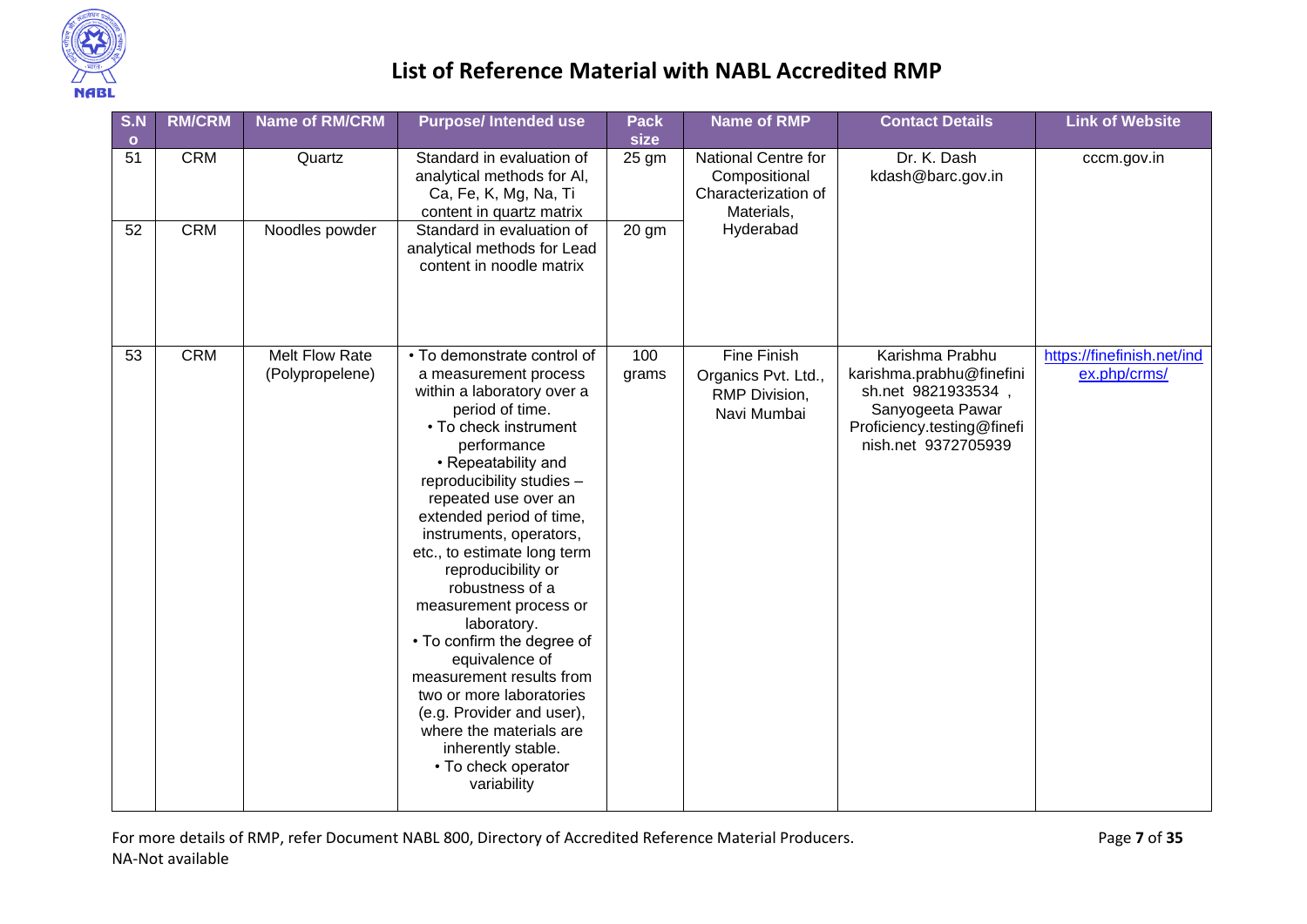

| S.N             | <b>RM/CRM</b> | <b>Name of RM/CRM</b>                                       | <b>Purpose/Intended use</b>                                                                                                                                                                                                                                                                                                                                                                                                                                                                                                                                                                                                   | <b>Pack</b>                            | <b>Name of RMP</b>                                                 | <b>Contact Details</b>                                                                                                                            | <b>Link of Website</b>                |
|-----------------|---------------|-------------------------------------------------------------|-------------------------------------------------------------------------------------------------------------------------------------------------------------------------------------------------------------------------------------------------------------------------------------------------------------------------------------------------------------------------------------------------------------------------------------------------------------------------------------------------------------------------------------------------------------------------------------------------------------------------------|----------------------------------------|--------------------------------------------------------------------|---------------------------------------------------------------------------------------------------------------------------------------------------|---------------------------------------|
|                 |               |                                                             |                                                                                                                                                                                                                                                                                                                                                                                                                                                                                                                                                                                                                               |                                        |                                                                    |                                                                                                                                                   |                                       |
| $\bullet$<br>54 | <b>CRM</b>    | Tensile strength (<br><b>Fibre Reinforced</b><br>composite) | • To demonstrate control of<br>a measurement process<br>within a laboratory over a<br>period of time.<br>• To check instrument<br>performance<br>• Repeatability and<br>reproducibility studies -<br>repeated use over an<br>extended period of time,<br>instruments, operators,<br>etc., to estimate long term<br>reproducibility or<br>robustness of a<br>measurement process or<br>laboratory.<br>• To confirm the degree of<br>equivalence of<br>measurement results from<br>two or more laboratories<br>(e.g. Provider and user),<br>where the materials are<br>inherently stable.<br>• To check operator<br>variability | size<br>5<br>specime<br>n (per<br>set) | Fine Finish<br>Organics Pvt. Ltd.,<br>RMP Division,<br>Navi Mumbai | <b>Karishma Prabhu</b><br>karishma.prabhu@finefini<br>sh.net 9821933534,<br>Sanyogeeta Pawar<br>Proficiency.testing@finefi<br>nish.net 9372705939 | ://finefinish.net/index.p<br>hp/crms/ |
|                 |               |                                                             |                                                                                                                                                                                                                                                                                                                                                                                                                                                                                                                                                                                                                               |                                        |                                                                    |                                                                                                                                                   |                                       |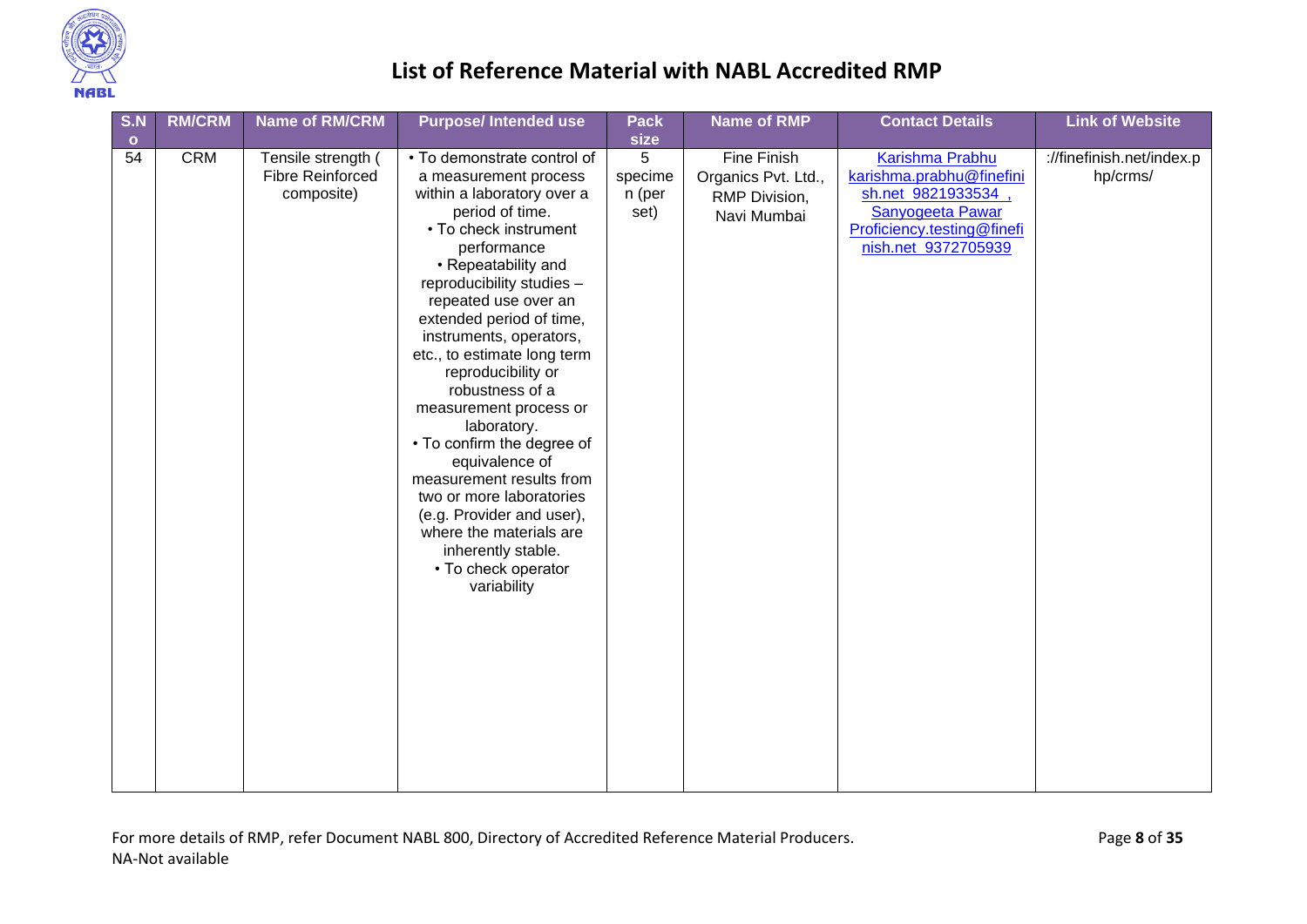

| S.N<br>$\bullet$ | <b>RM/CRM</b> | <b>Name of RM/CRM</b>               | <b>Purpose/Intended use</b>                                                                                                                                                                                                                                                                                                                                                                                                                                                                                                                                                                                                   | Pack<br>size                   | <b>Name of RMP</b>                                                 | <b>Contact Details</b>                                                                                                                    | <b>Link of Website</b>                     |
|------------------|---------------|-------------------------------------|-------------------------------------------------------------------------------------------------------------------------------------------------------------------------------------------------------------------------------------------------------------------------------------------------------------------------------------------------------------------------------------------------------------------------------------------------------------------------------------------------------------------------------------------------------------------------------------------------------------------------------|--------------------------------|--------------------------------------------------------------------|-------------------------------------------------------------------------------------------------------------------------------------------|--------------------------------------------|
| 55               | <b>CRM</b>    | Tensile strength<br>(Polypropylene) | • To demonstrate control of<br>a measurement process<br>within a laboratory over a<br>period of time.<br>• To check instrument<br>performance<br>• Repeatability and<br>reproducibility studies -<br>repeated use over an<br>extended period of time,<br>instruments, operators,<br>etc., to estimate long term<br>reproducibility or<br>robustness of a<br>measurement process or<br>laboratory.<br>• To confirm the degree of<br>equivalence of<br>measurement results from<br>two or more laboratories<br>(e.g. Provider and user),<br>where the materials are<br>inherently stable.<br>• To check operator<br>variability | 5<br>specime<br>n (per<br>set) | Fine Finish<br>Organics Pvt. Ltd.,<br>RMP Division,<br>Navi Mumbai | Karishma Prabhu<br>karishma.prabhu@finefini<br>sh.net 9821933534<br>Sanyogeeta Pawar<br>Proficiency.testing@finefi<br>nish.net 9372705939 | https://finefinish.net/ind<br>ex.php/crms/ |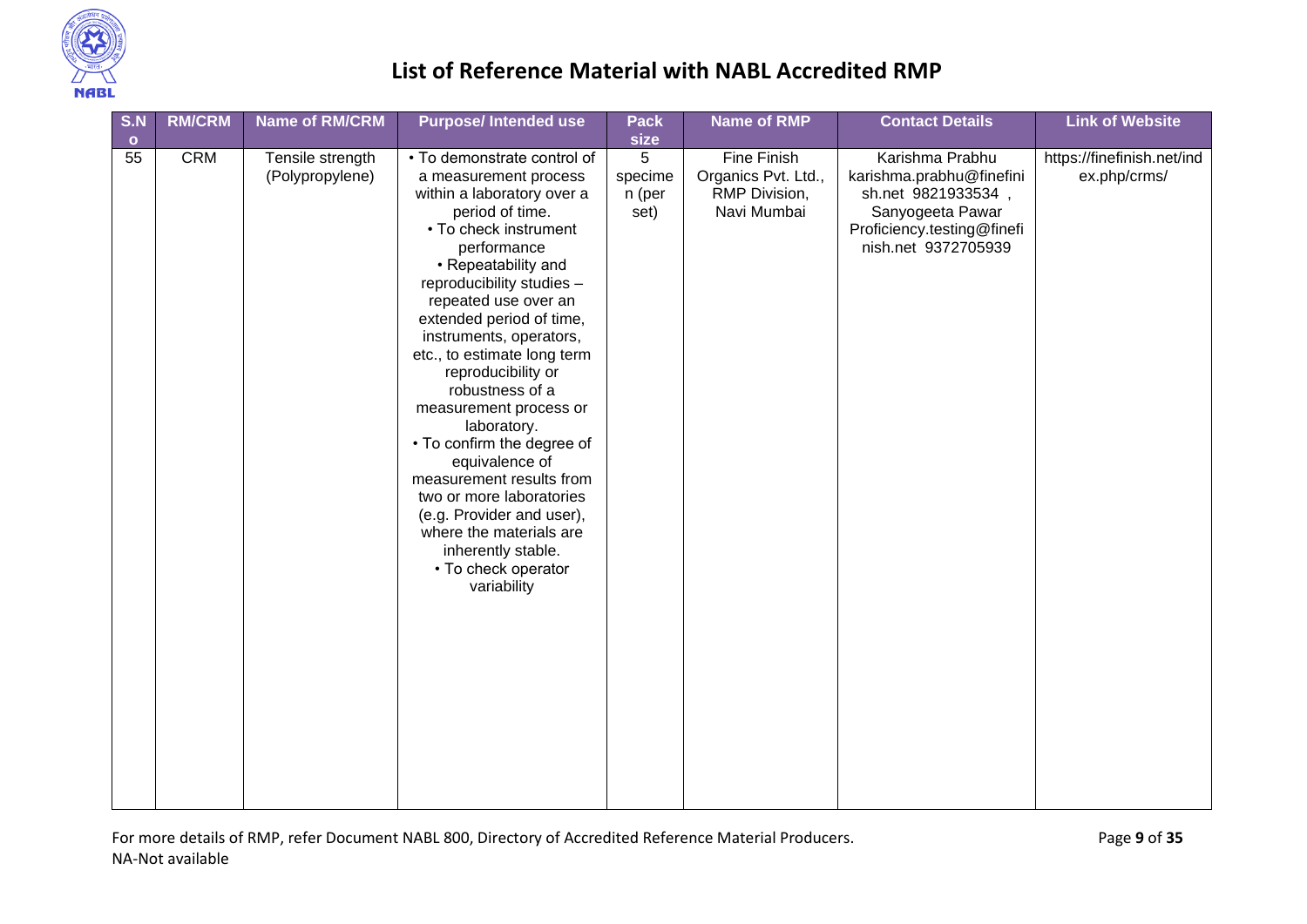

| S.N       | <b>RM/CRM</b> | <b>Name of RM/CRM</b>       | <b>Purpose/Intended use</b>                                                                                                                                                                                                                                                                                                                                                                                                                                                                                                                                                                                                   | <b>Pack</b>                    | <b>Name of RMP</b>                                                 | <b>Contact Details</b>                                                                                                                     | <b>Link of Website</b>                     |
|-----------|---------------|-----------------------------|-------------------------------------------------------------------------------------------------------------------------------------------------------------------------------------------------------------------------------------------------------------------------------------------------------------------------------------------------------------------------------------------------------------------------------------------------------------------------------------------------------------------------------------------------------------------------------------------------------------------------------|--------------------------------|--------------------------------------------------------------------|--------------------------------------------------------------------------------------------------------------------------------------------|--------------------------------------------|
| $\bullet$ |               |                             |                                                                                                                                                                                                                                                                                                                                                                                                                                                                                                                                                                                                                               | size                           |                                                                    |                                                                                                                                            |                                            |
| 56        | <b>RM</b>     | Density<br>(Polypropylene)  | • To demonstrate control of<br>a measurement process<br>within a laboratory over a<br>period of time.<br>• To check instrument<br>performance<br>• Repeatability and<br>reproducibility studies -<br>repeated use over an<br>extended period of time,<br>instruments, operators,<br>etc., to estimate long term<br>reproducibility or<br>robustness of a<br>measurement process or<br>laboratory.<br>• To confirm the degree of<br>equivalence of<br>measurement results from<br>two or more laboratories<br>(e.g. Provider and user),<br>where the materials are<br>inherently stable.<br>• To check operator<br>variability | 3<br>specime<br>n (per<br>set) | Fine Finish<br>Organics Pvt. Ltd.,<br>RMP Division,<br>Navi Mumbai | Karishma Prabhu<br>karishma.prabhu@finefini<br>sh.net 9821933534,<br>Sanyogeeta Pawar<br>Proficiency.testing@finefi<br>nish.net 9372705939 | https://finefinish.net/ind<br>ex.php/crms/ |
| 57        | <b>RM</b>     | Epoxyazadiradione<br>(EADD) | Standardization of Neem<br>products                                                                                                                                                                                                                                                                                                                                                                                                                                                                                                                                                                                           | 5 <sub>mg</sub><br>onwards     | Asthagiri Herbal<br>Research<br>Foundation,<br>Chennai             | Dr. S. Narasimhan, CMD,<br>asthagiri.herbal@gmail.co<br>m, 9840064340                                                                      | https://asthagiriherbal.<br>org.in         |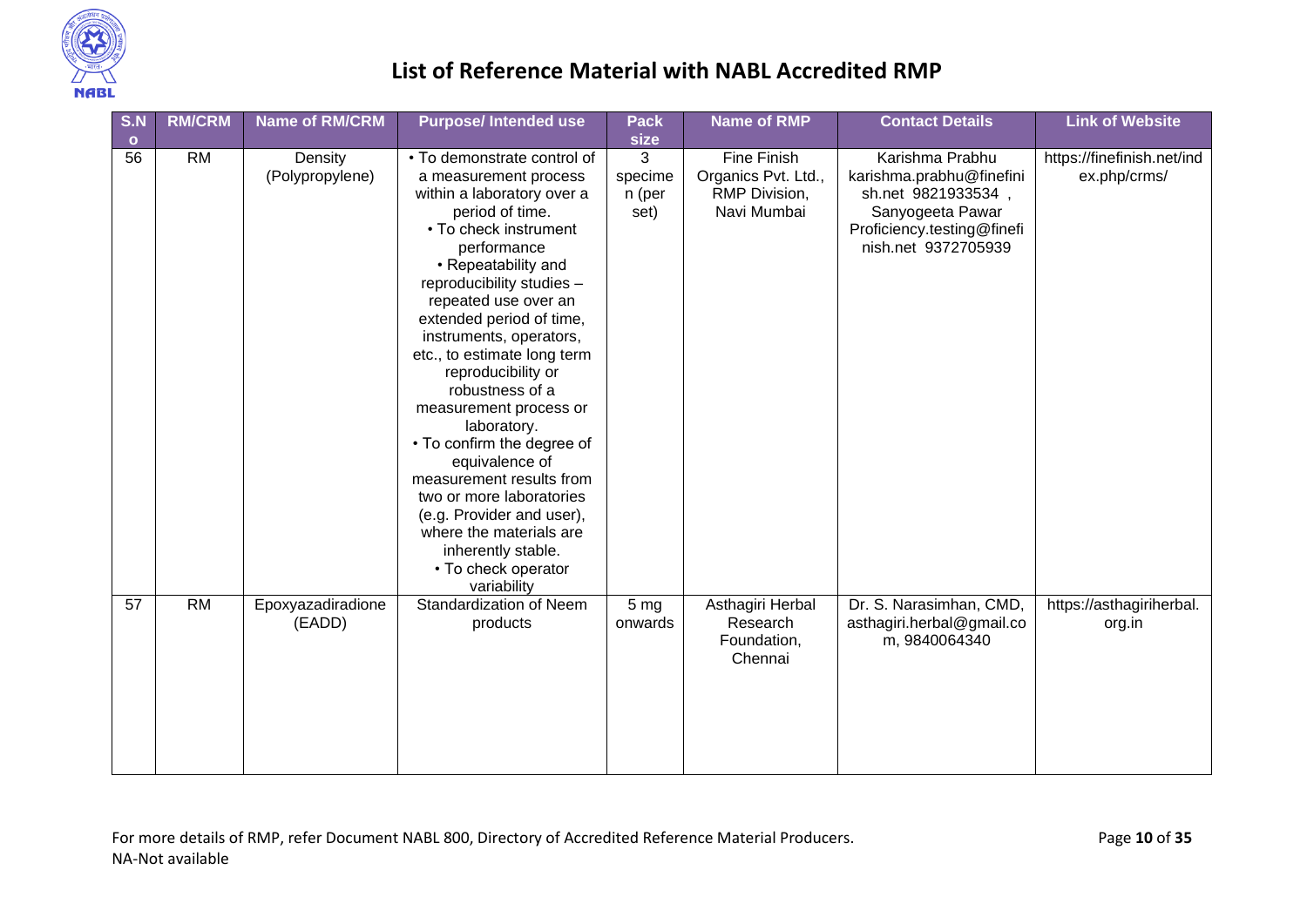

| S.N<br>$\bullet$ | <b>RM/CRM</b>   | <b>Name of RM/CRM</b>                                                                                                    | <b>Purpose/Intended use</b>                                                                                                                                                                                                                                                                                                     | <b>Pack</b><br>size                             | <b>Name of RMP</b>                                        | <b>Contact Details</b>                                                                                | <b>Link of Website</b>              |
|------------------|-----------------|--------------------------------------------------------------------------------------------------------------------------|---------------------------------------------------------------------------------------------------------------------------------------------------------------------------------------------------------------------------------------------------------------------------------------------------------------------------------|-------------------------------------------------|-----------------------------------------------------------|-------------------------------------------------------------------------------------------------------|-------------------------------------|
| 58               | <b>CRM</b>      | Ferrous Charpy V<br>Notch<br>Reference Test<br>Pieces (Absorbed<br>Energy @<br>+20 $^{\circ}$ C (2 mm<br>Striker)        | Indirect Verification of<br><b>Charpy Impact Testing</b><br>Machine as per ISO 148 - 2                                                                                                                                                                                                                                          | 1 set<br>(one set<br>of five<br>test<br>pieces) | <b>Anand Testing</b><br>Machine Services,<br>Ichalkaranji | Mr. Sheetalkumar V.<br>Anandache,<br>shital.anandtest@gmail.c<br>om, 0230 - 242 3351,<br>094224 23236 | www.indiamart.com/an<br>and-testing |
| 59               | <b>CRM</b>      | Ferrous Charpy V<br>Notch<br><b>Reference Test</b><br>Pieces Absorbed<br>Energy @<br>$-40^{\circ}$ C (2 mm<br>Striker)   | Indirect Verification of<br><b>Charpy Impact Testing</b><br>Machine as per ISO 148 - 2                                                                                                                                                                                                                                          | 1 set<br>(one set<br>of five<br>test<br>pieces) |                                                           |                                                                                                       |                                     |
| 60               | $\overline{RM}$ | Ferrous Charpy V<br>Notch<br><b>Reference Test</b><br>Pieces (Absorbed<br>Energy @<br>+20°C & -40°C (8<br>mm<br>Striker) | 1. Method validation;<br>2. Calibration and Quality<br>Control;<br>3. Interlaboratory<br>comparisons for method<br>validation;<br>4. Interlaboratory<br>comparisons for Assessing<br>Laboratory Proficiency;<br>5. Ensuring the validity of<br>results;<br>6. Intermediate checks on<br><b>Charpy Impact Testing</b><br>Machine | 1 set<br>(one set<br>of five<br>test<br>pieces) |                                                           |                                                                                                       |                                     |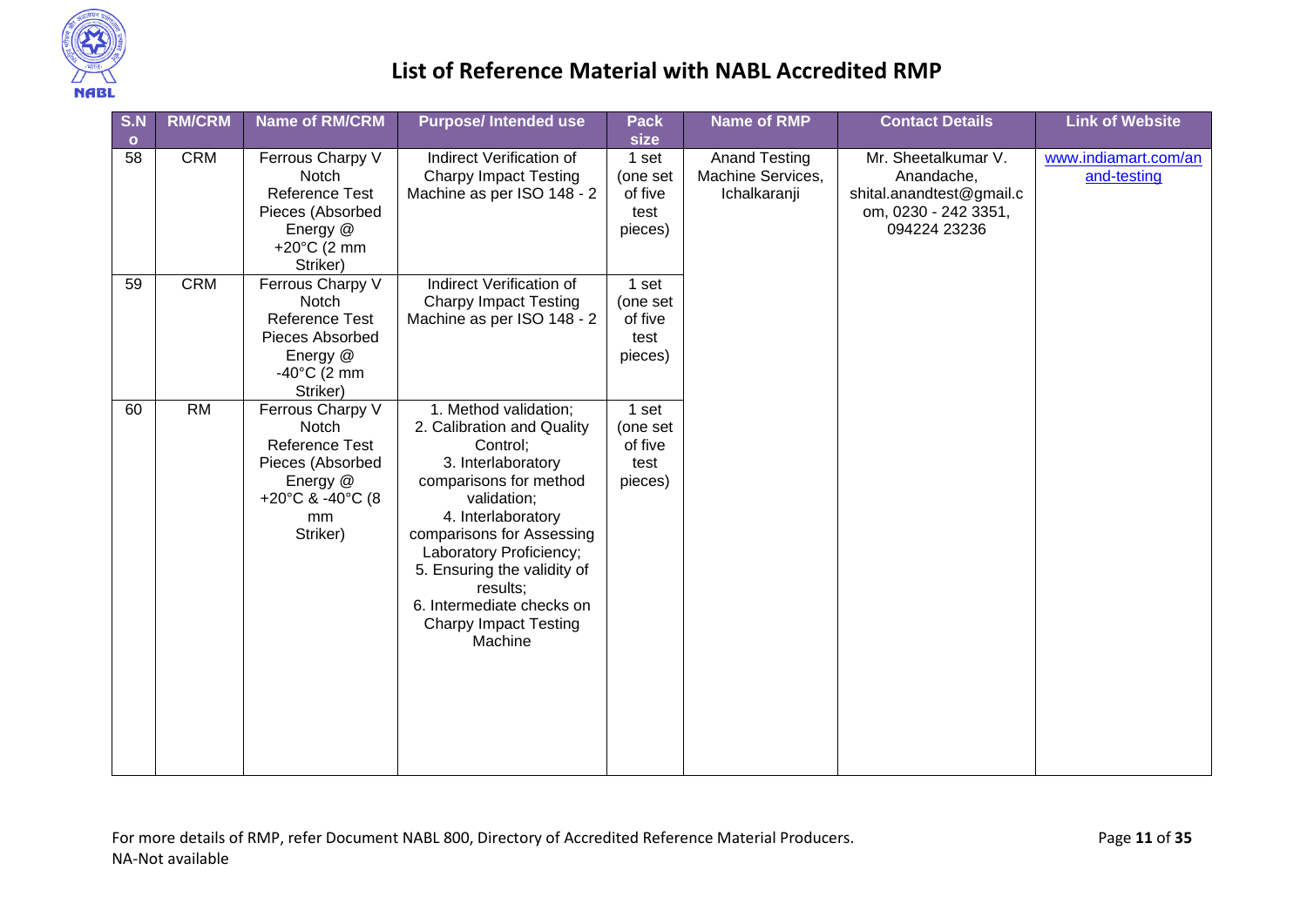

| S.N     | <b>RM/CRM</b>   | <b>Name of RM/CRM</b>         | <b>Purpose/Intended use</b>            | <b>Pack</b>         | <b>Name of RMP</b>                | <b>Contact Details</b>                 | <b>Link of Website</b> |
|---------|-----------------|-------------------------------|----------------------------------------|---------------------|-----------------------------------|----------------------------------------|------------------------|
| $\circ$ |                 |                               |                                        | size                |                                   |                                        |                        |
| 61      | <b>RM</b>       | Ferrous Izod V<br>Notch       | 1. Method validation;                  | 1 set               | <b>Anand Testing</b>              | Mr. Sheetalkumar V.                    | www.indiamart.com/an   |
|         |                 | <b>Reference Test</b>         | 2. Calibration and Quality<br>Control; | (one set<br>of five | Machine Services,<br>Ichalkaranji | Anandache,<br>shital.anandtest@gmail.c | and-testing            |
|         |                 | Pieces (Absorbed              | 3. Interlaboratory                     | test                |                                   | om, 0230 - 242 3351,                   |                        |
|         |                 | Energy @ 10 to                | comparisons for method                 | pieces)             |                                   | 094224 23236                           |                        |
|         |                 | $35^{\circ}$ C)               | validation;                            |                     |                                   |                                        |                        |
|         |                 |                               | 4. Interlaboratory                     |                     |                                   |                                        |                        |
|         |                 |                               | comparisons for Assessing              |                     |                                   |                                        |                        |
|         |                 |                               | Laboratory Proficiency;                |                     |                                   |                                        |                        |
|         |                 |                               | 5. Ensuring the validity of            |                     |                                   |                                        |                        |
|         |                 |                               | results:                               |                     |                                   |                                        |                        |
|         |                 |                               | 6. Intermediate checks on              |                     |                                   |                                        |                        |
|         |                 |                               | Izod Impact Testing                    |                     |                                   |                                        |                        |
|         |                 |                               | Machine                                |                     |                                   |                                        |                        |
| 62      | <b>RM</b>       | <b>High Purity Gold</b>       | Fire Assay Method                      | 10 gms              | Jalan Reference                   | Ishwar Jalan 9810009929                | www.jalanco.com        |
| 63      | $\overline{RM}$ | <b>Gold Alloy</b>             | Fire Assay Method                      | 1 gms               | <b>Material Division</b>          | jalan@jalanco.com                      |                        |
| 64      | $\overline{RM}$ | <b>Silver Purity Silver</b>   | IS 1418, IS 2113                       | 10 gms              | Unit, Jalan and                   |                                        |                        |
| 65      | $\overline{RM}$ | Silver Alloy 925              | IS 1418, IS 2113                       | 1gms                | Company, Delhi                    |                                        |                        |
| 66      | <b>RM</b>       | Acephate                      | <b>Chemical Testing</b>                | $0.25$ g            | <b>Central Quality</b>            | Mr. Rajendra Petkar                    | <b>NA</b>              |
| 67      | <b>RM</b>       | Metribuzin                    | <b>Chemical Testing</b>                | $0.25$ g            | Assurance                         | rajendra.petkar@rallis.co              |                        |
| 68      | <b>RM</b>       | Pendimethalin                 | <b>Chemical Testing</b>                | $0.25$ g            | Laboratory,                       | m                                      |                        |
| 69      | <b>RM</b>       | Flubendiamide                 | <b>Chemical Testing</b>                | 0.25 <sub>g</sub>   | Raliis India Limited,             |                                        |                        |
| 70      | <b>RM</b>       | Metalaxyl                     | <b>Chemical Testing</b>                | $0.25$ g            | Bharuch                           |                                        |                        |
| 71      | <b>RM</b>       | Imidacloprid                  | <b>Chemical Testing</b>                | $0.25$ g            |                                   |                                        |                        |
| 72      | <b>RM</b>       | Acetamiprid                   | <b>Chemical Testing</b>                | $0.25$ g            |                                   |                                        |                        |
| 73      | <b>RM</b>       | Buprofezin                    | <b>Chemical Testing</b>                | $0.25$ g            |                                   |                                        |                        |
| 74      | <b>RM</b>       | Kresoxim Methyl               | <b>Chemical Testing</b>                | $0.25$ g            |                                   |                                        |                        |
| 75      | <b>RM</b>       | Hexaconazole                  | <b>Chemical Testing</b>                | $0.25$ g            |                                   |                                        |                        |
| 76      | <b>RM</b>       | Tebuconazole                  | <b>Chemical Testing</b>                | $0.25$ g            | <b>Central Quality</b>            |                                        |                        |
| 77      | <b>RM</b>       | Captan                        | <b>Chemical Testing</b>                | $0.25$ g            | Assurance                         |                                        |                        |
| 78      | <b>RM</b>       | Fenpyroximate                 | <b>Chemical Testing</b>                | $0.25$ g            | Laboratory,                       |                                        |                        |
| 79      | <b>RM</b>       | Lambda                        | <b>Chemical Testing</b>                | $0.25$ g            | Raliis India Limited,             |                                        |                        |
| 80      | $\overline{RM}$ | Cyhalothrin<br>Chloropyriphos | <b>Chemical Testing</b>                | $0.25$ g            | <b>Bharuch</b>                    |                                        |                        |
| 81      | $\overline{RM}$ | Ethion                        | <b>Chemical Testing</b>                | $0.25$ g            |                                   |                                        |                        |
|         |                 |                               |                                        |                     |                                   |                                        |                        |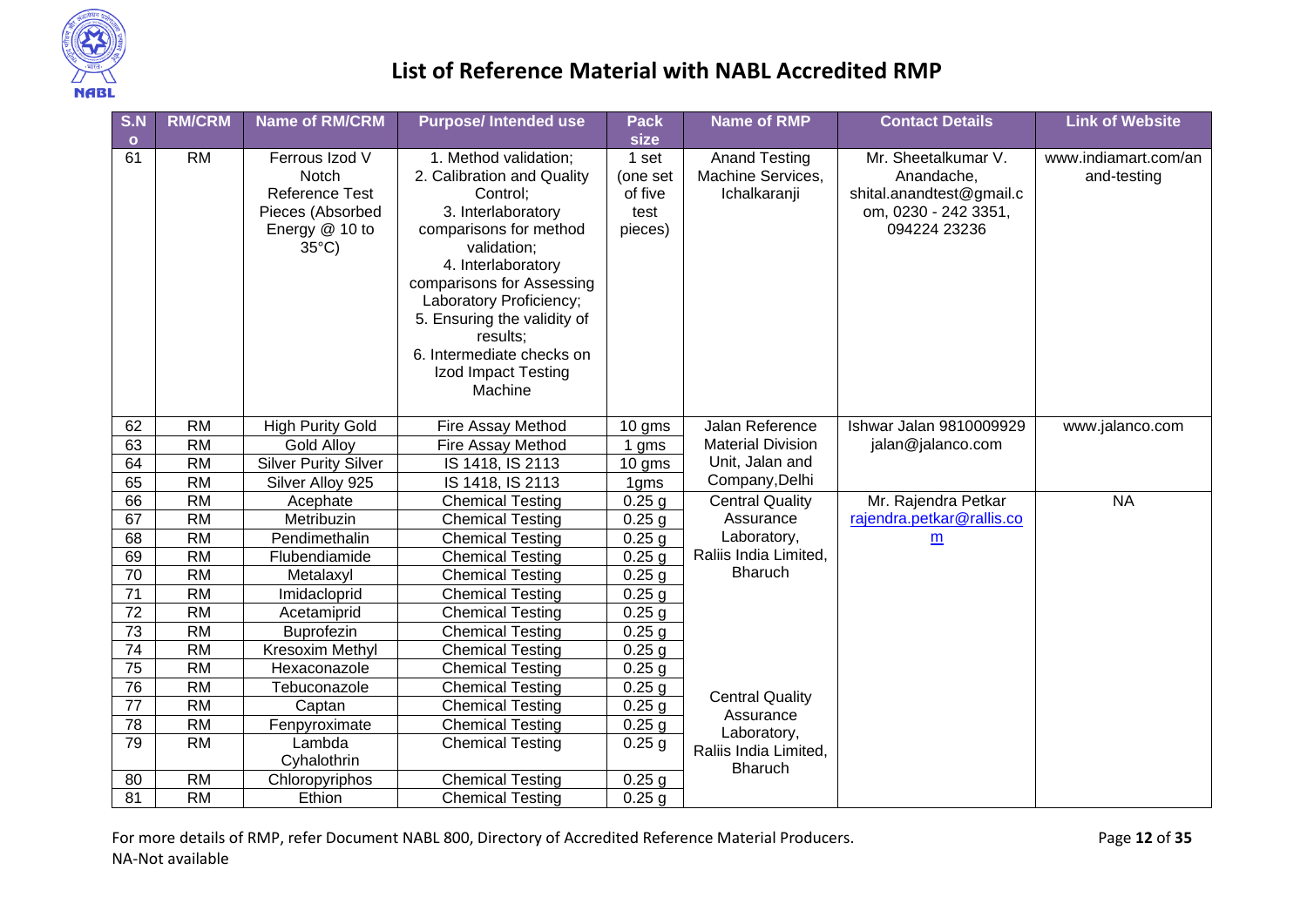

| S.N             | <b>RM/CRM</b>   | <b>Name of RM/CRM</b>    | <b>Purpose/Intended use</b> | Pack              | <b>Name of RMP</b> | <b>Contact Details</b>    | <b>Link of Website</b>   |
|-----------------|-----------------|--------------------------|-----------------------------|-------------------|--------------------|---------------------------|--------------------------|
| $\mathbf{o}$    |                 |                          |                             | size              |                    |                           |                          |
| 82              | <b>RM</b>       | Tricyclazole             | <b>Chemical Testing</b>     | $0.25$ g          |                    | Mr. Rajendra Petkar       | <b>NA</b>                |
| $\overline{83}$ | RM              | Difenthiuron             | <b>Chemical Testing</b>     | $0.25$ g          |                    | rajendra.petkar@rallis.co |                          |
| 84              | $\overline{RM}$ | Pretilachlor             | <b>Chemical Testing</b>     | $0.25$ g          |                    | $\underline{\mathsf{m}}$  |                          |
| 85              | <b>RM</b>       | Thiamethoxam             | <b>Chemical Testing</b>     | $0.25$ g          |                    |                           |                          |
| 86              | $\overline{RM}$ | Fenvelerate              | <b>Chemical Testing</b>     | $0.25$ g          |                    |                           |                          |
| $\overline{87}$ | $\overline{RM}$ | Cypermethrin             | <b>Chemical Testing</b>     | 0.25 <sub>g</sub> |                    |                           |                          |
| 88              | <b>CRM</b>      | <b>Ordinary Portland</b> | Calibration of Blaine's Air | Four              | <b>CIMEC</b>       | Manager, Customer         | http://cimec.in/referenc |
|                 |                 | <b>Cement Surface</b>    | Permeability Apparatus/     | No.               | <b>INFRALABS</b>   | Services, rmp@cimec.in,   | e-material-producer/     |
|                 |                 | Area (Fineness by        | Validation of Test Method/  | <b>Vials</b>      | PVT.Ltd., (RMP     | +91 9599383143            |                          |
|                 |                 | <b>Blaine's Air</b>      | Developing secondary        | (Each             | Division),         |                           |                          |
|                 |                 | Permeability) (High      | reference standards for     | 10 g)             | Ghaziabad          |                           |                          |
|                 |                 | Fineness)                | routine quality control/    |                   |                    |                           |                          |
|                 |                 |                          | Evaluating proficiency of   |                   |                    |                           |                          |
|                 |                 |                          | analyst/ Use as PT item for |                   |                    |                           |                          |
|                 |                 |                          | proficiency testing program |                   |                    |                           |                          |
| 89              | <b>CRM</b>      | <b>Ordinary Portland</b> | Calibration of Blaine's Air | Four              |                    |                           |                          |
|                 |                 | <b>Cement Surface</b>    | Permeability Apparatus/     | No.               |                    |                           |                          |
|                 |                 | Area (Fineness by        | Validation of Test Method/  | <b>Vials</b>      |                    |                           |                          |
|                 |                 | <b>Blaine's Air</b>      | Developing secondary        | (Each             |                    |                           |                          |
|                 |                 | Permeability) (Low       | reference standards for     | 10 g)             |                    |                           |                          |
|                 |                 | Fineness)                | routine quality control/    |                   |                    |                           |                          |
|                 |                 |                          | Evaluating proficiency of   |                   |                    |                           |                          |
|                 |                 |                          | analyst/ Use as PT item for |                   |                    |                           |                          |
|                 |                 |                          | proficiency testing program |                   |                    |                           |                          |
| 90              | <b>CRM</b>      | Pozzolana Portland       | Calibration of Blaine's Air | Four              |                    |                           |                          |
|                 |                 | <b>Cement Surface</b>    | Permeability Apparatus/     | No.               |                    |                           |                          |
|                 |                 | Area (Fineness by        | Validation of Test Method/  | <b>Vials</b>      |                    |                           |                          |
|                 |                 | <b>Blaine's Air</b>      | Developing secondary        | (Each             |                    |                           |                          |
|                 |                 | Permeability)            | reference standards for     | 10 g)             |                    |                           |                          |
|                 |                 |                          | routine quality control/    |                   |                    |                           |                          |
|                 |                 |                          | Evaluating proficiency of   |                   |                    |                           |                          |
|                 |                 |                          | analyst/ Use as PT item for |                   |                    |                           |                          |
|                 |                 |                          | proficiency testing program |                   |                    |                           |                          |
| 91              | <b>CRM</b>      | White Portland           | Calibration of Blaine's Air | Four              |                    |                           |                          |
|                 |                 | Cement-Surface           | Permeability Apparatus/     | No.               |                    |                           |                          |
|                 |                 | Area (Fineness by        | Validation of Test Method/  | Vials             |                    |                           |                          |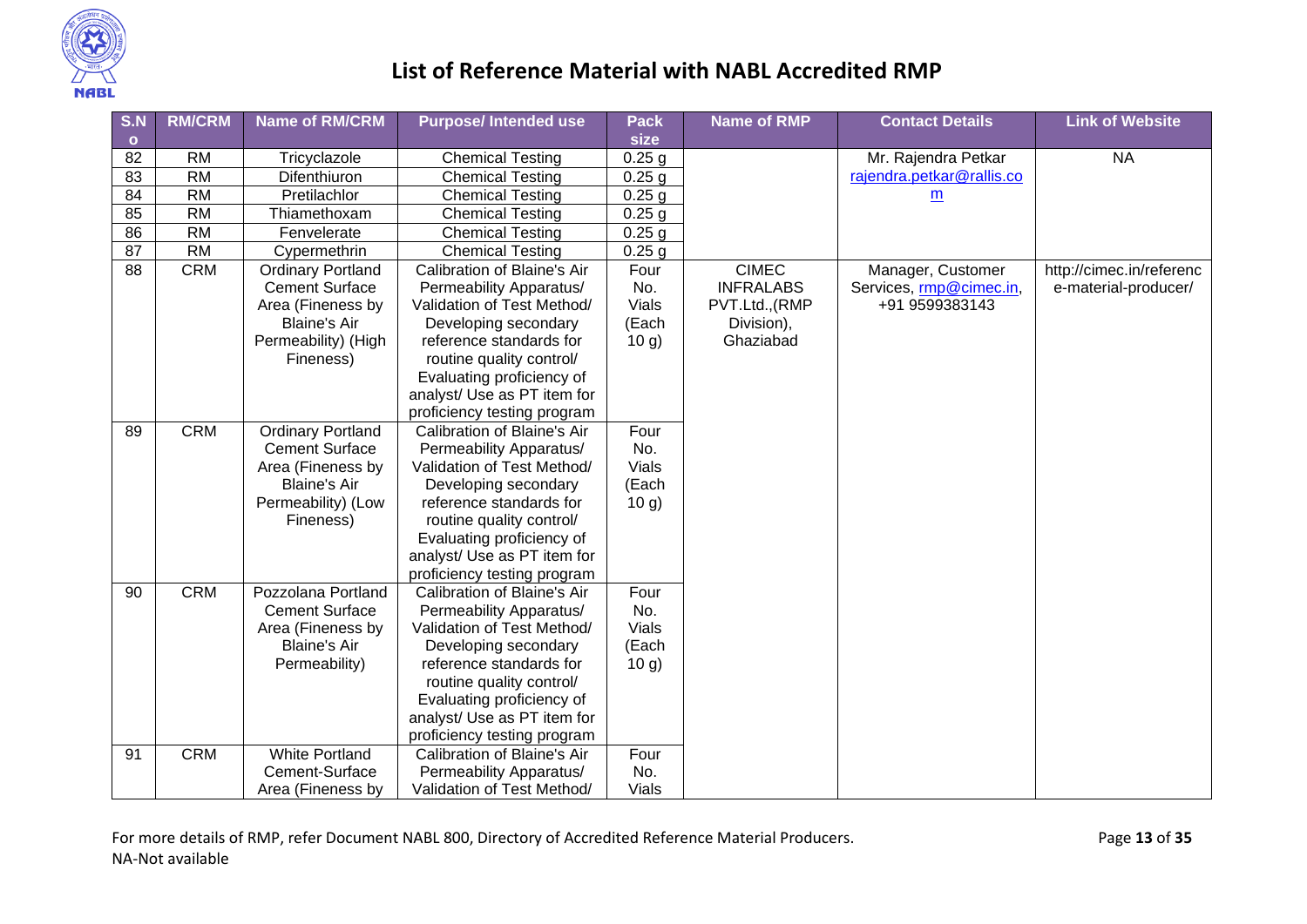

| S.N     | <b>RM/CRM</b> | <b>Name of RM/CRM</b>                                                        | <b>Purpose/Intended use</b>                                                                                                                                                                                                                                    | <b>Pack</b>                                                                                                   | <b>Name of RMP</b>                                                             | <b>Contact Details</b>                                                     | <b>Link of Website</b>                           |
|---------|---------------|------------------------------------------------------------------------------|----------------------------------------------------------------------------------------------------------------------------------------------------------------------------------------------------------------------------------------------------------------|---------------------------------------------------------------------------------------------------------------|--------------------------------------------------------------------------------|----------------------------------------------------------------------------|--------------------------------------------------|
| $\circ$ |               |                                                                              |                                                                                                                                                                                                                                                                | size                                                                                                          |                                                                                |                                                                            |                                                  |
|         |               | <b>Blaine's Air</b><br>Permeability)                                         | Developing secondary<br>reference standards for<br>routine quality control/<br>Evaluating proficiency of<br>analyst/ Use as PT item for<br>proficiency testing program                                                                                         | (Each<br>10 g)                                                                                                | <b>CIMEC</b><br><b>INFRALABS PVT.</b><br>Ltd.,<br>(RMP Division),<br>Ghaziabad | Manager, Customer<br>Services, Mail ID:<br>rmp@cimec.in,<br>+91 9599383143 | http://cimec.in/referenc<br>e-material-producer/ |
| 92      | <b>CRM</b>    | Fly Ash-Surface<br>Area (Fineness by<br><b>Blaine's Air</b><br>Permeability) | Calibration of Blaine's Air<br>Permeability Apparatus/<br>Validation of Test Method/<br>Developing secondary<br>reference standards for<br>routine quality control/<br>Evaluating proficiency of<br>analyst/ Use as PT item for<br>proficiency testing program | Four<br>No.<br><b>Vials</b><br>(Each<br>10 g)                                                                 |                                                                                |                                                                            |                                                  |
| 93      | <b>CRM</b>    | Flow Table-Flow<br>Percent Flow:<br>70±5%                                    | Calibration of Flow Table                                                                                                                                                                                                                                      | One<br>Pack of<br>Liquid<br>material:<br>215 g &<br>One<br>Pack of<br>Powder<br>Material:<br>500 <sub>g</sub> |                                                                                |                                                                            |                                                  |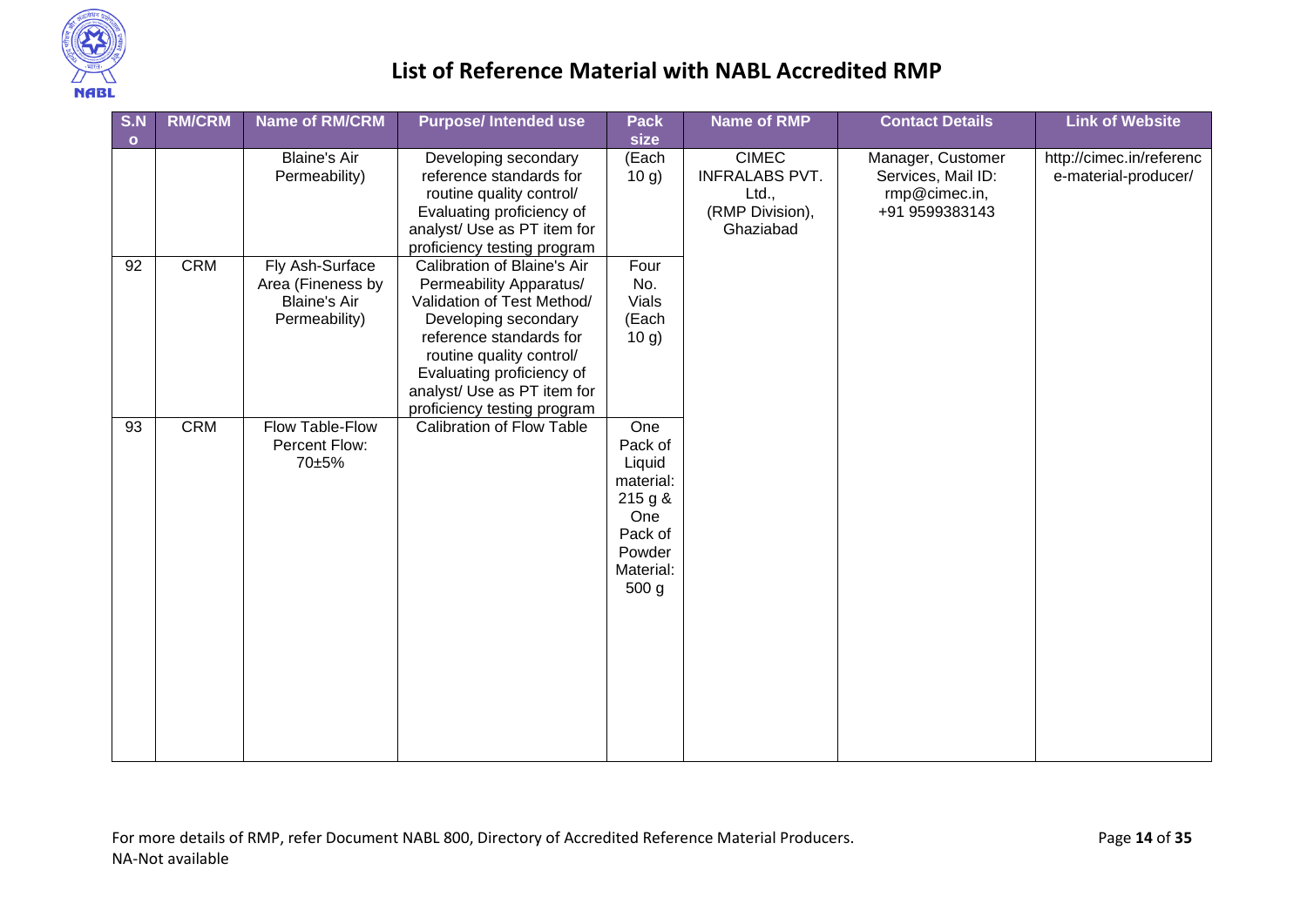

| S.N           | <b>RM/CRM</b> | <b>Name of RM/CRM</b>                                                                                                                                                                                                                                  | <b>Purpose/Intended use</b>                      | <b>Pack</b>                                                                                       | <b>Name of RMP</b>                                                            | <b>Contact Details</b>                                                     | <b>Link of Website</b>                           |
|---------------|---------------|--------------------------------------------------------------------------------------------------------------------------------------------------------------------------------------------------------------------------------------------------------|--------------------------------------------------|---------------------------------------------------------------------------------------------------|-------------------------------------------------------------------------------|----------------------------------------------------------------------------|--------------------------------------------------|
| $\circ$<br>94 | <b>CRM</b>    | Flow Table-Flow<br>Percent Flow:<br>102±5%                                                                                                                                                                                                             | Calibration of Flow Table                        | size<br>One<br>Pack of<br>Liquid<br>material:<br>215 g &<br>One<br>Pack of<br>Powder<br>Material: | <b>CIMEC</b><br><b>INFRALABS</b><br>PVT.Ltd.,<br>(RMP Division),<br>Ghaziabad | Manager, Customer<br>Services, Mail ID:<br>rmp@cimec.in,<br>+91 9599383143 | http://cimec.in/referenc<br>e-material-producer/ |
| 95            | <b>RM</b>     | <b>Ordinary Portland</b><br>Cement -Silica<br>(SiO2), Aluminium<br>Oxide (Al2O3), Iron<br>Oxide (Fe2O3),<br>Calcium Oxide<br>(CaO), Magnesium<br>Oxide (MgO),<br>Sulphuric<br>Anhydride (SO3),<br>Loss on Ignition<br>(LOI), Insoluble<br>Residue (IR) | Calibration/ Validation of<br><b>Test Method</b> | 500 g<br>Four<br>No.<br>Vials<br>(Each 5<br>g)                                                    |                                                                               |                                                                            |                                                  |
| 96            | <b>RM</b>     | Pozzolana Portland<br>Cement - Silica<br>(SiO2), Aluminium<br>Oxide (Al2O3), Iron<br>Oxide (Fe2O3),<br>Calcium Oxide<br>(CaO), Magnesium<br>Oxide (MgO),<br>Sulphuric<br>Anhydride (SO3),<br>Loss on Ignition<br>(LOI), Insoluble<br>Residue (IR)      | Calibration/ Validation of<br><b>Test Method</b> | Four<br>No.<br>Vials<br>(Each 5<br>g)                                                             |                                                                               |                                                                            |                                                  |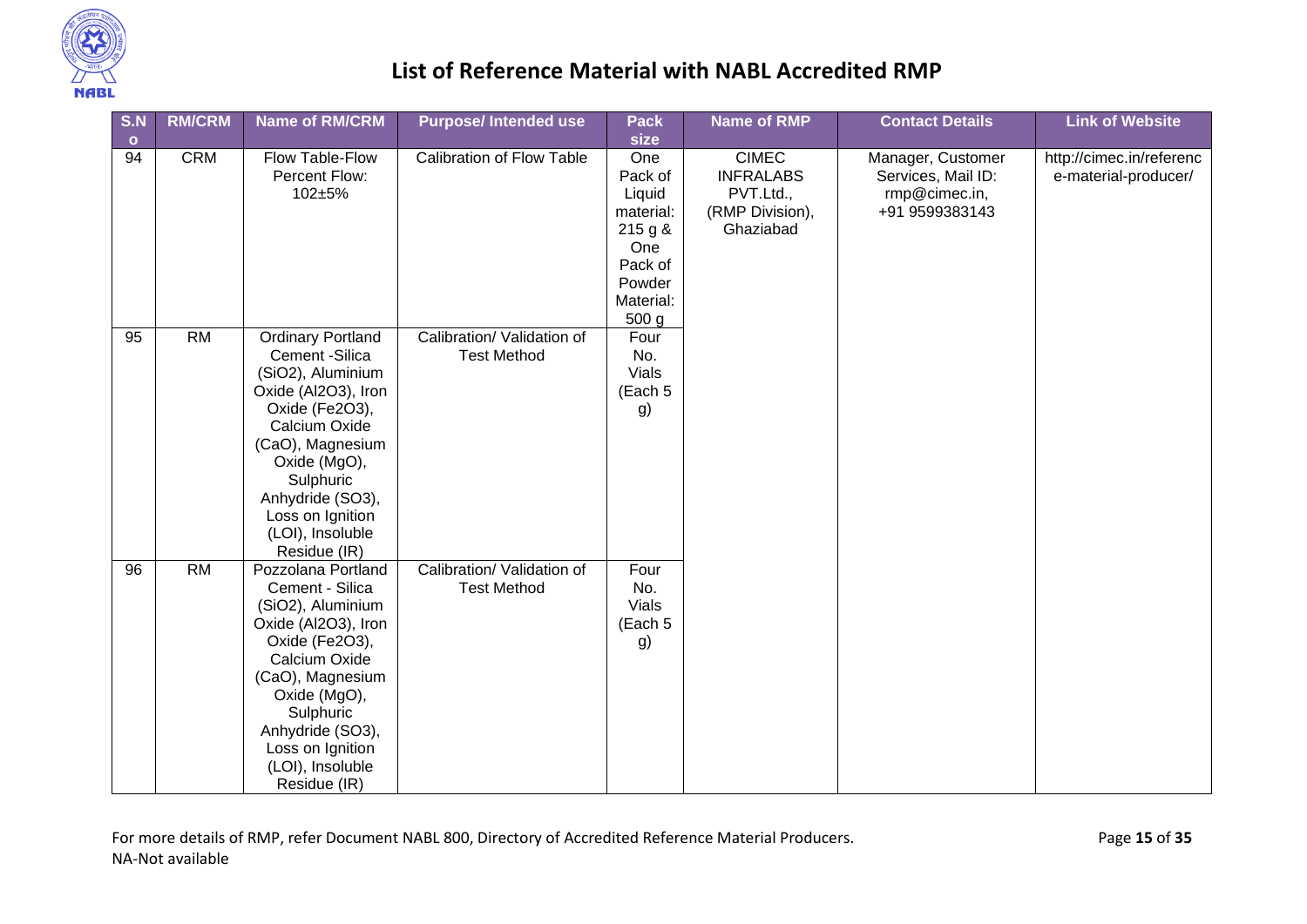

| S.N<br>$\bullet$ | <b>RM/CRM</b>   | <b>Name of RM/CRM</b>                                                                                                                                                                                                                                     | <b>Purpose/Intended use</b>                                                              | <b>Pack</b><br>size                             | <b>Name of RMP</b>                                                             | <b>Contact Details</b>                                                     | <b>Link of Website</b>                           |
|------------------|-----------------|-----------------------------------------------------------------------------------------------------------------------------------------------------------------------------------------------------------------------------------------------------------|------------------------------------------------------------------------------------------|-------------------------------------------------|--------------------------------------------------------------------------------|----------------------------------------------------------------------------|--------------------------------------------------|
| 97               | <b>RM</b>       | Fly Ash - Silica<br>(SiO2), Aluminium<br>Oxide (Al2O3), Iron<br>Oxide (Fe2O3),<br>Calcium Oxide<br>(CaO), Magnesium<br>Oxide (MgO),<br>Sulphuric<br>Anhydride (SO3),<br>Loss on Ignition<br>(LOI)                                                         | Calibration/ Validation of<br><b>Test Method</b>                                         | Four<br>No.<br><b>Vials</b><br>(Each 5<br>g)    | <b>CIMEC</b><br><b>INFRALABS PVT.</b><br>Ltd.,<br>(RMP Division),<br>Ghaziabad | Manager, Customer<br>Services, Mail ID:<br>rmp@cimec.in,<br>+91 9599383143 | http://cimec.in/referenc<br>e-material-producer/ |
| 98               | <b>RM</b>       | Clinker - Silica<br>(SiO <sub>2</sub> ), Aluminium<br>Oxide $(Al2O3)$ , Iron<br>Oxide (Fe2O3),<br>Calcium Oxide<br>(CaO), Magnesium<br>Oxide (MgO),<br>Sulphuric<br>Anhydride (SO <sub>3</sub> ),<br>Loss on Ignition<br>(LOI), Insoluble<br>Residue (IR) | Calibration/ Validation of<br><b>Test Method</b>                                         | Four<br>No.<br>Vials<br>(Each 5<br>g)           |                                                                                |                                                                            |                                                  |
| 99               | $\overline{RM}$ | Hydrated Lime -<br>Calcium Oxide<br>(CaO), Magnesium<br>Oxide (MgO), Silica<br>(SiO <sub>2</sub> ) Insoluble<br>Residue (IR)                                                                                                                              | Lime Reactivity Test of<br><b>Pozzolanic Materials</b>                                   | <b>Three</b><br>No.<br>Packs<br>(Each<br>160 g) |                                                                                |                                                                            |                                                  |
| 100              | <b>RM</b>       | <b>Standard Sand</b><br>(Smaller than 2 mm<br>&<br>greater than 1 mm)                                                                                                                                                                                     | Particle Size determination<br>(Smaller than 2 mm &<br>greater than 1 mm) Ref. IS<br>650 | 24 kg<br>bag (12<br>X 2.0 kg                    |                                                                                |                                                                            |                                                  |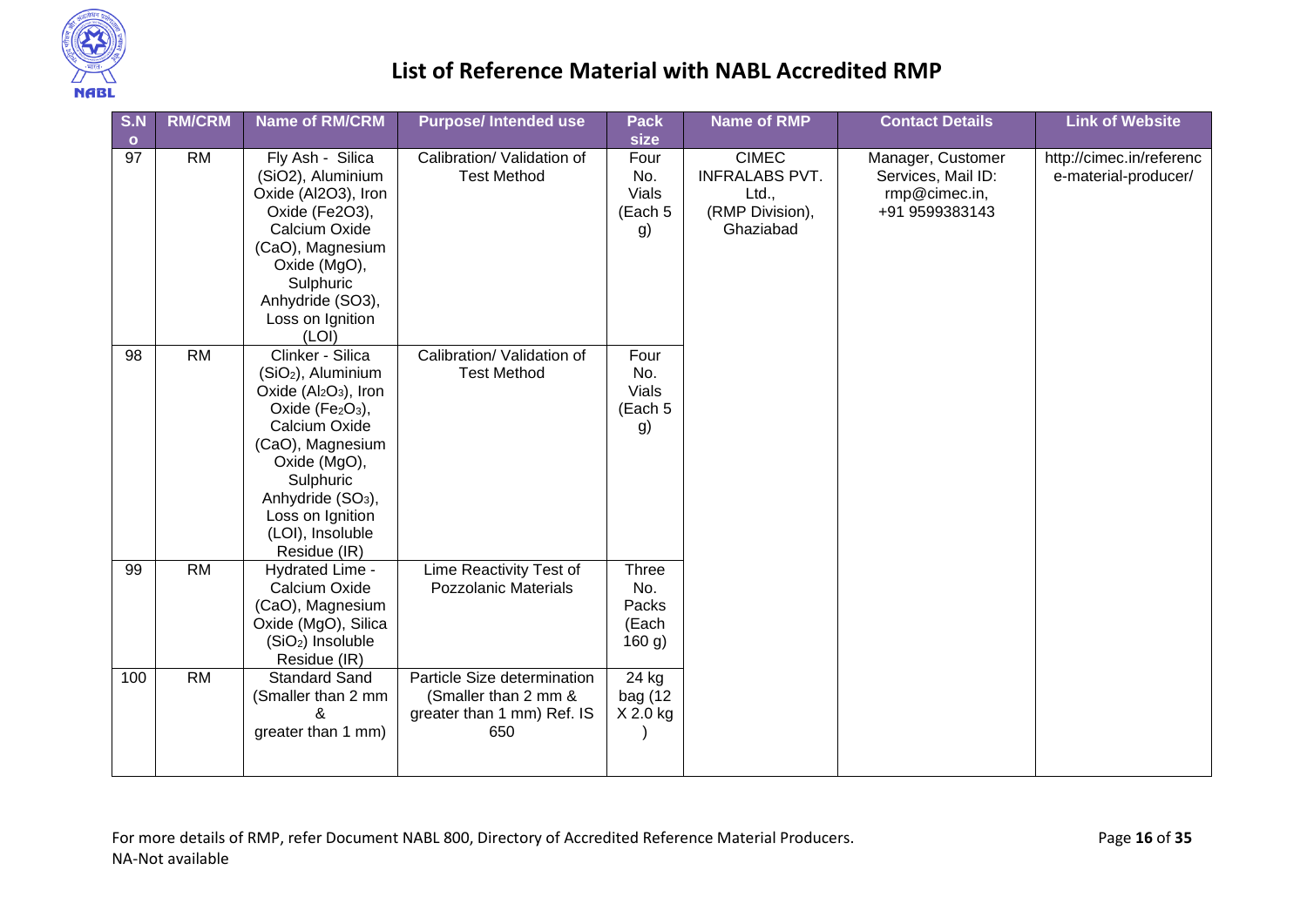

| S.N          | <b>RM/CRM</b> | <b>Name of RM/CRM</b>                                                                                                                                                      | <b>Purpose/Intended use</b>                                                                     | <b>Pack</b>                     | <b>Name of RMP</b>                                                                                                | <b>Contact Details</b>                                                                  | <b>Link of Website</b>                                                                                    |
|--------------|---------------|----------------------------------------------------------------------------------------------------------------------------------------------------------------------------|-------------------------------------------------------------------------------------------------|---------------------------------|-------------------------------------------------------------------------------------------------------------------|-----------------------------------------------------------------------------------------|-----------------------------------------------------------------------------------------------------------|
| $\mathbf{o}$ |               |                                                                                                                                                                            |                                                                                                 | size                            |                                                                                                                   |                                                                                         |                                                                                                           |
| 101          | <b>RM</b>     | <b>Standard Sand</b><br>(Smaller than 1 mm<br>greater than 500<br>microns)                                                                                                 | Particle Size determination<br>(Smaller than 1 mm &<br>greater than 500 microns)<br>Ref. IS 650 | 24 kg<br>bag (12<br>X 2.0 kg    | <b>CIMEC</b><br><b>INFRALABS PVT.</b><br>Ltd.,<br>(RMP Division),<br>Ghaziabad                                    | Manager, Customer<br>Services, Mail ID:<br>rmp@cimec.in, Contact<br>No.: +91 9599383143 | http://cimec.in/referenc<br>e-material-producer/                                                          |
| 102          | <b>RM</b>     | <b>Standard Sand</b><br>(Smaller than 500<br>microns &<br>greater than 90<br>microns)                                                                                      | Particle Size determination<br>(Smaller than 1 mm &<br>greater than 500 microns)<br>Ref. IS 650 | 24 kg<br>bag<br>12 X 2.0<br>kg) |                                                                                                                   |                                                                                         |                                                                                                           |
| 103          | <b>CRM</b>    | <b>Ordinary Portland</b><br>Cement (OPC) -<br><b>Blaine fineness</b><br>OPC - Range: 250-<br>300 m2/kg<br>OPC - Range: 300-<br>350 m2/kg<br>OPC - Range: 400-<br>450 m2/kg | <b>Calibration Blaine Air</b><br><b>Permeability Apparatus</b>                                  | 40 <sub>g</sub>                 | Standard<br>Reference Material,<br>National Council for<br>Cement and<br><b>Building Materials,</b><br>Ballabgarh | <b>Amit Trivedi</b><br>cqcb@ncbindia.com<br>0129-4192239, 305                           | https://www.ncbindia.c<br>om/wp-<br>content/uploads/PT_S<br>chemes/RateList-<br>CRMsBNDfor2021-<br>22.pdf |
| 104          | <b>CRM</b>    | Fly ash -<br><b>Blaine fineness</b><br>Range: 200-600<br>m2/kg                                                                                                             | <b>Calibration Blaine Air</b><br><b>Permeability Apparatus</b>                                  | 40 <sub>g</sub>                 |                                                                                                                   |                                                                                         |                                                                                                           |
| 105          | <b>CRM</b>    | <b>White Portland</b><br>Cement (WPC) -<br><b>Blaine fineness</b><br>Range: 200-500<br>m2/kg                                                                               | <b>Calibration Blaine Air</b><br><b>Permeability Apparatus</b>                                  | 40 <sub>g</sub>                 |                                                                                                                   |                                                                                         |                                                                                                           |
| 106          | <b>CRM</b>    | Portland Pozzalana<br>Cement (PPC) -<br><b>Blaine fineness</b><br>Range: 200-500<br>m2/kg                                                                                  | <b>Calibration Blaine Air</b><br><b>Permeability Apparatus</b>                                  | 40 <sub>g</sub>                 |                                                                                                                   |                                                                                         |                                                                                                           |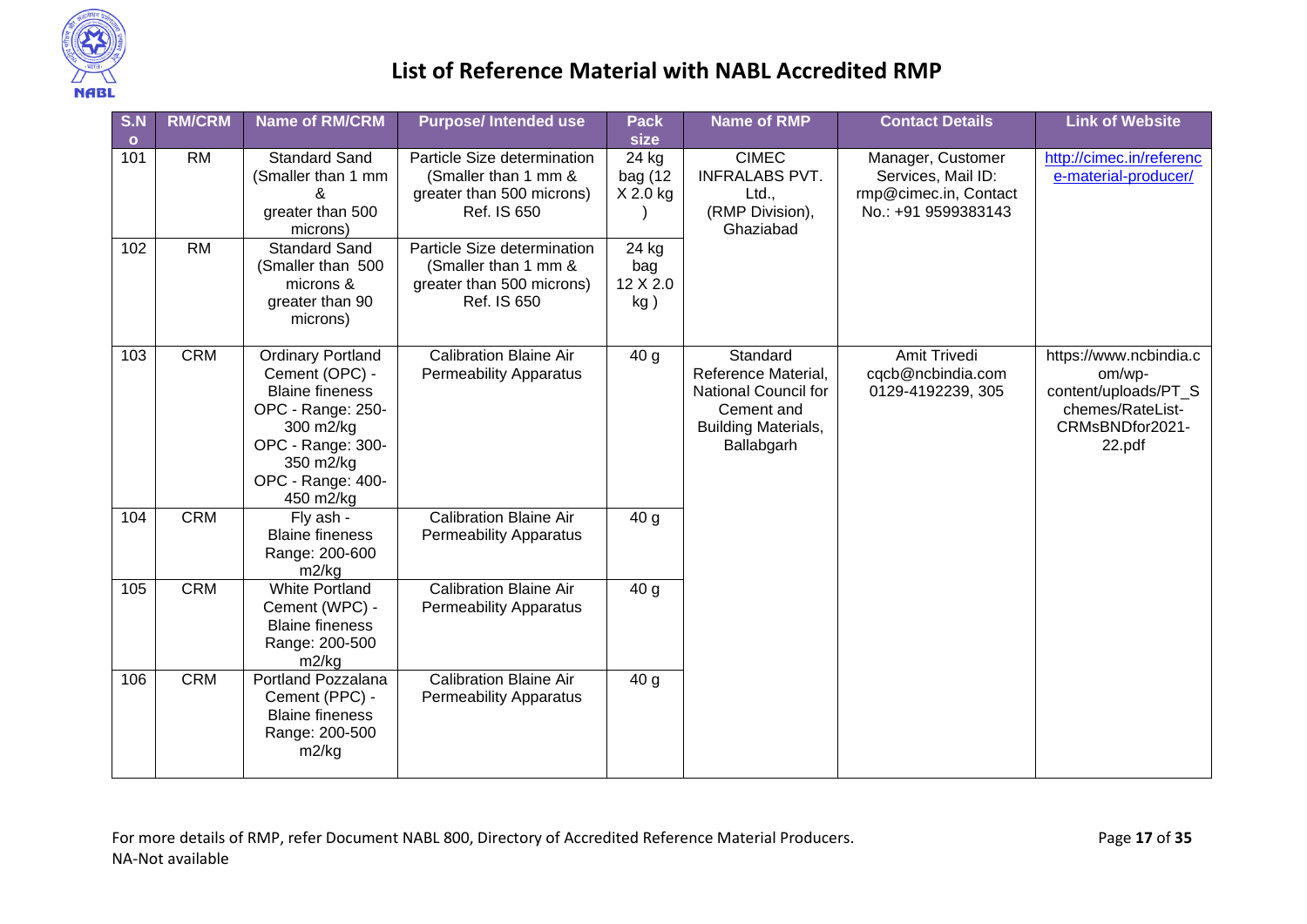

| S.N     | <b>RM/CRM</b> | <b>Name of RM/CRM</b>                                                                                                                                             | <b>Purpose/Intended use</b>                                                                                                            | <b>Pack</b>      | <b>Name of RMP</b>                                                                                  | <b>Contact Details</b>                 | <b>Link of Website</b>                                                                          |
|---------|---------------|-------------------------------------------------------------------------------------------------------------------------------------------------------------------|----------------------------------------------------------------------------------------------------------------------------------------|------------------|-----------------------------------------------------------------------------------------------------|----------------------------------------|-------------------------------------------------------------------------------------------------|
| $\circ$ |               |                                                                                                                                                                   |                                                                                                                                        | size             |                                                                                                     | Amit Trivedi                           |                                                                                                 |
| 107     | <b>CRM</b>    | <b>Portland Slag</b><br>Cement (PSC) -<br><b>Blaine fineness</b><br>Range: 200-500<br>m2/kg                                                                       | <b>Calibration Blaine Air</b><br><b>Permeability Apparatus</b>                                                                         | 40 <sub>g</sub>  | Standard<br>Reference Material,<br>National Council for<br>Cement and<br><b>Building Materials,</b> | cqcb@ncbindia.com<br>0129-4192239, 305 | https://www.ncbindia.c<br>om/wp-<br>content/uploads/PT_S<br>chemes/RateList-<br>CRMsBNDfor2021- |
| 108     | <b>CRM</b>    | <b>Composite Cement</b><br>- Blaine fineness<br>Range: 200-500<br>m2/kg                                                                                           | <b>Calibration Blaine Air</b><br><b>Permeability Apparatus</b>                                                                         | 40 <sub>g</sub>  | Ballabgarh                                                                                          |                                        | 22.pdf                                                                                          |
| 109     | <b>CRM</b>    | Limestone -<br>Chemical<br>parameter<br>(K2O, Al2O3, CaO,<br>Fe2O3, LOI, MgO,<br>Mn2O3, Na2O,<br>P2O5, SiO2, TiO2)                                                | Calibration of Instrument<br>and validation of method for<br>characterization of the<br>measurand for analysis of<br>Limestone         | 20 <sub>g</sub>  |                                                                                                     |                                        |                                                                                                 |
| 110     | <b>CRM</b>    | Hydrated Lime -<br>CaO, MgO, SiO2,<br>IR                                                                                                                          | <b>Lime Reactivity Test</b>                                                                                                            | 500 <sub>g</sub> |                                                                                                     |                                        |                                                                                                 |
| 111     | <b>CRM</b>    | <b>Ordinary Portland</b><br>Cement (OPC) -<br>Chemical<br>parameter<br>(CI, Al2O3, CaO,<br>Fe2O3, IR, K2O,<br>LOI,<br>MgO, Mn2O3,<br>Na2O, SiO2, SO3,<br>$TiO2$ ) | <b>Calibration of Instrument</b><br>and validation of method for<br>characterization of the<br>measurand for analysis of<br><b>OPC</b> | 20 <sub>g</sub>  |                                                                                                     |                                        |                                                                                                 |
| 112     | <b>CRM</b>    | Clinker -<br>Chemical<br>parameter<br>(TiO2, Al2O3, CaO,<br>CI, Fe2O3, K2O,<br>LOI, MgO, Mn2O3,<br>Na2O, SiO2, SO3)                                               | Calibration of Instrument<br>and validation of method for<br>characterization of the<br>measurand for analysis of<br>Clinker           | 20 <sub>g</sub>  |                                                                                                     |                                        |                                                                                                 |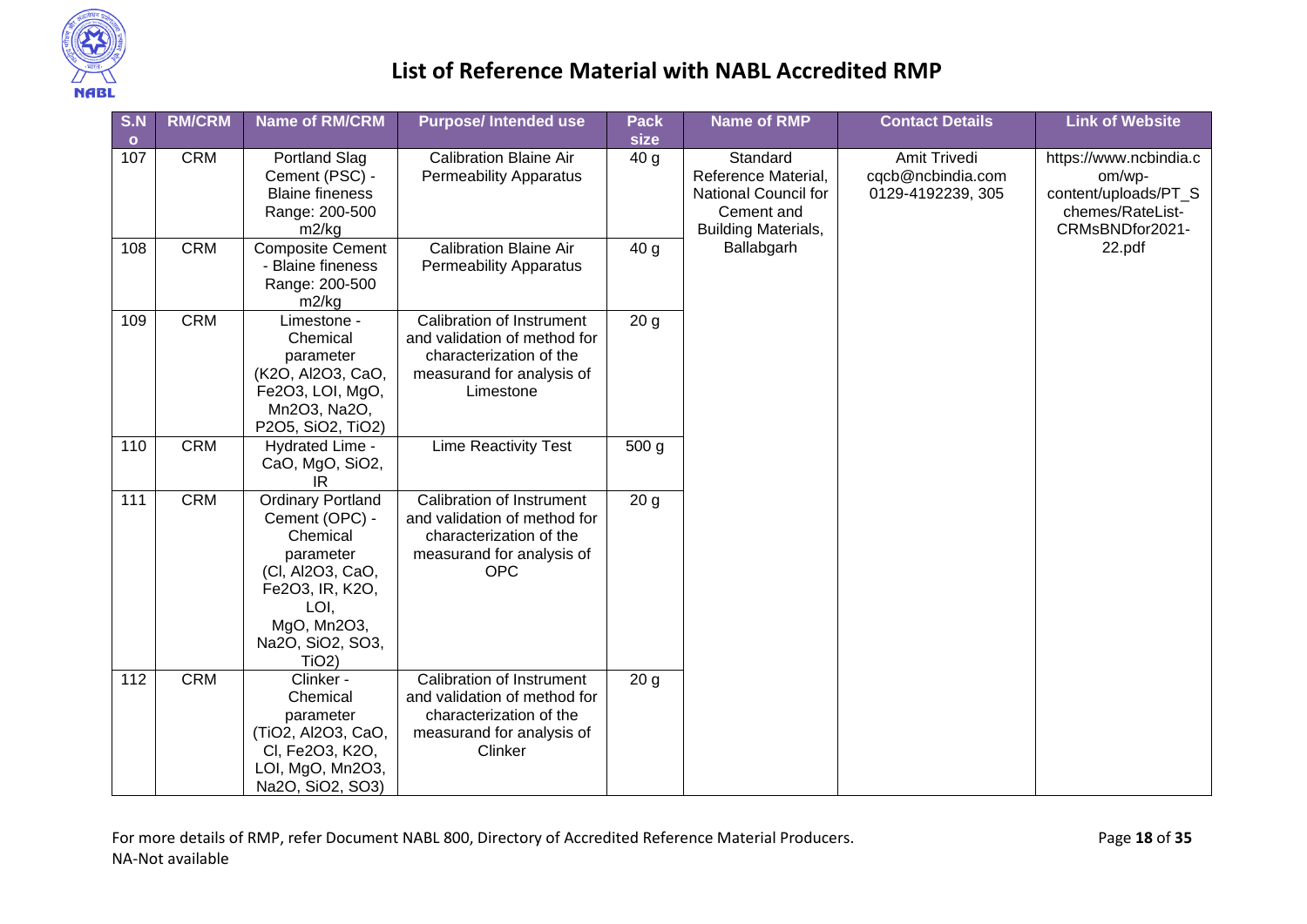

| S.N       | <b>RM/CRM</b> | <b>Name of RM/CRM</b>               | <b>Purpose/Intended use</b>             | <b>Pack</b>     | <b>Name of RMP</b>         | <b>Contact Details</b> | <b>Link of Website</b> |
|-----------|---------------|-------------------------------------|-----------------------------------------|-----------------|----------------------------|------------------------|------------------------|
| $\bullet$ |               |                                     |                                         | size            |                            |                        |                        |
| 113       | <b>CRM</b>    | Portland Pozzalana                  | Calibration of Instrument               | 20 <sub>g</sub> | Standard                   | Amit Trivedi           | https://www.ncbindia.c |
|           |               | Cement (PPC) -                      | and validation of method for            |                 | Reference Material,        | cqcb@ncbindia.com      | om/wp-                 |
|           |               | Chemical                            | characterization of the                 |                 | National Council for       | 0129-4192239, 305      | content/uploads/PT_S   |
|           |               | parameter                           | measurand for analysis of               |                 | Cement and                 |                        | chemes/RateList-       |
|           |               | (CI, IR, K2O, LOI,                  | <b>PPC</b>                              |                 | <b>Building Materials,</b> |                        | CRMsBNDfor2021-        |
|           |               | MgO, Na2O, SO3)                     |                                         |                 | Ballabgarh                 |                        | 22.pdf                 |
| 114       | <b>CRM</b>    | <b>Portland Slag</b>                | Calibration of Instrument               | 20 <sub>g</sub> |                            |                        |                        |
|           |               | Cement (PSC) -                      | and validation of method for            |                 |                            |                        |                        |
|           |               | Chemical                            | characterization of the                 |                 |                            |                        |                        |
|           |               | parameter                           | measurand for analysis of<br><b>PSC</b> |                 |                            |                        |                        |
|           |               | (Sulphide Sulphur,                  |                                         |                 |                            |                        |                        |
|           |               | Al2O3, CaO, CI,<br>Fe2O3, K2O, LOI, |                                         |                 |                            |                        |                        |
|           |               | MgO, Mn2O3,                         |                                         |                 |                            |                        |                        |
|           |               | Na2O, P2O5, SiO2,                   |                                         |                 |                            |                        |                        |
|           |               | SO3, TiO2)                          |                                         |                 |                            |                        |                        |
| 115       | <b>CRM</b>    | Raw Meal -                          | Calibration of Instrument               | 20 <sub>g</sub> |                            |                        |                        |
|           |               | Chemical                            | and validation of method for            |                 |                            |                        |                        |
|           |               | parameter                           | characterization of the                 |                 |                            |                        |                        |
|           |               | (TiO2, Al2O3, CaO,                  | measurand for analysis of               |                 |                            |                        |                        |
|           |               | CI, Fe2O3, K2O,                     | <b>Raw Meal</b>                         |                 |                            |                        |                        |
|           |               | LOI, MgO, Mn2O3,                    |                                         |                 |                            |                        |                        |
|           |               | Na2O, SiO2, SO3)                    |                                         |                 |                            |                        |                        |
| 116       | <b>CRM</b>    | Fly ash -                           | Calibration of Instrument               | 20 <sub>g</sub> |                            |                        |                        |
|           |               | Chemical                            | and validation of method for            |                 |                            |                        |                        |
|           |               | parameter                           | characterization of the                 |                 |                            |                        |                        |
|           |               | (CI, Al2O3, CaO,                    | measurand for analysis of               |                 |                            |                        |                        |
|           |               | Fe2O3, K2O, LOI,                    | Fly ash                                 |                 |                            |                        |                        |
|           |               | MgO, Na2O, SiO2,                    |                                         |                 |                            |                        |                        |
|           |               | SO <sub>3</sub>                     |                                         |                 |                            |                        |                        |
| 117       | <b>CRM</b>    | <b>Blast Furnace Slag-</b>          | Calibration of Instrument               | 20 <sub>g</sub> |                            |                        |                        |
|           |               | Chemical                            | and validation of method for            |                 |                            |                        |                        |
|           |               | parameter                           | characterization of the                 |                 |                            |                        |                        |
|           |               | (Sulphide sulphur,                  | measurand for analysis of               |                 |                            |                        |                        |
|           |               | Al2O3, CaO,<br>Fe2O3,               | <b>Blast Furnace Slag</b>               |                 |                            |                        |                        |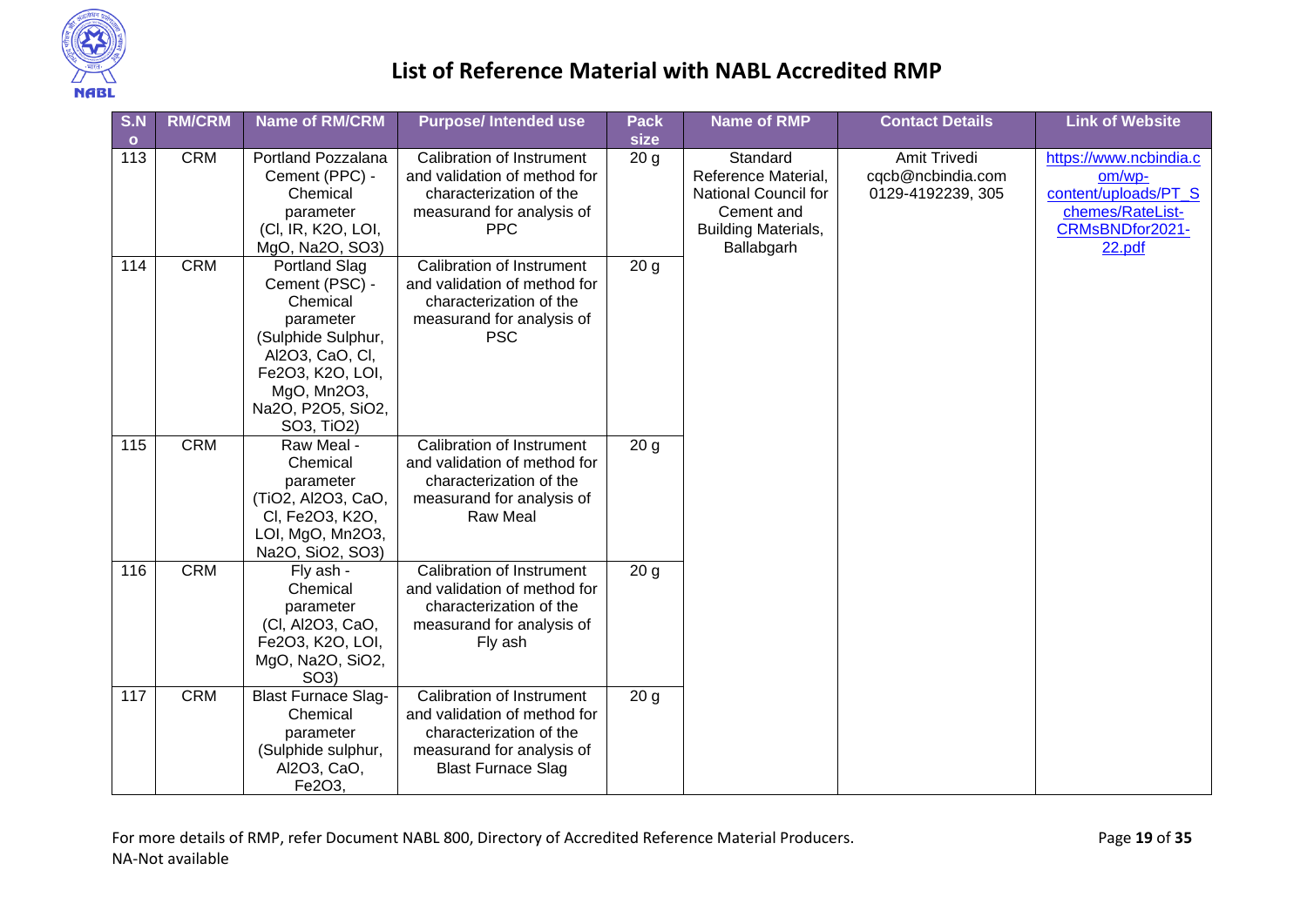

| S.N<br>$\mathbf{o}$ | <b>RM/CRM</b> | <b>Name of RM/CRM</b>                                                                                                                    | <b>Purpose/Intended use</b>                                                                                                                  | <b>Pack</b><br>size | <b>Name of RMP</b>                                                                                                | <b>Contact Details</b>                                 | <b>Link of Website</b>                                                                                    |
|---------------------|---------------|------------------------------------------------------------------------------------------------------------------------------------------|----------------------------------------------------------------------------------------------------------------------------------------------|---------------------|-------------------------------------------------------------------------------------------------------------------|--------------------------------------------------------|-----------------------------------------------------------------------------------------------------------|
|                     |               | GOI, IR, K2O,<br>MgO, Mn2O3,<br>Na2O, SiO2, SO3,<br>$TiO2$ )                                                                             |                                                                                                                                              |                     |                                                                                                                   |                                                        |                                                                                                           |
| 118                 | <b>CRM</b>    | Coal -<br>Chemical<br>parameter<br>(Ash, Gross<br>Calorific Value,<br>Moisture,<br>Sulphur, Volatile<br>Matter)                          | Calibration of Instrument<br>and validation of method for<br>characterization of the<br>measurand for analysis of<br>Coal                    | 39 g                | Standard<br>Reference Material,<br>National Council for<br>Cement and<br><b>Building Materials,</b><br>Ballabgarh | Amit Trivedi<br>cqcb@ncbindia.com<br>0129-4192239, 305 | https://www.ncbindia.c<br>om/wp-<br>content/uploads/PT_S<br>chemes/RateList-<br>CRMsBNDfor2021-<br>22.pdf |
| 119                 | <b>CRM</b>    | <b>Composite Cement</b><br>Chemical<br>parameter<br>(Al2O3, CaO, CI,<br>Fe2O3, IR, K2O,<br>LOI,<br>MgO, Na2O, SiO2,<br>SO <sub>3</sub> ) | Calibration of Instrument<br>and validation of method for<br>characterization of the<br>measurand for analysis of<br><b>Composite Cement</b> | 20 <sub>g</sub>     |                                                                                                                   |                                                        |                                                                                                           |
| 120                 | <b>CRM</b>    | Levofloxacin                                                                                                                             | Pharmaceutical testing, R &<br>D and Method Validation                                                                                       | 200 <sub>mg</sub>   | Indian<br>Pharmacopoeia                                                                                           | Dr. Anuj Prakash, Email:<br>lab.ipc@gov.in, Contact    | www.ipc.gov.in                                                                                            |
| 121                 | <b>CRM</b>    | Nicotinamide                                                                                                                             | Pharmaceutical testing, R &<br>D and Method Validation                                                                                       | 200 <sub>mg</sub>   | Commission,<br>Indian                                                                                             | No: 0120-<br>2800500/2783392                           |                                                                                                           |
| 122                 | <b>CRM</b>    | Chloroquine<br>Sulphate                                                                                                                  | Pharmaceutical testing, R &<br>D and Method Validation                                                                                       | 200mg               | Pharmacopoeia<br>Laboratory,                                                                                      |                                                        |                                                                                                           |
| 123                 | <b>CRM</b>    | Fluoxetine<br>Hydrochloride                                                                                                              | Pharmaceutical testing, R &<br>D and Method Validation                                                                                       | 200 <sub>mg</sub>   | Ghaziabad                                                                                                         |                                                        |                                                                                                           |
| 124                 | <b>CRM</b>    | Telmisartan                                                                                                                              | Pharmaceutical testing, R &<br>D and Method Validation                                                                                       | 200mg               |                                                                                                                   |                                                        |                                                                                                           |
| 125                 | <b>CRM</b>    | Glibenclamide                                                                                                                            | Pharmaceutical testing, R &<br>D and Method Validation                                                                                       | 200 <sub>mg</sub>   |                                                                                                                   |                                                        |                                                                                                           |
| 126                 | <b>CRM</b>    | Ethylvanillin                                                                                                                            | Pharmaceutical testing, R &<br>D and Method Validation                                                                                       | 200 <sub>mg</sub>   |                                                                                                                   |                                                        |                                                                                                           |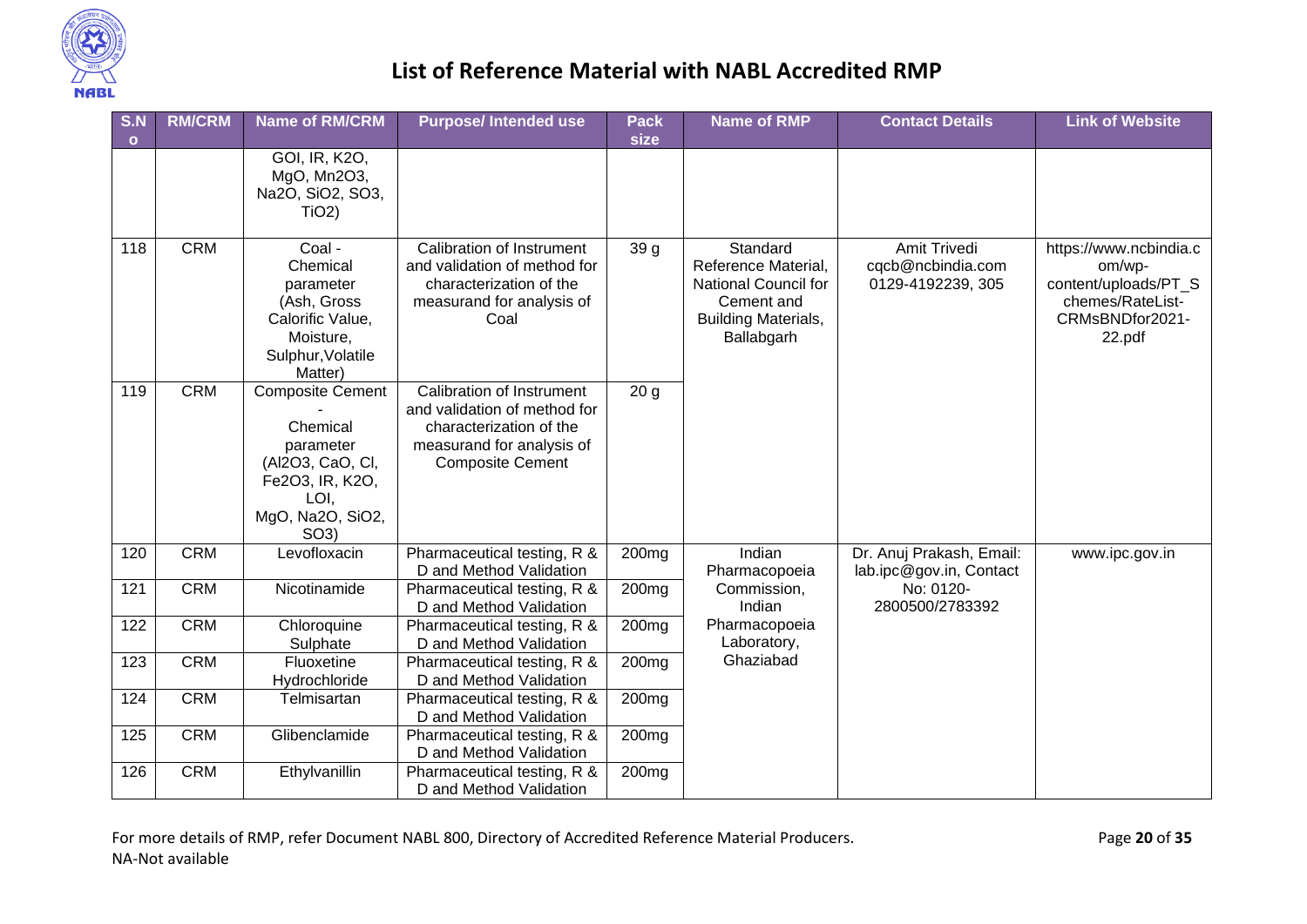

| S.N              | <b>RM/CRM</b> | <b>Name of RM/CRM</b>      | <b>Purpose/Intended use</b> | <b>Pack</b>       | <b>Name of RMP</b>     | <b>Contact Details</b>   | <b>Link of Website</b> |
|------------------|---------------|----------------------------|-----------------------------|-------------------|------------------------|--------------------------|------------------------|
| $\bullet$        |               |                            |                             | size              |                        |                          |                        |
| 127              | <b>CRM</b>    | Atenolol                   | Pharmaceutical testing, R & | 200 <sub>mg</sub> | Indian                 |                          | www.ipc.gov.in         |
|                  |               |                            | D and Method Validation     |                   | Pharmacopoeia          | Dr. Anuj Prakash, Email: |                        |
| 128              | <b>CRM</b>    | Chlorthalidone             | Pharmaceutical testing, R & | 200 <sub>mg</sub> | Commission,            | lab.ipc@gov.in, Contact  |                        |
|                  |               |                            | D and Method Validation     |                   | Indian                 | No: 0120-                |                        |
| 129              | <b>CRM</b>    | Donepezil                  | Pharmaceutical testing, R & | 200 <sub>mg</sub> | Pharmacopoeia          | 2800500/2783392          |                        |
|                  |               | Hydrochloride              | D and Method Validation     |                   | Laboratory,            |                          |                        |
| 130              | <b>CRM</b>    | <b>Enalapril Maleate</b>   | Pharmaceutical testing, R & | 200 <sub>mg</sub> | Ghaziabad              |                          |                        |
|                  |               |                            | D and Method Validation     |                   |                        |                          |                        |
| 131              | <b>CRM</b>    | <b>Metoprolol Tartrate</b> | Pharmaceutical testing, R & | 200 <sub>mg</sub> |                        |                          |                        |
|                  |               |                            | D and Method Validation     |                   |                        |                          |                        |
| 132              | <b>CRM</b>    | Propanolol                 | Pharmaceutical testing, R & | 200 <sub>mg</sub> |                        |                          |                        |
|                  |               | Hydrochloride              | D and Method Validation     |                   |                        |                          |                        |
| $\overline{133}$ | <b>CRM</b>    | Triamcinolone              | Pharmaceutical testing, R & | 200mg             |                        |                          |                        |
|                  |               |                            | D and Method Validation     |                   |                        |                          |                        |
| 134              | <b>CRM</b>    | Mebendazole                | Pharmaceutical testing, R & | 200 <sub>mg</sub> |                        |                          |                        |
|                  |               |                            | D and Method Validation     |                   |                        |                          |                        |
| 135              | <b>CRM</b>    | Isoniazid                  | Pharmaceutical testing, R & | 200 <sub>mg</sub> |                        |                          |                        |
|                  |               |                            | D and Method Validation     |                   |                        |                          |                        |
| 136              | <b>CRM</b>    | Pyrimethamine              | Pharmaceutical testing, R & | 200 <sub>mg</sub> |                        |                          |                        |
|                  |               |                            | D and Method Validation     |                   |                        |                          |                        |
| 137              | <b>CRM</b>    | Sulphur                    | Calibration of Equipment -  | 100 ml            | HPCL, RMP,             | Abhishek Dosodia,        | <b>NA</b>              |
|                  |               | Matrix: Di Butyl           | ED XRF- ASTM D 4294-        |                   | <b>Quality Control</b> | hpcrm@hpcl.in,           |                        |
|                  |               | Sulphide in Paraffin       | 2016/ ASTMD 7220-2017/      |                   | Laboratory,            | 0891-2826906.            |                        |
|                  |               | liquid light/ Di Butyl     | ISO 20847-2004/ ISO         |                   | Visakhapatnam          |                          |                        |
|                  |               | Sulphide in 70% Iso        | 8754-2003/ ISO 13032-       |                   |                        |                          |                        |
|                  |               | Octane and 30%             | 2012                        |                   |                        |                          |                        |
|                  |               | Toluene/ Fuels and         | WD XRF-ASTM D 2622-         |                   |                        |                          |                        |
|                  |               | lubricants -Base oil/      | 2016/ ASTM D 20884:2016     |                   |                        |                          |                        |
|                  |               | Mineral Oil/ Liquid        | <b>UVF Analyser-ASTM D</b>  |                   |                        |                          |                        |
|                  |               | Paraffin/ Refinery         | 5453-2019/ ASTM             |                   |                        |                          |                        |
|                  |               | <b>Fuel Streams</b>        | D7183:2018/ISO              |                   |                        |                          |                        |
|                  |               |                            | 20846:2011                  |                   |                        |                          |                        |
| 138              | <b>CRM</b>    | <b>Freezing Point</b>      | Performance verification of | 250 ml            |                        |                          |                        |
|                  |               | Matrix: ATF/ Blend         | Equipment                   |                   |                        |                          |                        |
|                  |               | of petroleum Oils/         | ASTM D 7153: 2015/ASTM      |                   |                        |                          |                        |
|                  |               | <b>Blend of Chemicals</b>  | D2386:2019.                 |                   |                        |                          |                        |

For more details of RMP, refer Document NABL 800, Directory of Accredited Reference Material Producers. Page **21** of **35** NA-Not available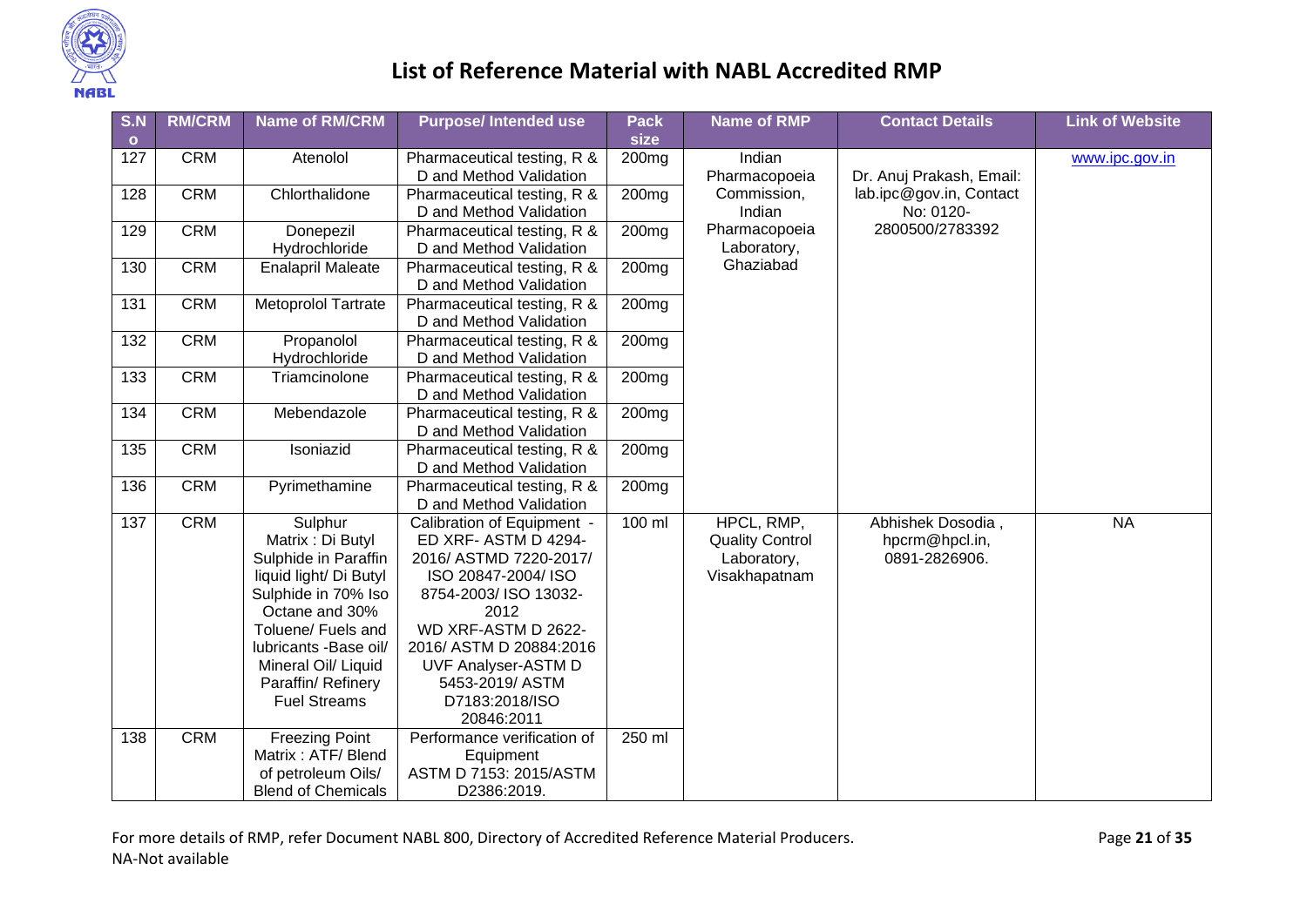

| S.N            | <b>RM/CRM</b> | <b>Name of RM/CRM</b>                                                                                                                                                                | <b>Purpose/Intended use</b>                                                                                                                                      | <b>Pack</b><br>size | <b>Name of RMP</b>                                                   | <b>Contact Details</b>                              | <b>Link of Website</b> |  |
|----------------|---------------|--------------------------------------------------------------------------------------------------------------------------------------------------------------------------------------|------------------------------------------------------------------------------------------------------------------------------------------------------------------|---------------------|----------------------------------------------------------------------|-----------------------------------------------------|------------------------|--|
| $\circ$<br>139 | <b>CRM</b>    | <b>Kinematic Viscosity</b><br>Matrix: ATF/ Diesel/<br>Blend of petroleum<br>Oils/ Blend of<br>Chemicals/ Paraffin<br>Liquid/ Base Oil/<br>Hydrocarbon Oils/<br><b>Synthetic Oils</b> | Calibration and or<br>performance verification of<br>Equipment -<br>ASTM D445: 2019/IS 1448<br>P:25: 2019/ISO 3104:<br>1994.                                     | 500 ml              | HPCL, RMP,<br><b>Quality Control</b><br>Laboratory,<br>Visakhapatnam | Abhishek Dosodia,<br>hpcrm@hpcl.in,<br>0891-2826906 | <b>NA</b>              |  |
| 140            | <b>CRM</b>    | Smoke Point<br>Matrix: ATF/<br>Kerosene/ Blend of<br>Petroleum Oils/<br><b>Blend of Chemicals</b>                                                                                    | Performance verification of<br>Equipment<br>ASTM D 1322: 2019/ISO<br>3014:1993                                                                                   | 250 ml              |                                                                      |                                                     |                        |  |
| 141            | <b>CRM</b>    | <b>Total Base Number</b><br>Matrix:<br>Lubricants/Mineral<br>oils                                                                                                                    | Calibration and or<br>performance verification of<br>Equipment - ASTM<br>D2896-2015/ASTM<br>D4739:2017/ IS 1448 P:86-<br>1977/ ASTM D664:2018/<br>ASTM D974:2021 | 50 <sub>g</sub>     |                                                                      |                                                     |                        |  |
| 142            | <b>CRM</b>    | <b>Total Acid Number</b><br>Matrix:<br>Lubricants/Mineral<br>oil/Petroleum oil                                                                                                       | Performance verification of<br>Equipment<br>ASTM D664:2018/ASTM<br>D974:2021                                                                                     | 50 <sub>g</sub>     |                                                                      |                                                     |                        |  |
| 143            | <b>CRM</b>    | Colour ASTM<br>Matrix: Lubricants/<br>Mineral<br>Oil./Synthetic Oil                                                                                                                  | Performance verification of<br>Equipment<br>ASTM D 6045-2020/ ASTM<br>D 1500-2017/ IS 1448 Part-<br>12:2018                                                      | 500 ml              |                                                                      |                                                     |                        |  |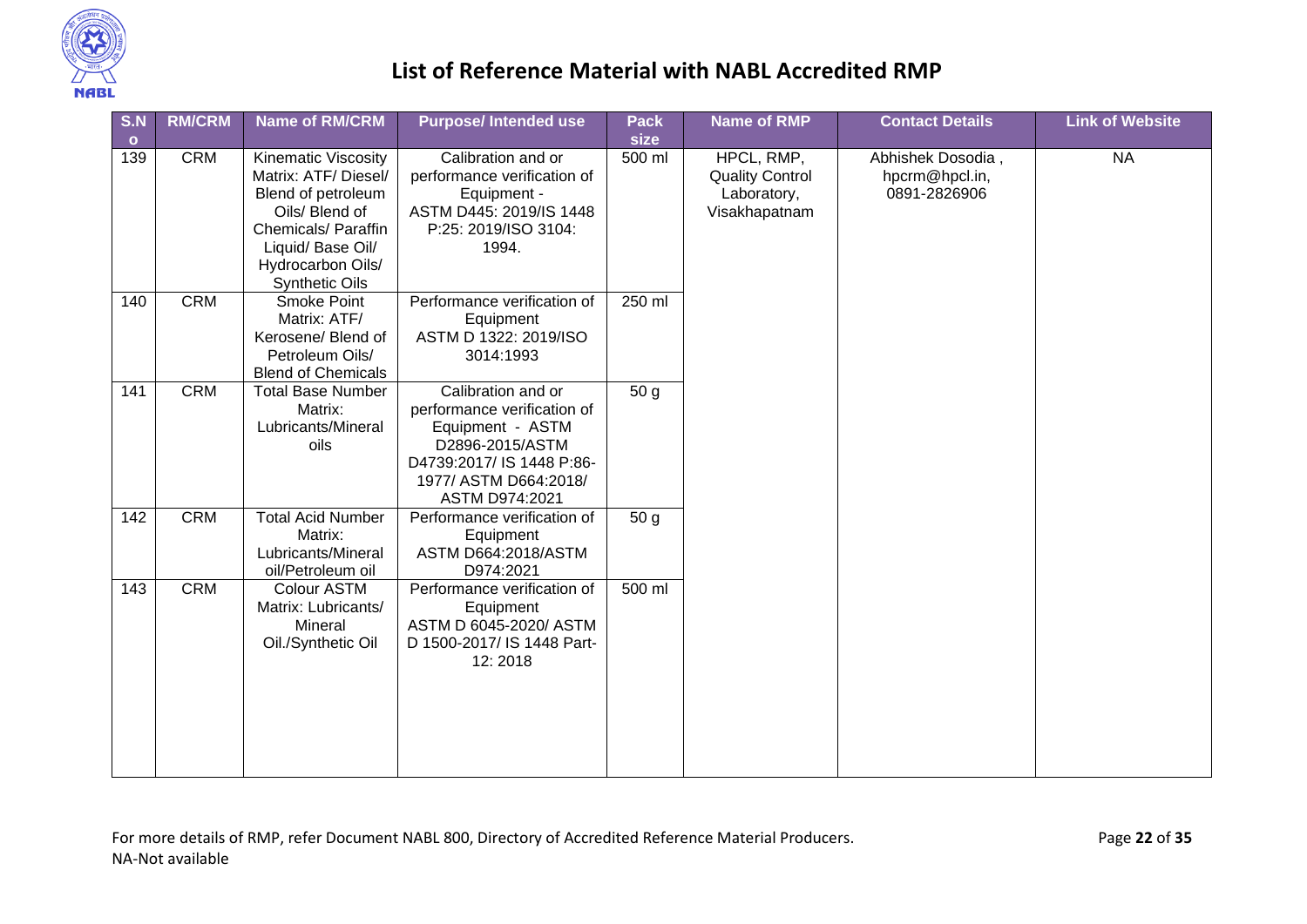

| S.N<br>$\circ$ | <b>RM/CRM</b> | <b>Name of RM/CRM</b>                                                                                                                                                                     | <b>Purpose/Intended use</b>                                                                                             | <b>Pack</b><br>size | <b>Name of RMP</b>                                                   | <b>Contact Details</b>                              | <b>Link of Website</b> |
|----------------|---------------|-------------------------------------------------------------------------------------------------------------------------------------------------------------------------------------------|-------------------------------------------------------------------------------------------------------------------------|---------------------|----------------------------------------------------------------------|-----------------------------------------------------|------------------------|
| 144            | <b>CRM</b>    | Density<br>Matrix: MS/<br>Kerosene/ ATF/<br>Diesel/<br>Hydrocarbon<br>Solvents/ Fuels and<br>Lubricants - Base<br>Oil/ Mineral Oil/<br>Liquid Paraffin/<br><b>Refinery Fuel</b><br>Stream | Performance verification of<br>Equipment<br>ASTM D 4052-2018/ISO<br>3675-1998/ ASTM D 1298-<br>2017/ IS 1448 P 16:2019. | 500 ml              | HPCL, RMP,<br><b>Quality Control</b><br>Laboratory,<br>Visakhapatnam | Abhishek Dosodia,<br>hpcrm@hpcl.in,<br>0891-2826906 | <b>NA</b>              |
| 145            | <b>CRM</b>    | COC Flash point<br>Matrix: Base Oil/<br>Lubricants/<br><b>Hydrocarbon Oils</b>                                                                                                            | Performance verification of<br>Equipment<br>ASTM D 92: 2020/IS 1448<br>P:69: 2019.                                      | 250 ml              |                                                                      |                                                     |                        |
| 146            | <b>CRM</b>    | <b>Flash Point</b><br>(PMCC)<br>Matrix: HFHSD/<br>Lubricants/<br>Hydrocarbon<br>Solvents                                                                                                  | Performance verification of<br>Equipment<br>ASTM D 93: 2020/ISO<br>2719: 2016/IS 1448 P:21:<br>2019.                    | 250 ml              |                                                                      |                                                     |                        |
| 147            | <b>CRM</b>    | Flash Point (Abel)<br>Matrix:<br>Kerosene/ATF/<br>Diesel/<br>Hydrocarbon<br>Solvents                                                                                                      | Performance verification of<br>Equipment<br><b>IS 1448</b><br>P20:2019/IP170:2014/ISO<br>13736:2013.                    | 250 ml              |                                                                      |                                                     |                        |
| 148            | <b>CRM</b>    | Colour Saybolt<br>Matrix: Petroleum<br>Oil/ Blend of<br>Chemicals/ Mineral<br>Oil/ Synthetic Oil                                                                                          | Performance verification of<br>Equipment<br>IS 1448 P-14-2019/ ASTM<br>D 6045-2020/ ASTM D<br>156-2015                  | 500 ml              |                                                                      |                                                     |                        |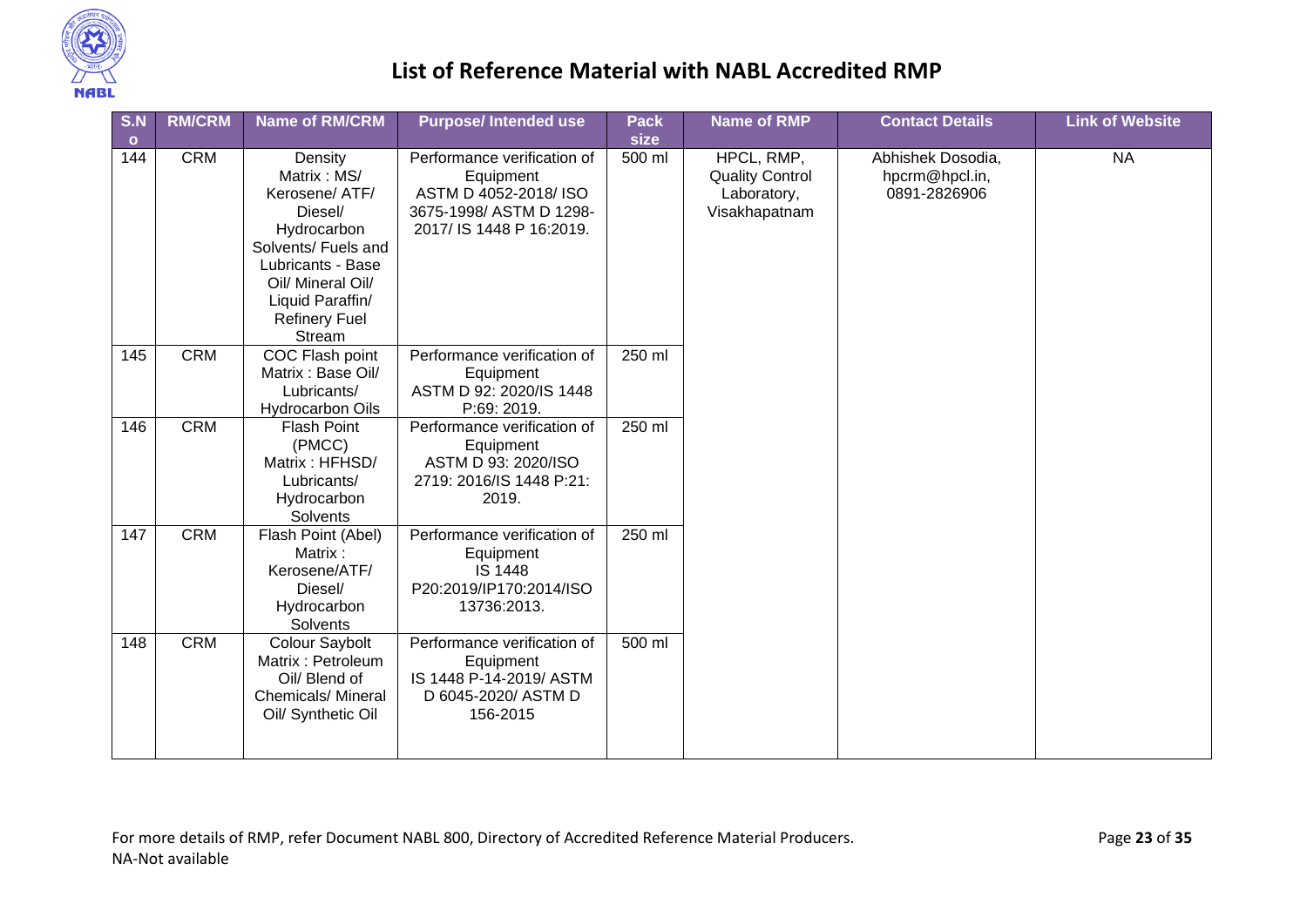

| S.N     | <b>RM/CRM</b> | <b>Name of RM/CRM</b>                                                                                                             | <b>Purpose/Intended use</b>                                                                                | <b>Pack</b> | <b>Name of RMP</b>                                                   | <b>Contact Details</b>                               | <b>Link of Website</b> |
|---------|---------------|-----------------------------------------------------------------------------------------------------------------------------------|------------------------------------------------------------------------------------------------------------|-------------|----------------------------------------------------------------------|------------------------------------------------------|------------------------|
| $\circ$ |               |                                                                                                                                   |                                                                                                            | size        |                                                                      |                                                      |                        |
| 149     | <b>CRM</b>    | <b>AROMATICS</b><br>Matrix: Petroleum<br>Oil/ ATF                                                                                 | Performance verification of<br>Equipment<br>ASTM D 1319-2020/ IS<br>1448 Part 23-2016                      | 250 ml      | HPCL, RMP,<br><b>Quality Control</b><br>Laboratory,<br>Visakhapatnam | Abhishek Dosodia,<br>hpcrm@hpcl.in,<br>0891-2826906. | <b>NA</b>              |
| 150     | <b>CRM</b>    | <b>OLEFINS</b><br>Matrix: Petroleum<br>Oil/ ATF                                                                                   | Performance verification of<br>Equipment<br>ASTM D 1319-2020/ IS<br>1448 Part 23-2016                      | 250 ml      |                                                                      |                                                      |                        |
| 151     | <b>CRM</b>    | <b>SATURATES</b><br>Matrix: Petroleum<br>Oil/ ATF                                                                                 | Performance verification of<br>Equipment<br>ASTM D 1319-2020/ IS<br>1448 Part 23-2016/ISO<br>3837:1993.    | 250 ml      |                                                                      |                                                      |                        |
| 152     | <b>CRM</b>    | FBP (Final Boiling<br>Point)<br>Matrix: Petroleum<br>Oil/ Blend of<br><b>Chemicals/ Mineral</b><br>Oil                            | Performance verification of<br>Equipment<br>IS 1448 P18-2020/ ASTM<br>D 86-2020/ ISO 3405-2019.            | 250 ml      |                                                                      |                                                      |                        |
| 153     | <b>CRM</b>    | <b>DISTILLATION IBP</b><br>Matrix: Petroleum<br>Oil/ Blend of<br><b>Chemicals/Mineral</b><br>Oil                                  | Performance verification of<br>Equipment<br>ASTM D 86: 2020/ISO<br>3405: 2019/IS 1448 P:18:<br>2020.       | 250 ml      |                                                                      |                                                      |                        |
| 154     | <b>CRM</b>    | <b>DISTILLATION</b><br>Recovery % by Vol.<br>at Temp °C<br>Matrix: Petroleum<br>Oil/ Blend of<br><b>Chemicals/ Mineral</b><br>Oil | Performance verification of<br>Equipment<br>ASTM D 86: 2020/ISO<br>3405: 2019/IS 1448 P:18:<br>2020.       | 250 ml      |                                                                      |                                                      |                        |
| 155     | <b>CRM</b>    | Pour Point<br>Matrix: Petroleum<br>Oil/ Blend of<br><b>Chemicals/ Mineral</b><br>Oil/ Synthetic Oil                               | Performance verification of<br>Equipment<br>IS 1448 P 10 Sec 2: 2018/<br>ASTM D 97-2017/ ISO<br>3016-1994. | 250 ml      |                                                                      |                                                      |                        |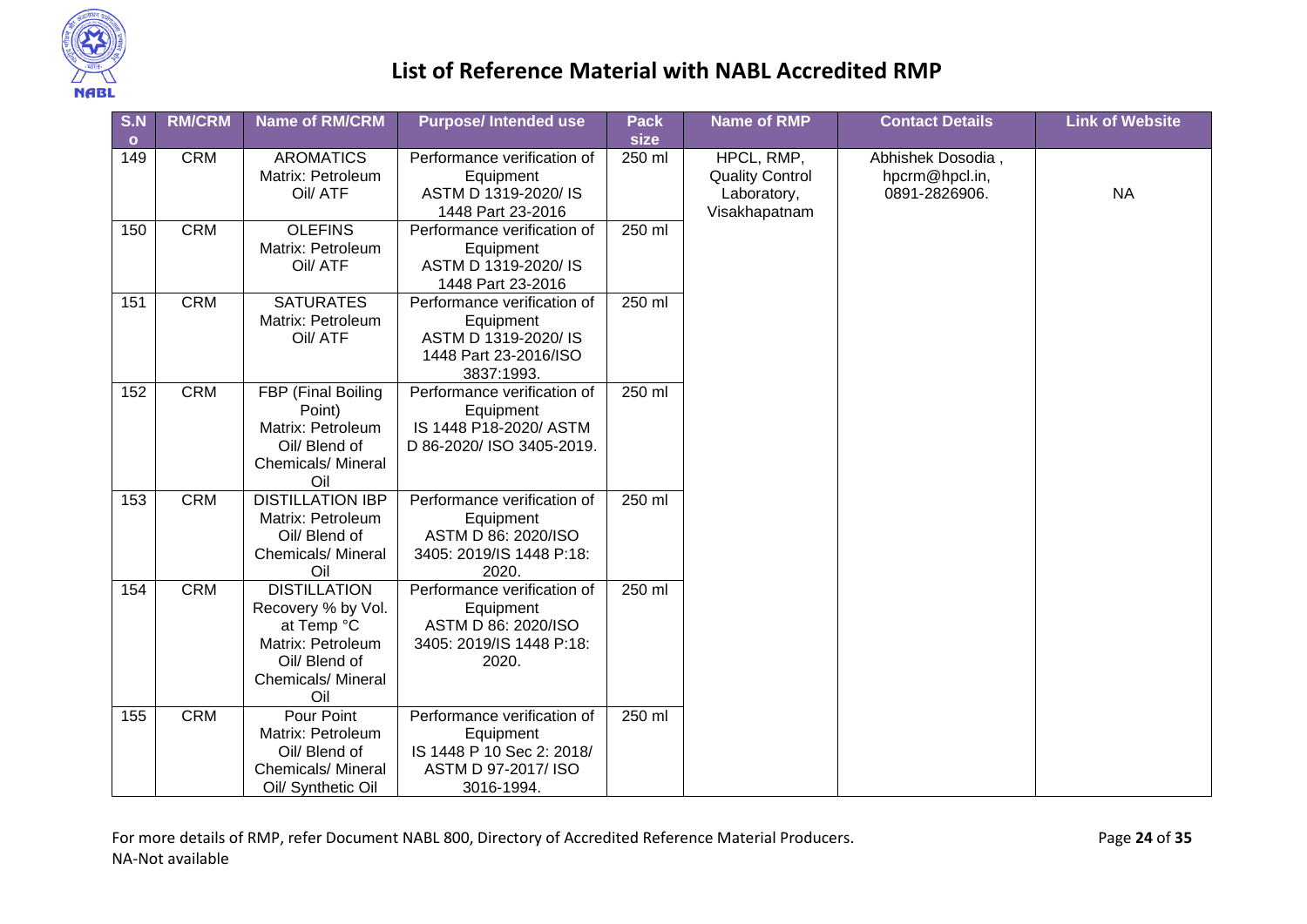

| S.N          | <b>RM/CRM</b> | <b>Name of RM/CRM</b>                                                                                                                                   | <b>Purpose/Intended use</b>                                                                  | <b>Pack</b><br>size | <b>Name of RMP</b>                                                          | <b>Contact Details</b>                               | <b>Link of Website</b> |
|--------------|---------------|---------------------------------------------------------------------------------------------------------------------------------------------------------|----------------------------------------------------------------------------------------------|---------------------|-----------------------------------------------------------------------------|------------------------------------------------------|------------------------|
| $\mathbf{o}$ |               |                                                                                                                                                         |                                                                                              |                     |                                                                             |                                                      |                        |
|              |               |                                                                                                                                                         |                                                                                              |                     |                                                                             |                                                      |                        |
| 156          | <b>CRM</b>    | Aluminium alloys<br>(Turning Form) -<br>Chemical<br>Parameter (Si, Fe,<br>Mg, Cu, Mn, Zn,<br>Pb, Sn, Ni)                                                | Calibration of analytical<br>equipment, validating and<br>assessing analytical<br>procedure. | 100<br>gms.         | CRM UNIT, AAC<br>DIVISION, CSIR-<br>National<br>Metallurgical<br>Laboratory | Dr. A.K.Upadhyay,<br>aku@nmlindia.org,<br>9931156890 | www.nmlindia.org       |
| 157          | <b>CRM</b>    | <b>Blast Furnace slag</b><br>(Powder Form) -<br>Chemical<br>parameter (SiO <sub>2</sub> ,<br>$Al_2O_3$ , CaO, MgO,<br>Fe (T), S, P, TiO <sub>2</sub> ). | Calibration of analytical<br>equipment, validating and<br>assessing analytical<br>procedure. | 100<br>gms.         |                                                                             |                                                      |                        |
| 158          | <b>CRM</b>    | <b>Brass (Turning</b><br>Form) - Chemical<br>parameter (Cu, Zn,<br>Pb, P, Sn, Ni, Fe)                                                                   | Calibration of analytical<br>equipment, validating and<br>assessing analytical<br>procedure. | 100<br>gms.         |                                                                             |                                                      |                        |
| 159          | <b>CRM</b>    | Cast Iron & Alloy<br>cast Iron (Turning<br>form)- Chemical<br>parameter (C, Si,<br>Mn, P, S, Cr, Cu,<br>Ni, Mg)                                         | Calibration of analytical<br>equipment, validating and<br>assessing analytical<br>procedure. | 100<br>gms.         |                                                                             |                                                      |                        |
| 160          | CRM           | Coal (Powder<br>Form) - Chemical<br>Parameter (GCV<br>,Volatile<br>Matter, Ash, Total<br>Sulfur, C, H, N)                                               | Calibration of analytical<br>equipment, validating and<br>assessing analytical<br>procedure. | 100<br>gms.         |                                                                             |                                                      |                        |
| 161          | <b>CRM</b>    | Ferro - chromium<br>(Powder form) -<br>Chemical<br>parameter (Cr, C,<br>Si, P, S)                                                                       | Calibration of analytical<br>equipment, validating and<br>assessing analytical<br>procedure. | 100<br>gms.         |                                                                             |                                                      |                        |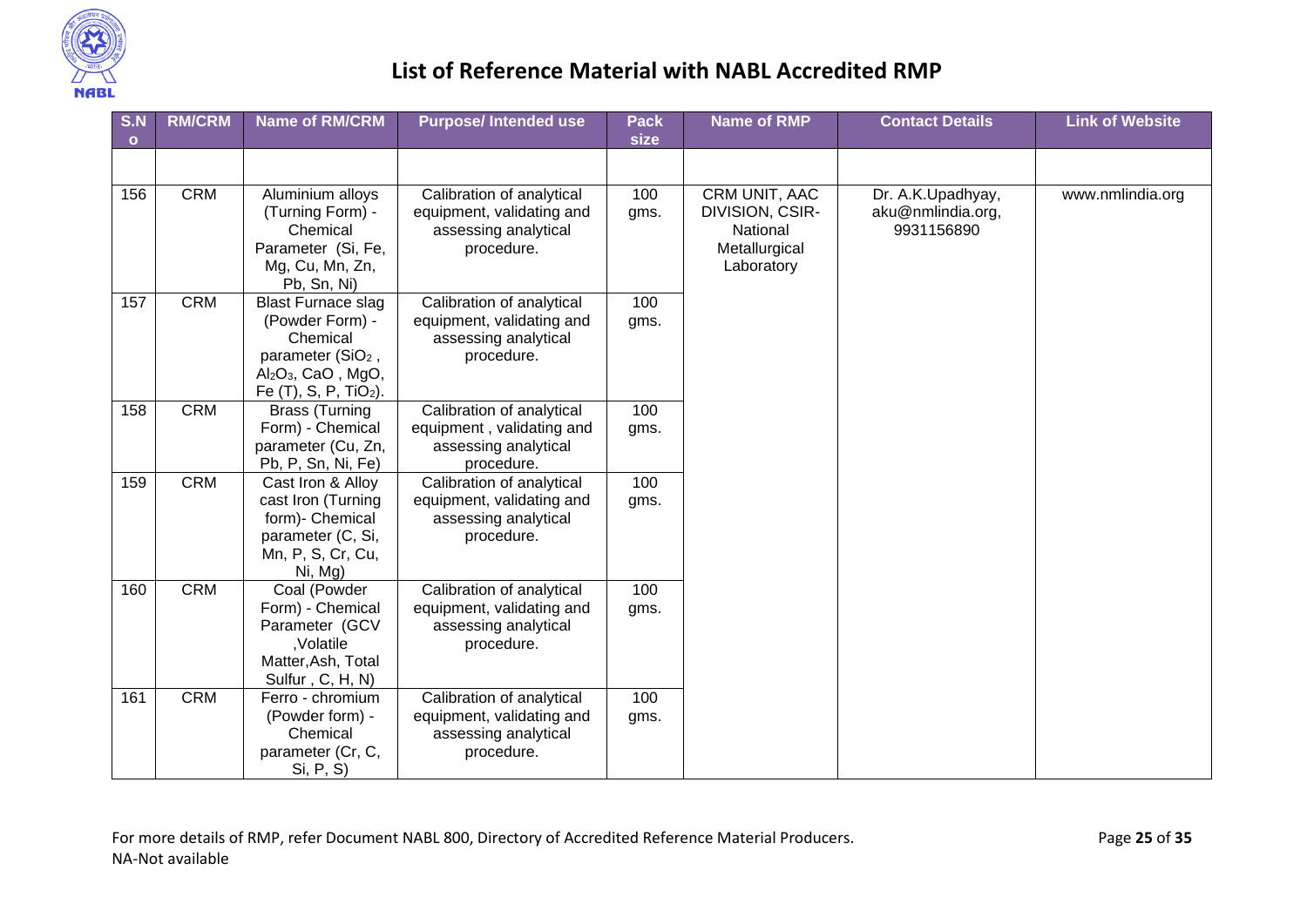

| S.N     | <b>RM/CRM</b> | <b>Name of RM/CRM</b>                                                                                                                | <b>Purpose/Intended use</b>                                                                  | <b>Pack</b>           | <b>Name of RMP</b>                                                                                             | <b>Contact Details</b> | <b>Link of Website</b> |
|---------|---------------|--------------------------------------------------------------------------------------------------------------------------------------|----------------------------------------------------------------------------------------------|-----------------------|----------------------------------------------------------------------------------------------------------------|------------------------|------------------------|
| $\circ$ |               |                                                                                                                                      |                                                                                              | size                  |                                                                                                                |                        |                        |
| 162     | <b>CRM</b>    | Ferro - Manganese<br>(Powder form) -<br>Chemical<br>parameter (Mn, Si,<br>P, C, S,                                                   | Calibration of analytical<br>equipment, validating and<br>assessing analytical<br>procedure. | 100<br>gms.           | CRM UNIT, AAC<br>aku@nmlindia.org,<br>DIVISION, CSIR-<br>National<br>9931156890<br>Metallurgical<br>Laboratory | Dr. A.K.Upadhyay,      | www.nmlindia.org       |
| 163     | <b>CRM</b>    | Ferro- Molybdenum<br>(Powder Form) -<br>Chemical<br>parameter (Mo, Si<br>,P, C, S)                                                   | Calibration of analytical<br>equipment, validating and<br>assessing analytical<br>procedure. | 100<br>gms.           |                                                                                                                |                        |                        |
| 164     | <b>CRM</b>    | Ferro-Silicon<br>(Powder form) -<br>Chemical<br>parameter(Si, Al,<br>P, S, C                                                         | Calibration of analytical<br>equipment, validating and<br>assessing analytical<br>procedure. | 100<br>gms.           |                                                                                                                |                        |                        |
| 165     | <b>CRM</b>    | Ferro - Titanium<br>(Powder Form) -<br>Chemical<br>parameter (Ti, Si,<br>Al, P, C, S)                                                | Calibration of analytical<br>equipment, validating and<br>assessing analytical<br>procedure. | 100<br>gms.           |                                                                                                                |                        |                        |
| 166     | <b>CRM</b>    | Ferro-Vanadium<br>(Powder Form) -<br>Chemical<br>parameter (V, Si,<br>C, P, S, AI                                                    | Calibration of analytical<br>equipment, validating and<br>assessing analytical<br>procedure. | 100<br>gms.           |                                                                                                                |                        |                        |
| 167     | <b>CRM</b>    | <b>High alloy Steel</b><br>(Disc form or<br>turning form) -<br>Chemical<br>parameter (C, Si,<br>Mn, P, S, Cu, Co,<br>Ni, Cr, Mo, V). | Calibration of analytical<br>equipment, validating and<br>assessing analytical<br>procedure. | 1<br>nos./100<br>gms. |                                                                                                                |                        |                        |
| 168     | <b>CRM</b>    | Hydrogen (PIN<br>Shape) - Chemical<br>parameter<br>(Hydrogen)                                                                        | Calibration of analytical<br>equipment, validating and<br>assessing analytical<br>procedure. | 100<br>gms.           |                                                                                                                |                        |                        |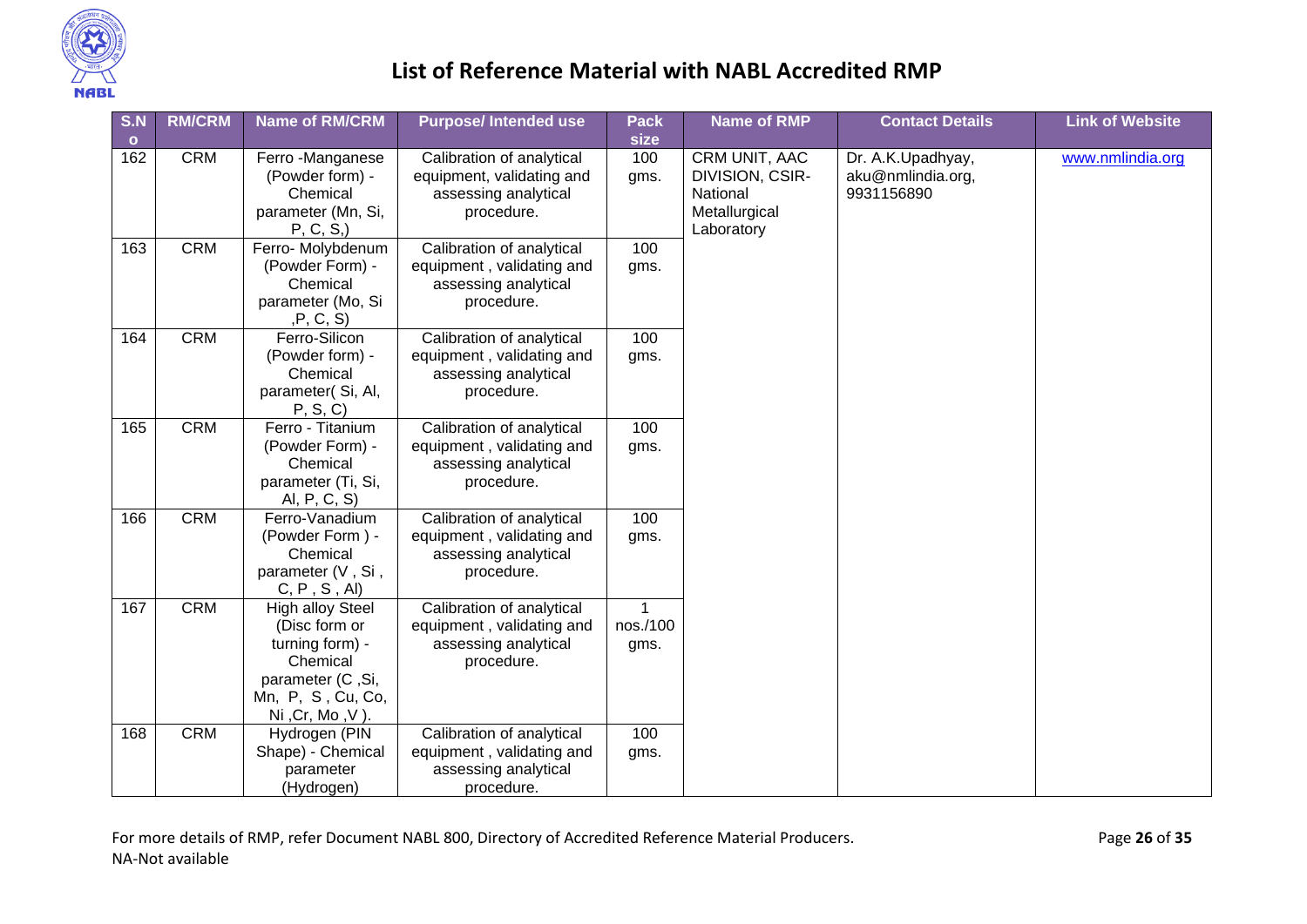

| S.N            | <b>RM/CRM</b> | <b>Name of RM/CRM</b>                                                                                                                                                     | <b>Purpose/Intended use</b>                                                                                                                                                                                                                     | <b>Pack</b><br>size       | <b>Name of RMP</b>                                                                | <b>Contact Details</b>                                        | <b>Link of Website</b>                                                                                    |
|----------------|---------------|---------------------------------------------------------------------------------------------------------------------------------------------------------------------------|-------------------------------------------------------------------------------------------------------------------------------------------------------------------------------------------------------------------------------------------------|---------------------------|-----------------------------------------------------------------------------------|---------------------------------------------------------------|-----------------------------------------------------------------------------------------------------------|
| $\circ$<br>169 | <b>CRM</b>    | Iron Ore (Powder<br>Form) - Chemical<br>parameter (Fe[T],<br>$SiO2$ , Al <sub>2</sub> O <sub>3</sub> , S, P,<br>$TiO2$ )                                                  | Calibration of analytical<br>equipment, validating and<br>assessing analytical<br>procedure.                                                                                                                                                    | 100<br>gms.               | CRM UNIT, AAC<br>Division,<br><b>CSIR-National</b><br>Metallurgical<br>Laboratory | Dr. A.K.Upadhyay,<br>aku@nmlindia.org,<br>9931156890          | www.nmlindia.org                                                                                          |
| 170            | <b>CRM</b>    | Lime Stone<br>(Powder Form) -<br>Chemical<br>parameter (CaO,<br>MgO, SiO <sub>2</sub> , Fe <sub>2</sub> O <sub>3</sub> ,<br>$Al_2O_3$ , LOI, S)                           | Calibration of analytical<br>equipment, validating and<br>assessing analytical<br>procedure.                                                                                                                                                    | 100<br>gms.               |                                                                                   |                                                               |                                                                                                           |
| 171            | <b>CRM</b>    | Manganese Ore<br>(Powder Form) -<br>Chemical<br>parameter([Mn (T)],<br>[Fe (T)], SiO2,<br>Al2O3, P, S,)                                                                   | Calibration of analytical<br>equipment, validating and<br>assessing analytical<br>procedure.                                                                                                                                                    | 100<br>gms.               |                                                                                   |                                                               |                                                                                                           |
| 172            | <b>CRM</b>    | Plain Carbon and<br>Low alloy Steel<br>(Disc form or<br>turning form) -<br>Chemical<br>parameter (C, Si,<br>Mn, P, S, Cr, Ni,<br>Cu, Mo, Al, Co, Nb,<br>$Ti, V, Zr, B$ ). | Calibration of analytical<br>equipment, validating and<br>assessing analytical<br>procedure.                                                                                                                                                    | $(1$ nos<br>/100<br>gms.) |                                                                                   |                                                               |                                                                                                           |
| 173            | <b>CRM</b>    | <b>High Speed Diesel</b><br>(Abel Flash Point,<br><b>Kinematic Viscosity</b><br>at 40 deg C,<br>Sulphur)                                                                  | Calibration / performance<br>verification of equipment for<br>the parameter's<br>1) Abel Flash Point (IS<br>1448 P:20/ IP 170)<br>2) Kinematic Viscosity at 40<br>deg C (IS 1448<br>P:25/ASTM D 445 /ASTM<br>D 7042)<br>3) Sulphur (ASTM D 5453 | 500 ml                    | <b>BPCL RMP, QA</b><br>Laboratory,<br>Sewree A<br>Installation,<br>Mumbai         | N V.R.Kamble<br>kamblevs@bharatpetrole<br>um.in<br>9586107012 | https://www.bharatpetr<br>oleum.in/our-<br>businesses/proficiency<br>-testing/reference-<br>material.aspx |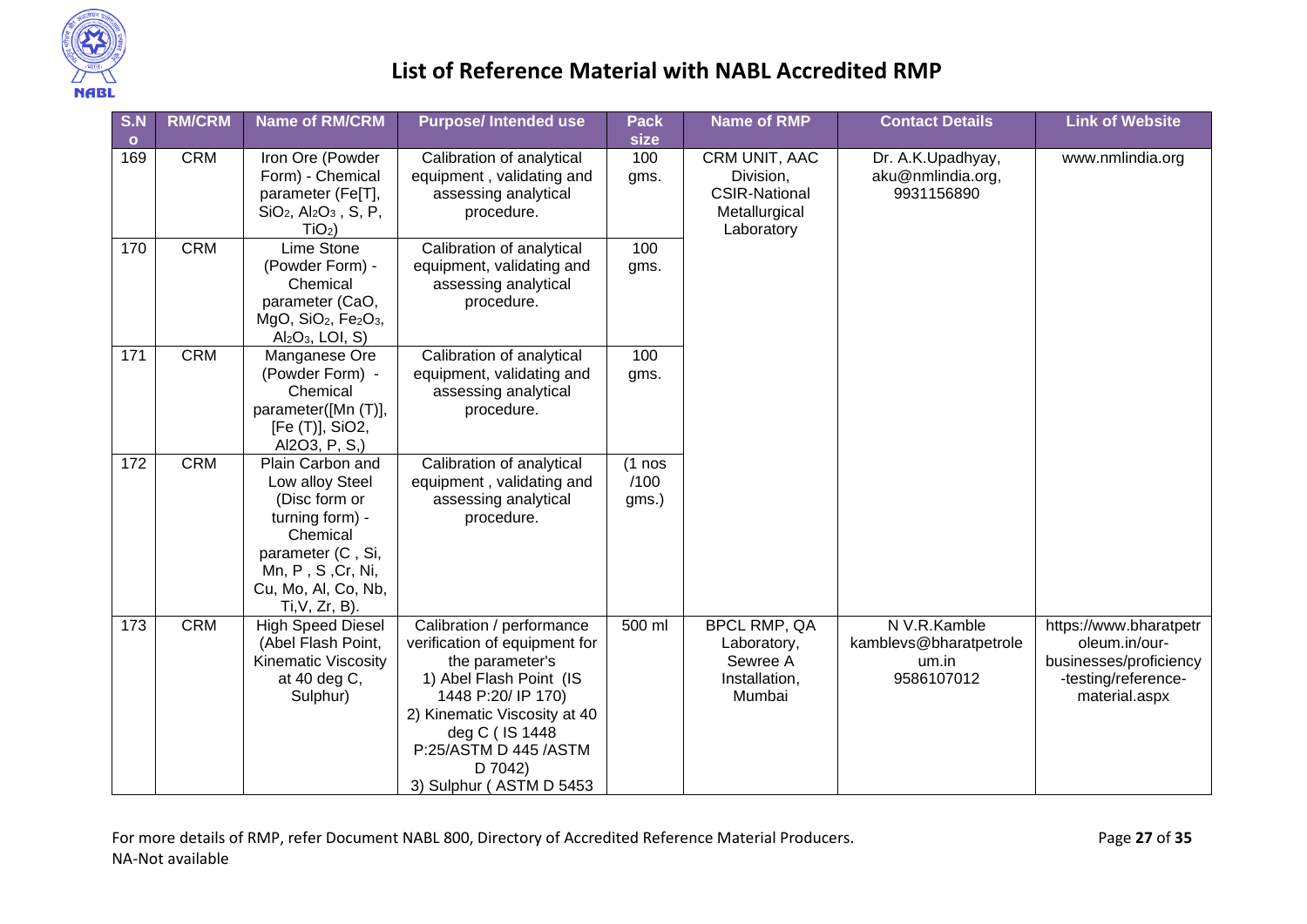

| S.N       | <b>RM/CRM</b> | <b>Name of RM/CRM</b>                                                                                                                           | <b>Purpose/Intended use</b>                                                                                                                                                                                                                                                                                                                                          | <b>Pack</b> | <b>Name of RMP</b>                                                        | <b>Contact Details</b>                                        | <b>Link of Website</b>                                                                                    |
|-----------|---------------|-------------------------------------------------------------------------------------------------------------------------------------------------|----------------------------------------------------------------------------------------------------------------------------------------------------------------------------------------------------------------------------------------------------------------------------------------------------------------------------------------------------------------------|-------------|---------------------------------------------------------------------------|---------------------------------------------------------------|-----------------------------------------------------------------------------------------------------------|
| $\bullet$ |               |                                                                                                                                                 |                                                                                                                                                                                                                                                                                                                                                                      | size        |                                                                           |                                                               |                                                                                                           |
|           |               |                                                                                                                                                 | XRF/Coulometer/ UVF<br>Technique)                                                                                                                                                                                                                                                                                                                                    |             |                                                                           |                                                               |                                                                                                           |
| 174       | <b>CRM</b>    | Lubricanting oil<br>(Kinematic<br>Viscosity<br>at 40 deg C,<br><b>Kinematic Viscosity</b><br>at 100 deg C,<br>Flash Point (COC),<br>Pour Point) | Calibration / performance<br>verification of equipment for<br>the parameter's<br>1) Kinematic Viscosity at 40<br>deg C (IS 1448<br>P:25/ASTM D 445 /ASTM<br>D 7042)<br>2) Kinematic Viscosity at<br>100 deg C (IS 1448<br>P:25/ASTM D 445 /ASTM<br>D 7042)<br>3) Flash Point, COC ((IS<br>1448 P:69 / ASTM D 92)<br>4) Pour Point ( IS 1448<br>P:10 / ASTM D 97)     | 500 ml      | <b>BPCL RMP, QA</b><br>Laboratory,<br>Sewree A<br>Installation,<br>Mumbai | N V.R.Kamble<br>kamblevs@bharatpetrole<br>um.in<br>9586107012 | https://www.bharatpetr<br>oleum.in/our-<br>businesses/proficiency<br>-testing/reference-<br>material.aspx |
| 175       | <b>CRM</b>    | <b>Aviation Turbine</b><br>Fuel (Abel Flash<br>Point, Freezing<br>Point, Smoke Point,<br>Sulphur)<br>Matrix: Aviation<br><b>Turbine Fuel</b>    | Calibration / performance<br>verification of equipment for<br>the parameter's<br>1) Abel Flash Point (IS<br>1448 P:20/ IP 170)<br>2) Freezing Point (IS 1448<br>P:11/ASTM D 2386)<br>3) Smoke Point (IS 1448<br>P:31 /ISO 3014 /IP 598/<br><b>ASTM D 1322)</b><br>4) Sulphur<br>(XRF/Coulometer/ UVF<br>Technique as per ASTM D<br>4294 / ISO 20847/ ASTM D<br>5453) | 500 ml      |                                                                           |                                                               |                                                                                                           |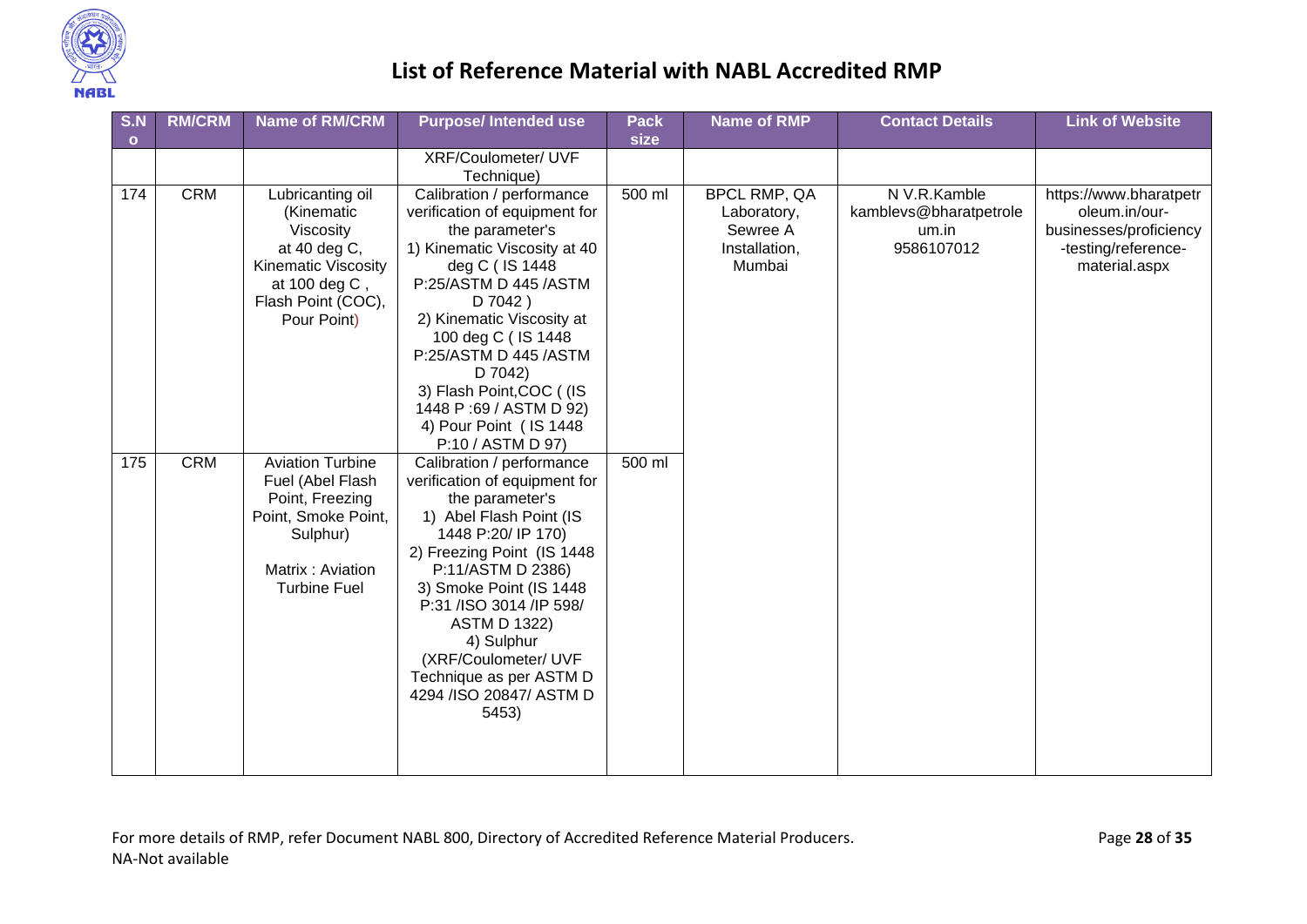

| S.N          | <b>RM/CRM</b> | <b>Name of RM/CRM</b>                                                                                                                              | <b>Purpose/Intended use</b>                                                                                                                                                                                 | <b>Pack</b>                                                       | <b>Name of RMP</b>                                                        | <b>Contact Details</b>                                        | <b>Link of Website</b>                                                                                    |
|--------------|---------------|----------------------------------------------------------------------------------------------------------------------------------------------------|-------------------------------------------------------------------------------------------------------------------------------------------------------------------------------------------------------------|-------------------------------------------------------------------|---------------------------------------------------------------------------|---------------------------------------------------------------|-----------------------------------------------------------------------------------------------------------|
| $\mathbf{o}$ |               |                                                                                                                                                    |                                                                                                                                                                                                             | size                                                              |                                                                           |                                                               |                                                                                                           |
| 176          | <b>CRM</b>    | Lubricanting oil<br>(Total Acid No<br>(TAN, Total Base<br>no.TBN)                                                                                  | Calibration / performance<br>verification of equipment for<br>the parameter's<br>1) Total Acid No (IS 1448,<br>P-1/ASTM D 664)<br>2) Total Base No (IS 1448,<br>P:86 / ASTM D2896)                          | 250 ml                                                            | <b>BPCL RMP, QA</b><br>Laboratory,<br>Sewree A<br>Installation,<br>Mumbai | N V.R.Kamble<br>kamblevs@bharatpetrole<br>um.in<br>9586107012 | https://www.bharatpetr<br>oleum.in/our-<br>businesses/proficiency<br>-testing/reference-<br>material.aspx |
| 177          | <b>CRM</b>    | Gasoline / Diesel/<br><b>Aviation Turbine</b><br>Fuel (Distillation<br>Standard<br>IBP, 10%, 20%, 30%,<br>40%,50%,60%,70%<br>,80%,90%,95%,<br>FBP) | Calibration / performance<br>verification of equipment for<br>the parameter's<br>1) Distillation, Deg C,<br>IBP, 10%, 20%, 30%, 40%,<br>50%,60%,70%,80%,90%,9<br>5%, FBP.<br>(IS<br>1448, P:18 / ASTM D 86) | 500 ml                                                            |                                                                           |                                                               |                                                                                                           |
| 178          | <b>CRM</b>    | <b>Steel Hardness</b><br>Block - 44.33<br>(HRC)                                                                                                    | <b>Testing of Rockwell</b><br>Hardness (C scale)                                                                                                                                                            | 1 Pc<br>(Diamet<br>er-<br>68mm,<br>Thickne<br>$SS-$<br>10mm       | <b>Global PT Provider</b><br>Limited (RMP<br>Division), Delhi             | Umesh Gupta,<br>qa@globalptprovider.com<br>9873001501         | https://globalptprovider<br>.com/home/Reference<br>Materials.aspx                                         |
| 179          | <b>CRM</b>    | <b>Steel Hardness</b><br>Block - 61.04<br>(HRC)                                                                                                    | <b>Testing of Rockwell</b><br>Hardness (C scale)                                                                                                                                                            | 1 Pc<br>(Diamet<br>er-<br>60mm,<br><b>Thickne</b><br>SS-<br>10mm) |                                                                           |                                                               |                                                                                                           |
| 180          | <b>RM</b>     | <b>Steel Hardness</b><br>Block $\sim$ 92 (HRBW)                                                                                                    | <b>Testing of Rockwell</b><br>Hardness (B scale)                                                                                                                                                            | 1 Pc<br>(Diamet<br>er-<br>68mm,<br>Thickne<br>ss-10<br>mm)        |                                                                           |                                                               |                                                                                                           |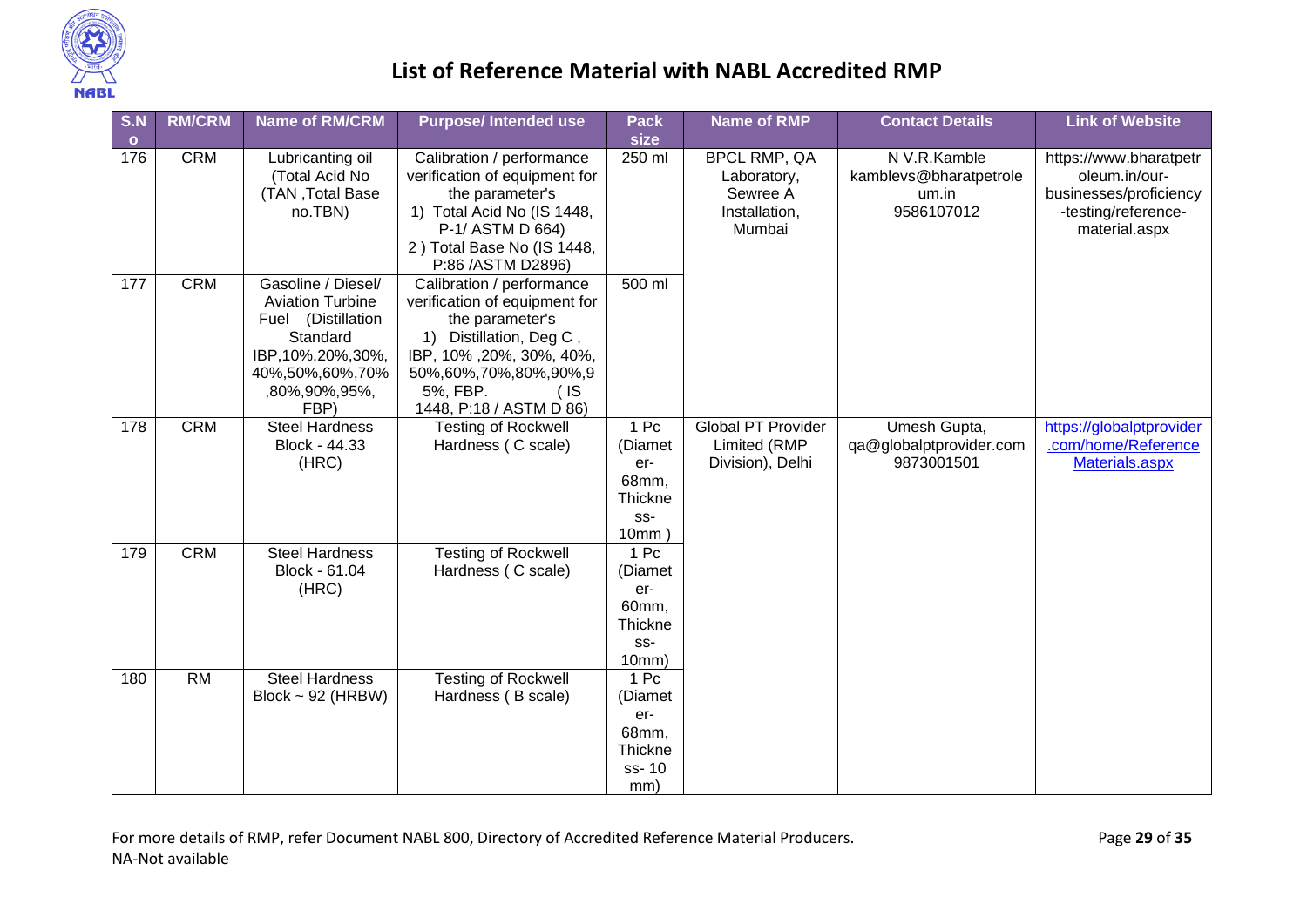

| S.N       | <b>RM/CRM</b>   | <b>Name of RM/CRM</b>  | <b>Purpose/Intended use</b>        | <b>Pack</b>     | <b>Name of RMP</b>        | <b>Contact Details</b>  | <b>Link of Website</b>   |
|-----------|-----------------|------------------------|------------------------------------|-----------------|---------------------------|-------------------------|--------------------------|
| $\bullet$ |                 |                        |                                    | size            |                           |                         |                          |
| 181       | <b>RM</b>       | <b>Steel Hardness</b>  | <b>Testing of Rockwell</b>         | 1 Pc (          | <b>Global PT Provider</b> | Umesh Gupta,            | https://globalptprovider |
|           |                 | Block $\sim$ 68 (HRBW) | Hardness (B scale)                 | Diamete         | <b>Provider Limited</b>   | qa@globalptprovider.com | .com/home/Reference      |
|           |                 |                        |                                    | $r-$            | (RMP Division),           | 9873001501              | Materials.aspx           |
|           |                 |                        |                                    | 61mm,           | Delhi                     |                         |                          |
|           |                 |                        |                                    | Thickne         |                           |                         |                          |
|           |                 |                        |                                    | ss-10           |                           |                         |                          |
|           |                 |                        |                                    | mm              |                           |                         |                          |
| 182       | RM              | <b>Steel Hardness</b>  | <b>Testing of Brinell Hardness</b> | 1 <sub>pc</sub> |                           |                         |                          |
|           |                 | Block ~ 200 (HBW       | (2.5/187.5)                        | (Diamet         |                           |                         |                          |
|           |                 | 2.5/187.5              |                                    | er-<br>68mm,    |                           |                         |                          |
|           |                 |                        |                                    | Thickne         |                           |                         |                          |
|           |                 |                        |                                    | ss-10           |                           |                         |                          |
|           |                 |                        |                                    | mm              |                           |                         |                          |
| 183       | RM              | <b>Steel Hardness</b>  | <b>Testing of Brinell Hardness</b> | 1 Pc            |                           |                         |                          |
|           |                 | Block $\sim$ 350 (HBW  | (2.5/187.5)                        | (Diamet         |                           |                         |                          |
|           |                 | 2.5/187.5)             |                                    | er-             |                           |                         |                          |
|           |                 |                        |                                    | 61mm,           |                           |                         |                          |
|           |                 |                        |                                    | Thickne         |                           |                         |                          |
|           |                 |                        |                                    | ss-10           |                           |                         |                          |
|           |                 |                        |                                    | mm              |                           |                         |                          |
| 184       | RM              | <b>Steel Hardness</b>  | <b>Testing of Brinell Hardness</b> | 1 Pc            |                           |                         |                          |
|           |                 | Block $\sim$ 670 (HBW  | (2.5/187.5)                        | (Diamet         |                           |                         |                          |
|           |                 | 2.5/187.5              |                                    | er-             |                           |                         |                          |
|           |                 |                        |                                    | 60mm,           |                           |                         |                          |
|           |                 |                        |                                    | Thickne         |                           |                         |                          |
|           |                 |                        |                                    | ss-10           |                           |                         |                          |
|           |                 |                        |                                    | mm              |                           |                         |                          |
| 185       | $\overline{RM}$ | <b>Steel Hardness</b>  | <b>Testing of Brinell Hardness</b> | 1 Pc            |                           |                         |                          |
|           |                 | Block $\sim$ 200 (HBW  | (10/3000)                          | (Diamet         |                           |                         |                          |
|           |                 | 10/3000)               |                                    | er-<br>88mm,    |                           |                         |                          |
|           |                 |                        |                                    | Thickne         |                           |                         |                          |
|           |                 |                        |                                    | ss-16           |                           |                         |                          |
|           |                 |                        |                                    | mm)             |                           |                         |                          |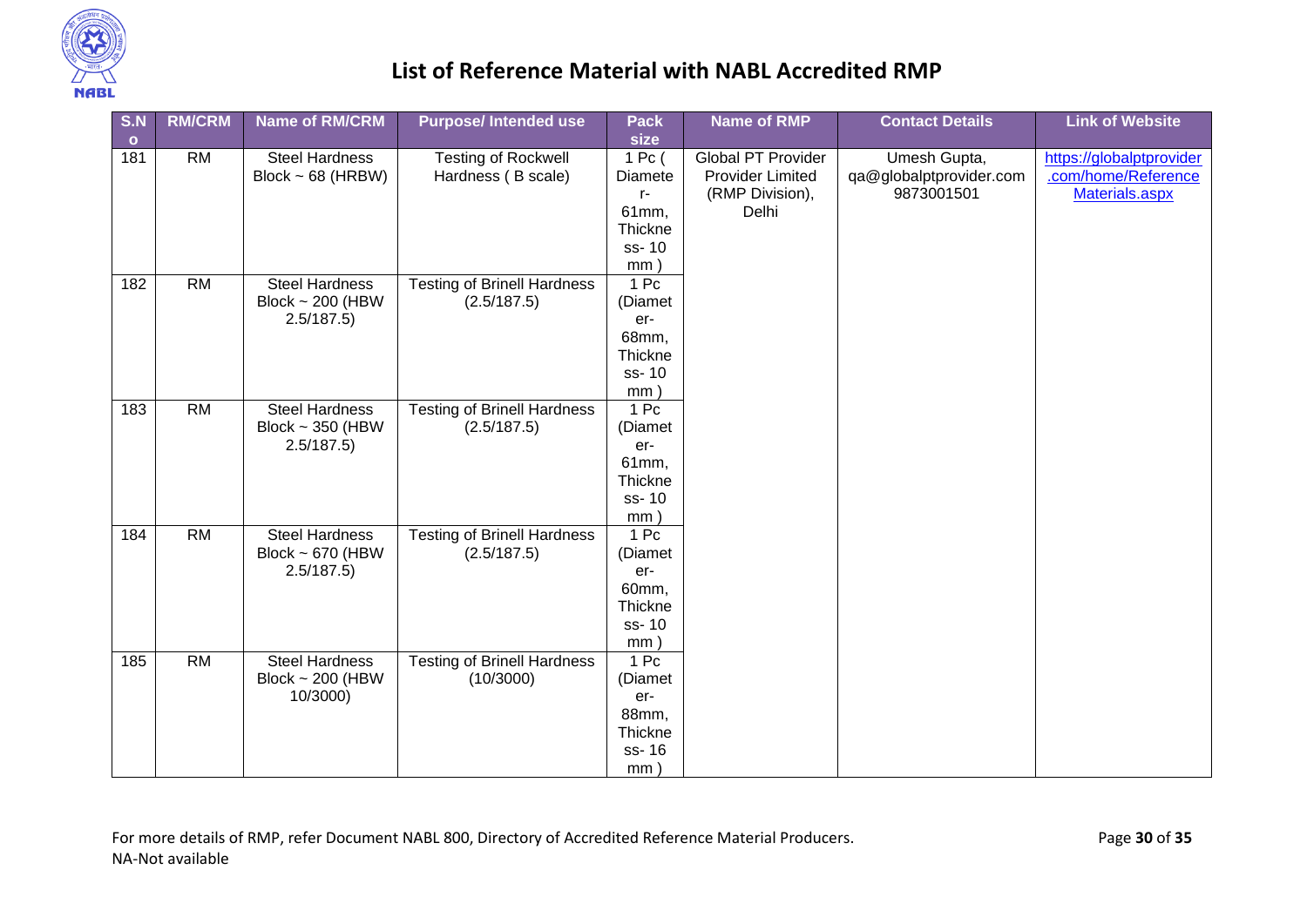

| S.N       | <b>RM/CRM</b>   | <b>Name of RM/CRM</b> | <b>Purpose/Intended use</b>        | <b>Pack</b>           | <b>Name of RMP</b>        | <b>Contact Details</b>  | <b>Link of Website</b>   |
|-----------|-----------------|-----------------------|------------------------------------|-----------------------|---------------------------|-------------------------|--------------------------|
| $\bullet$ |                 |                       |                                    | size                  |                           |                         |                          |
| 186       | <b>RM</b>       | <b>Steel Hardness</b> | <b>Testing of Brinell Hardness</b> | 1 Pc                  | <b>Global PT Provider</b> | Umesh Gupta,            | https://globalptprovider |
|           |                 | Block $\sim$ 360 (HBW | (10/3000)                          | (Diamet               | <b>Provider Limited</b>   | qa@globalptprovider.com | .com/home/Reference      |
|           |                 | 10/3000)              |                                    | er-                   | (RMP Division),           | 9873001501              | Materials.aspx           |
|           |                 |                       |                                    | 87mm,                 | Delhi                     |                         |                          |
|           |                 |                       |                                    | Thickne               |                           |                         |                          |
|           |                 |                       |                                    | ss-16                 |                           |                         |                          |
|           |                 |                       |                                    | mm                    |                           |                         |                          |
| 187       | RM              | <b>Steel Hardness</b> | <b>Testing of Brinell Hardness</b> | $1$ Pc(               |                           |                         |                          |
|           |                 | Block ~ 585 (HBW      | (10/3000)                          | Diamete               |                           |                         |                          |
|           |                 | 10/3000)              |                                    | r-                    |                           |                         |                          |
|           |                 |                       |                                    | 88mm,                 |                           |                         |                          |
|           |                 |                       |                                    | Thickne               |                           |                         |                          |
|           |                 |                       |                                    | ss-16                 |                           |                         |                          |
|           | RM              | <b>Steel Hardness</b> |                                    | mm<br>1 <sub>pc</sub> |                           |                         |                          |
| 188       |                 |                       | <b>Testing of Vickers</b>          |                       |                           |                         |                          |
|           |                 | Block ~ 205 (HV-1)    | Hardness (HV1)                     | Diamete<br>r-         |                           |                         |                          |
|           |                 |                       |                                    | 63mm,                 |                           |                         |                          |
|           |                 |                       |                                    | Thickne               |                           |                         |                          |
|           |                 |                       |                                    | ss-10                 |                           |                         |                          |
|           |                 |                       |                                    | mm                    |                           |                         |                          |
| 189       | $\overline{RM}$ | <b>Steel Hardness</b> | <b>Testing of Vickers</b>          | $1$ Pc (              |                           |                         |                          |
|           |                 | Block ~ 425 (HV-1)    | Hardness (HV1)                     | Diamete               |                           |                         |                          |
|           |                 |                       |                                    | r-                    |                           |                         |                          |
|           |                 |                       |                                    | 68mm,                 |                           |                         |                          |
|           |                 |                       |                                    | Thickne               |                           |                         |                          |
|           |                 |                       |                                    | ss-9                  |                           |                         |                          |
|           |                 |                       |                                    | mm)                   |                           |                         |                          |
| 190       | $\overline{RM}$ | <b>Steel Hardness</b> | <b>Testing of Vickers</b>          | $\overline{1}$ Pc (   |                           |                         |                          |
|           |                 | Block ~ 735 (HV-1)    | Hardness (HV1)                     | Diamete               |                           |                         |                          |
|           |                 |                       |                                    | r-                    |                           |                         |                          |
|           |                 |                       |                                    | 60mm,                 |                           |                         |                          |
|           |                 |                       |                                    | Thickne               |                           |                         |                          |
|           |                 |                       |                                    | ss-10                 |                           |                         |                          |
|           |                 |                       |                                    | mm)                   |                           |                         |                          |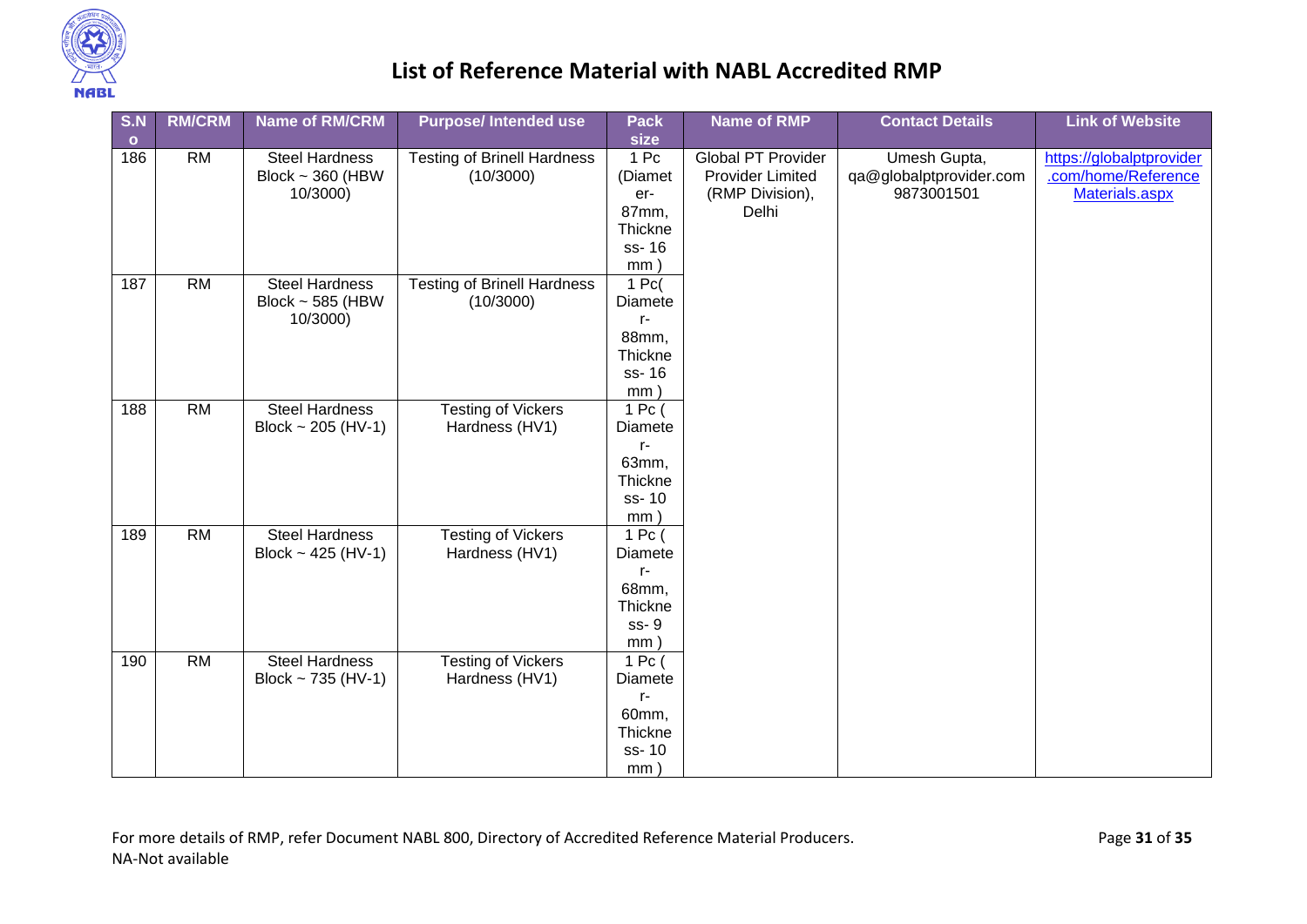

| S.N       | <b>RM/CRM</b> | <b>Name of RM/CRM</b>        | <b>Purpose/Intended use</b> | <b>Pack</b>            | <b>Name of RMP</b>        | <b>Contact Details</b>  | <b>Link of Website</b>   |
|-----------|---------------|------------------------------|-----------------------------|------------------------|---------------------------|-------------------------|--------------------------|
| $\bullet$ |               |                              |                             | size                   |                           |                         |                          |
| 191       | CRM           | <b>Steel Hardness</b>        | <b>Testing of Vickers</b>   | 1 Pc                   | <b>Global PT Provider</b> | Umesh Gupta,            | https://globalptprovider |
|           |               | Block -735.6 (HV-5)          | Hardness (HV5)              | (Diamet                | Limited                   | qa@globalptprovider.com | .com/home/Reference      |
|           |               |                              |                             | er-                    | (RMP Division),           | 9873001501              | Materials.aspx           |
|           |               |                              |                             | 60mm,                  | Delhi                     |                         |                          |
|           |               |                              |                             | Thickne                |                           |                         |                          |
|           |               |                              |                             | ss-10                  |                           |                         |                          |
|           |               |                              |                             | mm                     |                           |                         |                          |
| 192       | RM            | <b>Steel Hardness</b>        | <b>Testing of Vickers</b>   | 1 <sub>pc</sub>        |                           |                         |                          |
|           |               | Block $\sim$ 210 (HV-        | Hardness (HV10)             | (Diamet                |                           |                         |                          |
|           |               | 10)                          |                             | er-                    |                           |                         |                          |
|           |               |                              |                             | 68mm,                  |                           |                         |                          |
|           |               |                              |                             | Thickne                |                           |                         |                          |
|           |               |                              |                             | ss-10                  |                           |                         |                          |
|           | RM            |                              |                             | mm                     |                           |                         |                          |
| 193       |               | <b>Steel Hardness</b>        | <b>Testing of Vickers</b>   | 1 Pc (                 |                           |                         |                          |
|           |               | Block $\sim$ 462 (HV-<br>10) | Hardness (HV10)             | <b>Diamete</b><br>$r-$ |                           |                         |                          |
|           |               |                              |                             | 62mm,                  |                           |                         |                          |
|           |               |                              |                             | Thickne                |                           |                         |                          |
|           |               |                              |                             | ss-9                   |                           |                         |                          |
|           |               |                              |                             | mm                     |                           |                         |                          |
| 194       | RM            | <b>Steel Hardness</b>        | <b>Testing of Vickers</b>   | 1 Pc (                 |                           |                         |                          |
|           |               | Block ~ 719 (HV-             | Hardness (HV10)             | Diamete                |                           |                         |                          |
|           |               | 10)                          |                             | $r-$                   |                           |                         |                          |
|           |               |                              |                             | 60mm,                  |                           |                         |                          |
|           |               |                              |                             | Thickne                |                           |                         |                          |
|           |               |                              |                             | ss-10                  |                           |                         |                          |
|           |               |                              |                             | mm                     |                           |                         |                          |
| 195       | RM            | <b>Steel Hardness</b>        | <b>Testing of Vickers</b>   | $\overline{1}$ Pc (    |                           |                         |                          |
|           |               | Block $\sim$ 200 (HV-        | Hardness (HV30)             | Diamete                |                           |                         |                          |
|           |               | 30)                          |                             | $r-$                   |                           |                         |                          |
|           |               |                              |                             | 68mm,                  |                           |                         |                          |
|           |               |                              |                             | Thickne                |                           |                         |                          |
|           |               |                              |                             | ss-10                  |                           |                         |                          |
|           |               |                              |                             | mm)                    |                           |                         |                          |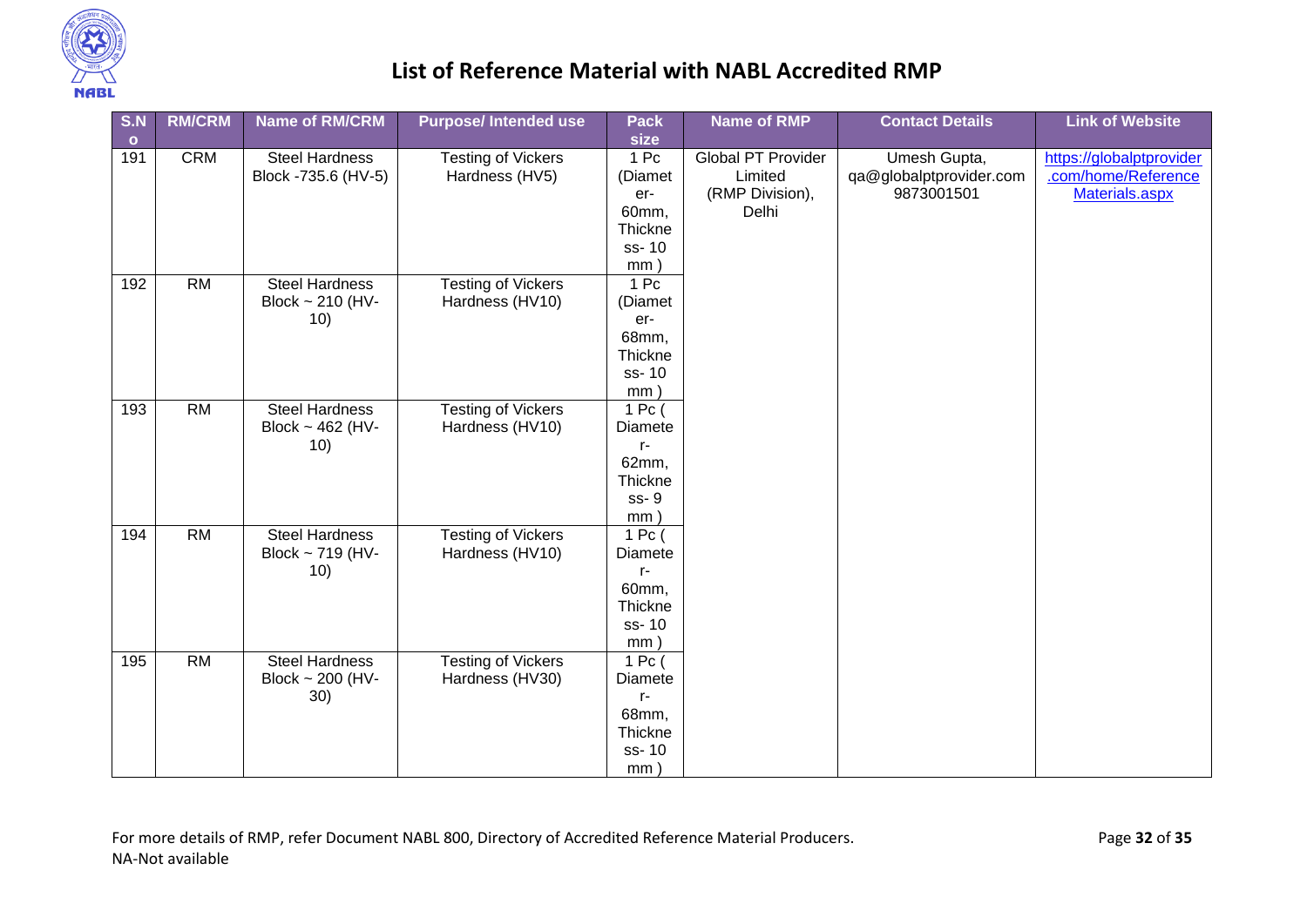

| S.N       | <b>RM/CRM</b>   | <b>Name of RM/CRM</b> | <b>Purpose/Intended use</b>        | <b>Pack</b>      | <b>Name of RMP</b>        | <b>Contact Details</b>  | <b>Link of Website</b>   |
|-----------|-----------------|-----------------------|------------------------------------|------------------|---------------------------|-------------------------|--------------------------|
| $\bullet$ |                 |                       |                                    | size             |                           |                         |                          |
| 196       | <b>RM</b>       | <b>Steel Hardness</b> | <b>Testing of Vickers</b>          | 1 Pc             | <b>Global PT Provider</b> | Umesh Gupta,            | https://globalptprovider |
|           |                 | Block ~ 520 (HV-      | Hardness (HV30)                    | (Diamet          | Limited                   | qa@globalptprovider.com | .com/home/Reference      |
|           |                 | 30)                   |                                    | er-              | (RMP Division),           | 9873001501              | Materials.aspx           |
|           |                 |                       |                                    | 60mm,            | Delhi                     |                         |                          |
|           |                 |                       |                                    | <b>Thickne</b>   |                           |                         |                          |
|           |                 |                       |                                    | ss-9             |                           |                         |                          |
|           |                 |                       |                                    | mm               |                           |                         |                          |
| 197       | $\overline{RM}$ | <b>Steel Hardness</b> | <b>Testing of Vickers</b>          | 1 <sub>pc</sub>  |                           |                         |                          |
|           |                 | Block ~ 722 (HV-      | Hardness (HV30)                    | Diamete          |                           |                         |                          |
|           |                 | 30)                   |                                    | r-               |                           |                         |                          |
|           |                 |                       |                                    | 60mm,            |                           |                         |                          |
|           |                 |                       |                                    | Thickne<br>ss-10 |                           |                         |                          |
|           |                 |                       |                                    | mm               |                           |                         |                          |
| 198       | $\overline{RM}$ | <b>Tensile Test</b>   | <b>Testing of Ultimate tensile</b> | 2 Pcs (          |                           |                         |                          |
|           |                 | specimen (Steel       | strength (As per ASTM E8)          | <b>Diamete</b>   |                           |                         |                          |
|           |                 | Round bar) $\sim$ 490 |                                    | r-               |                           |                         |                          |
|           |                 | N/mm2                 |                                    | 12.5mm           |                           |                         |                          |
|           |                 |                       |                                    | length-          |                           |                         |                          |
|           |                 |                       |                                    | 300 mm           |                           |                         |                          |
|           |                 |                       |                                    |                  |                           |                         |                          |
| 199       | $\overline{RM}$ | <b>Tensile Test</b>   | <b>Testing of Ultimate tensile</b> | 2 Pcs (          |                           |                         |                          |
|           |                 | specimen (Steel       | strength (As per ASTM E8)          | Diamete          |                           |                         |                          |
|           |                 | Round bar) $\sim$ 715 |                                    | $r-$             |                           |                         |                          |
|           |                 | N/mm2                 |                                    | 12.5mm           |                           |                         |                          |
|           |                 |                       |                                    | , length-        |                           |                         |                          |
|           |                 |                       |                                    | 230 mm           |                           |                         |                          |
|           |                 |                       |                                    |                  |                           |                         |                          |
| 200       | $\overline{RM}$ | <b>Tensile Test</b>   | <b>Testing of Ultimate tensile</b> | $2$ Pcs (        |                           |                         |                          |
|           |                 | specimen (Steel       | strength (As per ASTM E8)          | Diamete          |                           |                         |                          |
|           |                 | Round bar) $\sim$ 500 |                                    | $r-$             |                           |                         |                          |
|           |                 | N/mm2                 |                                    | 12.5mm           |                           |                         |                          |
|           |                 |                       |                                    | , length-        |                           |                         |                          |
|           |                 |                       |                                    | 240 mm           |                           |                         |                          |
|           |                 |                       |                                    |                  |                           |                         |                          |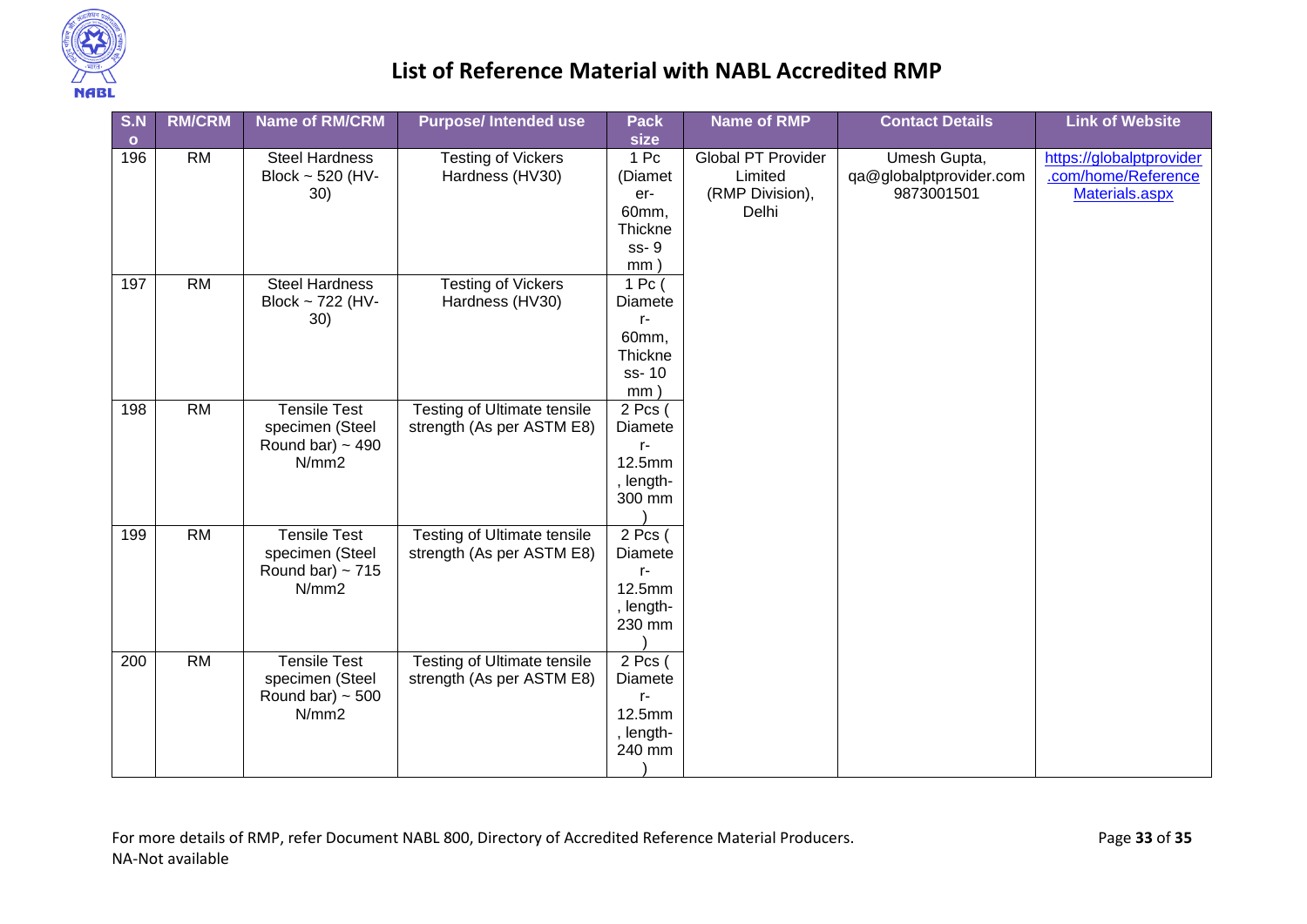

| S.N<br>$\bullet$ | <b>RM/CRM</b>   | <b>Name of RM/CRM</b>                                                  | <b>Purpose/Intended use</b>                                                    | <b>Pack</b><br>size                                                               | <b>Name of RMP</b>                                     | <b>Contact Details</b>                                | <b>Link of Website</b>                                            |
|------------------|-----------------|------------------------------------------------------------------------|--------------------------------------------------------------------------------|-----------------------------------------------------------------------------------|--------------------------------------------------------|-------------------------------------------------------|-------------------------------------------------------------------|
| 201              | <b>RM</b>       | <b>Tensile Test</b><br>specimen (Round<br>bar) ~ 505 N/mm2             | <b>Testing of Ultimate tensile</b><br>strength (As per ISO 6892<br>$-1)$       | 2 Pcs (<br>Diamete<br>$r-$<br>10mm,<br>length-<br>240 mm                          | Global PT Provider<br>Limited (RMP<br>Division), Delhi | Umesh Gupta,<br>qa@globalptprovider.com<br>9873001501 | https://globalptprovider<br>.com/home/Reference<br>Materials.aspx |
| 202              | $\overline{RM}$ | <b>Tensile Test</b><br>specimen (Round<br>bar) ~ $725$ N/mm2           | Testing of Ultimate tensile<br>strength (As per ISO 6892<br>$-1)$              | 2 Pcs (<br>Diamete<br>$r-$<br>10mm,<br>length-<br>230 mm                          |                                                        |                                                       |                                                                   |
| $\overline{203}$ | RM              | <b>Tensile Test</b><br>specimen (Round<br>bar) ~ 920 $N/mm2$           | <b>Testing of Ultimate tensile</b><br>strength (As per ISO 6892<br>$-1)$       | $2$ Pcs (<br>Diamete<br>$r-$<br>10mm,<br>length-<br>230 mm                        |                                                        |                                                       |                                                                   |
| $\overline{204}$ | RM              | <b>Tensile Test</b><br>specimen (Flat<br>Steel Dumbell) ~<br>430 N/mm2 | <b>Testing of Ultimate tensile</b><br>strength (As per ASTM E8/<br>ISO 6892-1) | $2$ Pcs (<br>length-<br>200<br>mm,<br>thicknes<br>$S-$<br>10mm<br>width<br>12.5mm |                                                        |                                                       |                                                                   |